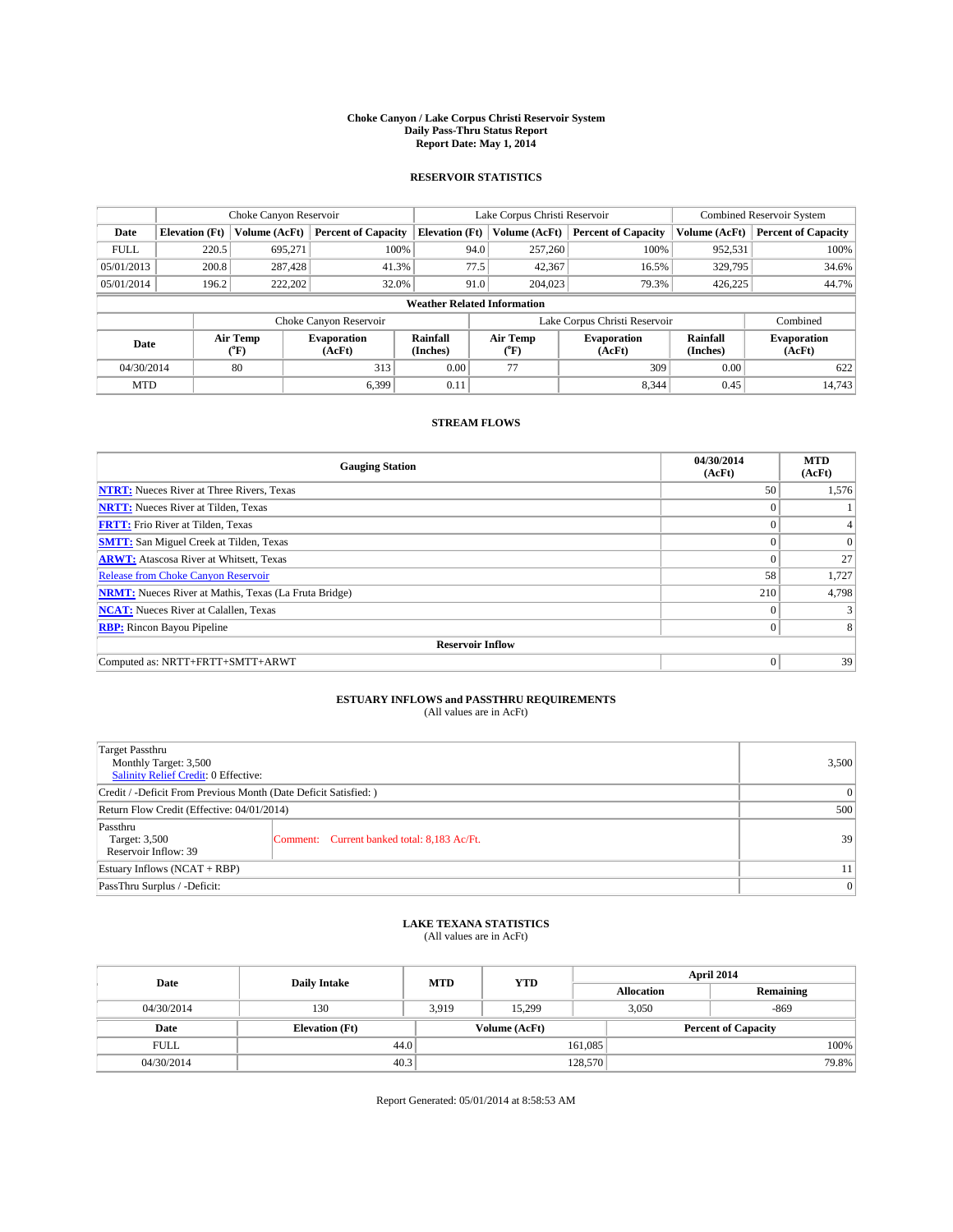#### **Choke Canyon / Lake Corpus Christi Reservoir System Daily Pass-Thru Status Report Report Date: May 2, 2014**

## **RESERVOIR STATISTICS**

|                                    |                         | Choke Canyon Reservoir |                            |                       | Lake Corpus Christi Reservoir | <b>Combined Reservoir System</b> |                      |                              |
|------------------------------------|-------------------------|------------------------|----------------------------|-----------------------|-------------------------------|----------------------------------|----------------------|------------------------------|
| Date                               | <b>Elevation</b> (Ft)   | Volume (AcFt)          | <b>Percent of Capacity</b> | <b>Elevation (Ft)</b> | Volume (AcFt)                 | <b>Percent of Capacity</b>       | Volume (AcFt)        | <b>Percent of Capacity</b>   |
| <b>FULL</b>                        | 220.5                   | 695,271                | 100%                       | 94.0                  | 257,260                       | 100%                             | 952,531              | 100%                         |
| 05/02/2013                         | 200.6                   | 285,541                | 41.1%                      | 77.5                  | 42,367                        | 16.5%                            | 327,908              | 34.4%                        |
| 05/02/2014                         | 196.2                   | 221,285                | 31.8%                      | 90.9                  | 202,997                       | 78.9%                            | 424,282              | 44.5%                        |
| <b>Weather Related Information</b> |                         |                        |                            |                       |                               |                                  |                      |                              |
|                                    |                         |                        | Choke Canyon Reservoir     |                       |                               | Lake Corpus Christi Reservoir    |                      | Combined                     |
| Date                               |                         | Air Temp<br>(°F)       | Evaporation<br>(AcFt)      | Rainfall<br>(Inches)  | Air Temp<br>$\rm ^{o}F$       | <b>Evaporation</b><br>(AcFt)     | Rainfall<br>(Inches) | <b>Evaporation</b><br>(AcFt) |
|                                    | 73<br>05/01/2014<br>152 |                        |                            | 0.00                  | 71<br>199                     |                                  | 0.01                 | 351                          |
| <b>MTD</b>                         |                         |                        | 152                        | 0.00                  |                               | 199                              | 0.01                 | 351                          |

# **STREAM FLOWS**

| <b>Gauging Station</b>                                       | 05/01/2014<br>(AcFt) | <b>MTD</b><br>(AcFt) |  |  |  |  |  |
|--------------------------------------------------------------|----------------------|----------------------|--|--|--|--|--|
| <b>NTRT:</b> Nueces River at Three Rivers, Texas             | 48                   | 48                   |  |  |  |  |  |
| <b>NRTT:</b> Nueces River at Tilden, Texas                   |                      | $\mathbf{0}$         |  |  |  |  |  |
| <b>FRTT:</b> Frio River at Tilden, Texas                     |                      | $\overline{0}$       |  |  |  |  |  |
| <b>SMTT:</b> San Miguel Creek at Tilden, Texas               | $\theta$             | $\overline{0}$       |  |  |  |  |  |
| <b>ARWT:</b> Atascosa River at Whitsett, Texas               | $\theta$             | $\theta$             |  |  |  |  |  |
| Release from Choke Canyon Reservoir                          | 58                   | 58                   |  |  |  |  |  |
| <b>NRMT:</b> Nueces River at Mathis, Texas (La Fruta Bridge) | 232                  | 232                  |  |  |  |  |  |
| <b>NCAT:</b> Nueces River at Calallen, Texas                 | $\theta$             | $\Omega$             |  |  |  |  |  |
| <b>RBP:</b> Rincon Bayou Pipeline                            | $\mathbf{0}$         | $\overline{0}$       |  |  |  |  |  |
| <b>Reservoir Inflow</b>                                      |                      |                      |  |  |  |  |  |
| Computed as: NRTT+FRTT+SMTT+ARWT                             | $\theta$             | $\overline{0}$       |  |  |  |  |  |

# **ESTUARY INFLOWS and PASSTHRU REQUIREMENTS**<br>(All values are in AcFt)

| <b>Target Passthru</b><br>Monthly Target: 23,500<br>Salinity Relief Credit: 0 Effective: | 23,500                                      |              |
|------------------------------------------------------------------------------------------|---------------------------------------------|--------------|
| Credit / -Deficit From Previous Month (Date Deficit Satisfied: )                         | $\theta$                                    |              |
| Return Flow Credit (Effective: 05/01/2014)                                               | 500                                         |              |
| Passthru<br>Target: 23,500<br>Reservoir Inflow: 0                                        | Comment: Current banked total: 8,172 Ac/Ft. | $\mathbf{0}$ |
| Estuary Inflows (NCAT + RBP)                                                             | $\mathbf{0}$                                |              |
| PassThru Surplus / -Deficit:                                                             | $\mathbf{0}$                                |              |

### **LAKE TEXANA STATISTICS**

(All values are in AcFt)

| Date        | <b>Daily Intake</b>   | <b>MTD</b> | <b>YTD</b>    | <b>May 2014</b>   |                            |           |  |
|-------------|-----------------------|------------|---------------|-------------------|----------------------------|-----------|--|
|             |                       |            |               | <b>Allocation</b> |                            | Remaining |  |
| 05/01/2014  | 130                   | 130        | 15.429        |                   | 3.970<br>4.100             |           |  |
| Date        | <b>Elevation</b> (Ft) |            | Volume (AcFt) |                   | <b>Percent of Capacity</b> |           |  |
| <b>FULL</b> | 44.0                  |            |               | 161,085           |                            | 100%      |  |
| 05/01/2014  | 40.2                  |            |               | 127,743           |                            | 79.3%     |  |

Report Generated: 05/02/2014 at 8:03:41 AM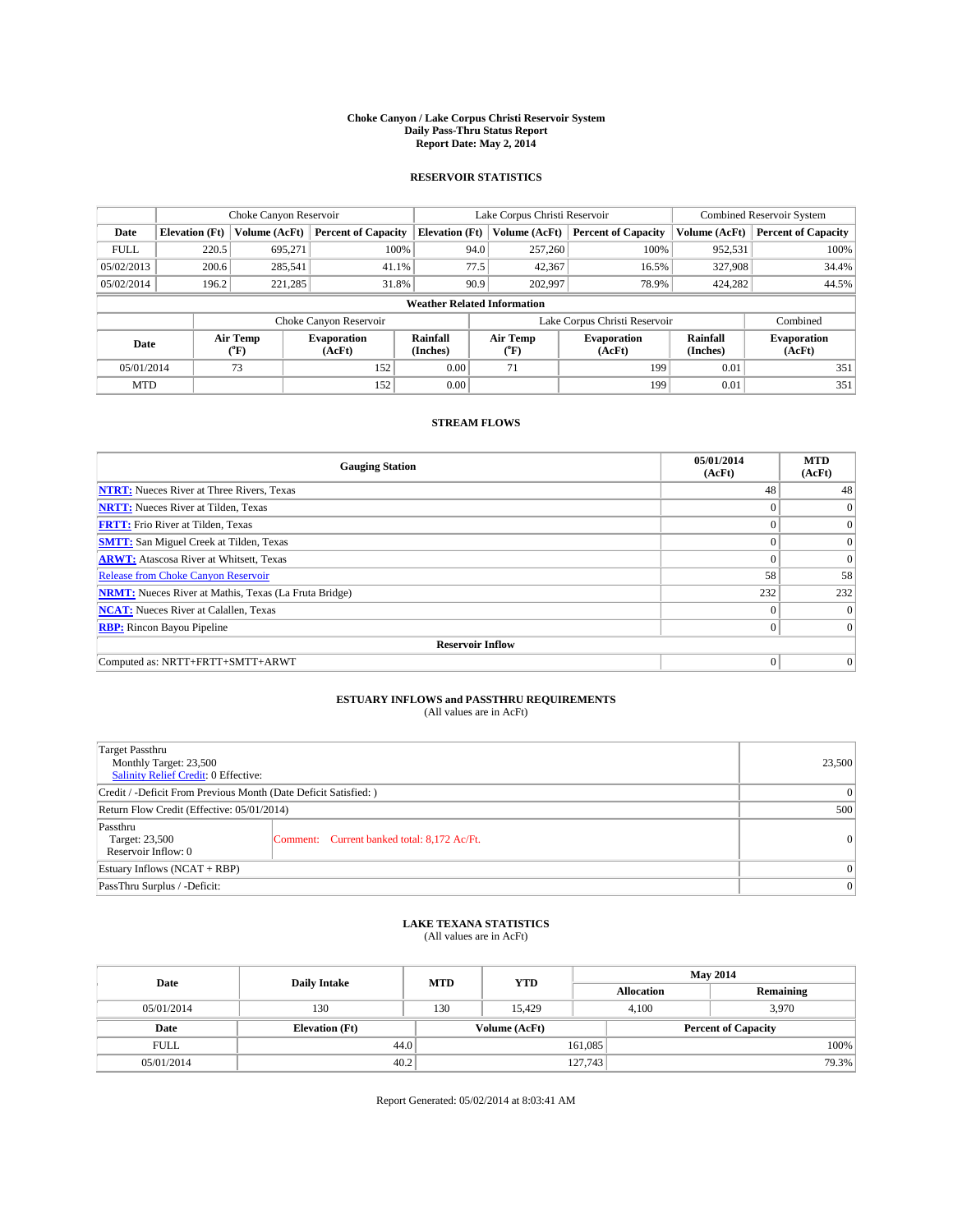#### **Choke Canyon / Lake Corpus Christi Reservoir System Daily Pass-Thru Status Report Report Date: May 3, 2014**

## **RESERVOIR STATISTICS**

|             |                                    | Choke Canyon Reservoir |                              |                       | Lake Corpus Christi Reservoir | <b>Combined Reservoir System</b> |                      |                              |  |
|-------------|------------------------------------|------------------------|------------------------------|-----------------------|-------------------------------|----------------------------------|----------------------|------------------------------|--|
| Date        | <b>Elevation</b> (Ft)              | Volume (AcFt)          | <b>Percent of Capacity</b>   | <b>Elevation</b> (Ft) | Volume (AcFt)                 | <b>Percent of Capacity</b>       | Volume (AcFt)        | <b>Percent of Capacity</b>   |  |
| <b>FULL</b> | 220.5                              | 695,271                | 100%                         | 94.0                  | 257,260                       | 100%                             | 952,531              | 100%                         |  |
| 05/03/2013  | 200.7                              | 285,698                | 41.1%                        | 77.5                  | 42,498                        | 16.5%                            | 328,196              | 34.5%                        |  |
| 05/03/2014  | 196.1                              | 220,893                | 31.8%                        | 90.9                  | 202.484                       | 78.7%                            | 423,377              | 44.4%                        |  |
|             | <b>Weather Related Information</b> |                        |                              |                       |                               |                                  |                      |                              |  |
|             |                                    |                        | Choke Canyon Reservoir       |                       |                               | Lake Corpus Christi Reservoir    |                      | Combined                     |  |
| Date        |                                    | Air Temp<br>(°F)       | <b>Evaporation</b><br>(AcFt) | Rainfall<br>(Inches)  | Air Temp<br>("F)              | <b>Evaporation</b><br>(AcFt)     | Rainfall<br>(Inches) | <b>Evaporation</b><br>(AcFt) |  |
| 05/02/2014  | 78                                 |                        | 145                          | 0.00                  | 78<br>249                     |                                  | 0.00                 | 394                          |  |
| <b>MTD</b>  |                                    |                        | 297                          | 0.00                  |                               | 448                              | 0.01                 | 745                          |  |

# **STREAM FLOWS**

| <b>Gauging Station</b>                                       | 05/02/2014<br>(AcFt) | <b>MTD</b><br>(AcFt) |  |  |  |  |
|--------------------------------------------------------------|----------------------|----------------------|--|--|--|--|
| <b>NTRT:</b> Nueces River at Three Rivers, Texas             | $\mathbf{0}$         | 48                   |  |  |  |  |
| <b>NRTT:</b> Nueces River at Tilden, Texas                   | $\sim$               | 3                    |  |  |  |  |
| <b>FRTT:</b> Frio River at Tilden, Texas                     | $\Omega$             | $\Omega$             |  |  |  |  |
| <b>SMTT:</b> San Miguel Creek at Tilden, Texas               | $\Omega$             | $\Omega$             |  |  |  |  |
| <b>ARWT:</b> Atascosa River at Whitsett, Texas               | $\Omega$             | $\Omega$             |  |  |  |  |
| <b>Release from Choke Canyon Reservoir</b>                   | 58                   | 115                  |  |  |  |  |
| <b>NRMT:</b> Nueces River at Mathis, Texas (La Fruta Bridge) | 224                  | 457                  |  |  |  |  |
| <b>NCAT:</b> Nueces River at Calallen, Texas                 | $\Omega$             | $\Omega$             |  |  |  |  |
| <b>RBP:</b> Rincon Bayou Pipeline                            | $\mathbf{0}$         | $\Omega$             |  |  |  |  |
| <b>Reservoir Inflow</b>                                      |                      |                      |  |  |  |  |
| Computed as: NRTT+FRTT+SMTT+ARWT                             | 3                    |                      |  |  |  |  |

# **ESTUARY INFLOWS and PASSTHRU REQUIREMENTS**<br>(All values are in AcFt)

| <b>Target Passthru</b><br>Monthly Target: 23,500<br>Salinity Relief Credit: 0 Effective: | 23,500                                      |  |  |  |
|------------------------------------------------------------------------------------------|---------------------------------------------|--|--|--|
| Credit / -Deficit From Previous Month (Date Deficit Satisfied: )                         | $\mathbf{0}$                                |  |  |  |
| Return Flow Credit (Effective: 05/01/2014)                                               |                                             |  |  |  |
| Passthru<br>Target: 23,500<br>Reservoir Inflow: 3                                        | Comment: Current banked total: 8,172 Ac/Ft. |  |  |  |
| Estuary Inflows (NCAT + RBP)                                                             |                                             |  |  |  |
| PassThru Surplus / -Deficit:                                                             | $\mathbf{0}$                                |  |  |  |

## **LAKE TEXANA STATISTICS**

(All values are in AcFt)

| Date        | <b>Daily Intake</b>   | <b>MTD</b>    | <b>YTD</b> | <b>May 2014</b>   |                            |           |  |
|-------------|-----------------------|---------------|------------|-------------------|----------------------------|-----------|--|
|             |                       |               |            | <b>Allocation</b> |                            | Remaining |  |
| 05/02/2014  | 130                   | 260           | 15.559     | 4.100             |                            | 3,840     |  |
| Date        | <b>Elevation</b> (Ft) | Volume (AcFt) |            |                   | <b>Percent of Capacity</b> |           |  |
| <b>FULL</b> | 44.0                  |               |            | 161,085           |                            | 100%      |  |
| 05/02/2014  | 40.2                  |               |            | 127,743           |                            | 79.3%     |  |

Report Generated: 05/03/2014 at 7:30:07 AM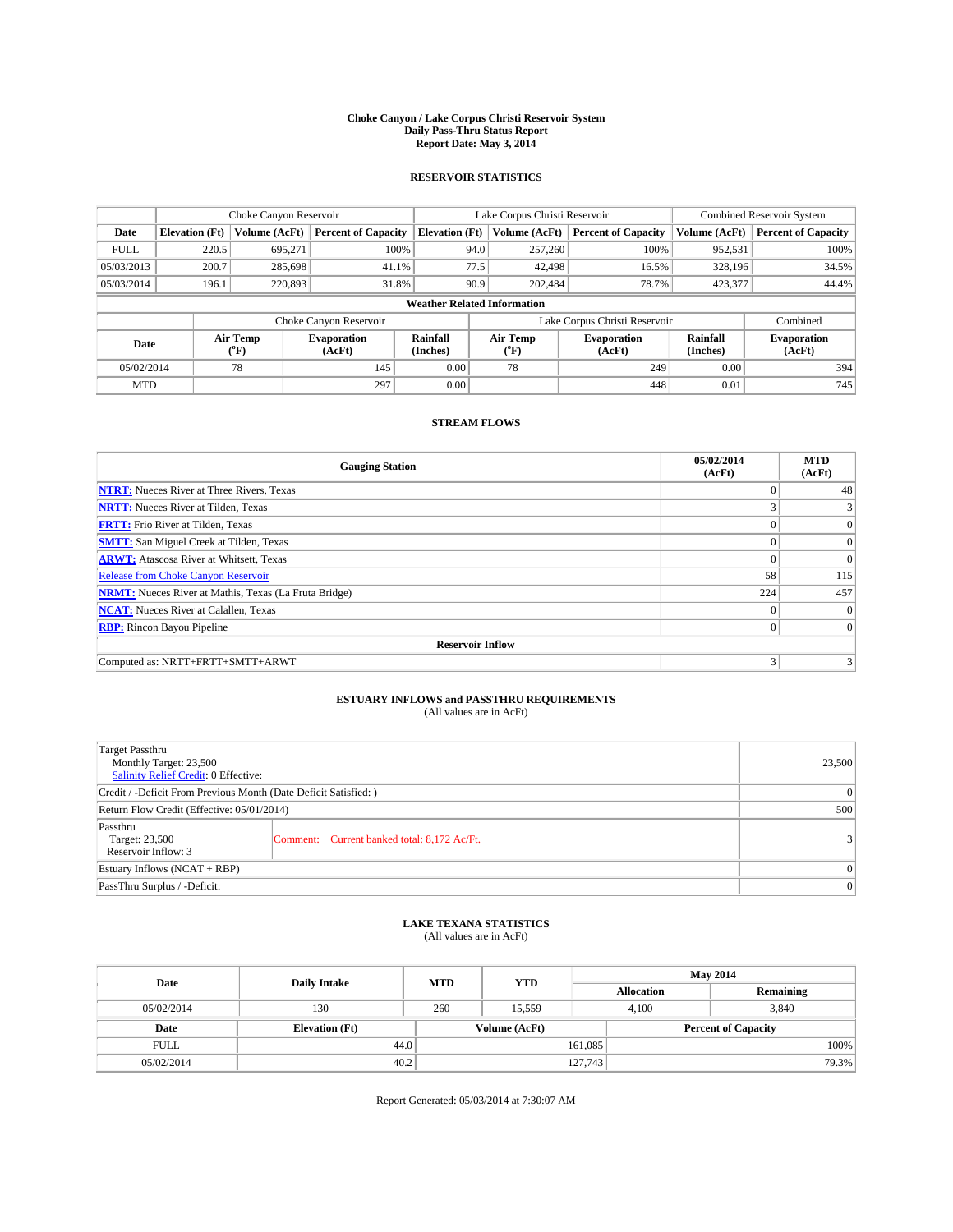#### **Choke Canyon / Lake Corpus Christi Reservoir System Daily Pass-Thru Status Report Report Date: May 4, 2014**

## **RESERVOIR STATISTICS**

|             |                       | Choke Canyon Reservoir |                            |                                    | Lake Corpus Christi Reservoir | Combined Reservoir System    |                      |                              |
|-------------|-----------------------|------------------------|----------------------------|------------------------------------|-------------------------------|------------------------------|----------------------|------------------------------|
| Date        | <b>Elevation</b> (Ft) | Volume (AcFt)          | <b>Percent of Capacity</b> | <b>Elevation (Ft)</b>              | Volume (AcFt)                 | <b>Percent of Capacity</b>   | Volume (AcFt)        | <b>Percent of Capacity</b>   |
| <b>FULL</b> | 220.5                 | 695,271                | 100%                       | 94.0                               | 257,260                       | 100%                         | 952,531              | 100%                         |
| 05/04/2013  | 200.6                 | 284,917                | 41.0%                      | 77.5                               | 42,498                        | 16.5%                        | 327.415              | 34.4%                        |
| 05/04/2014  | 196.1                 | 220,500                | 31.7%                      | 90.9                               | 201.631                       | 78.4%                        | 422,131              | 44.3%                        |
|             |                       |                        |                            | <b>Weather Related Information</b> |                               |                              |                      |                              |
|             |                       |                        | Choke Canyon Reservoir     |                                    | Lake Corpus Christi Reservoir |                              | Combined             |                              |
| Date        |                       | Air Temp<br>(°F)       | Evaporation<br>(AcFt)      | Rainfall<br>(Inches)               | Air Temp<br>("F)              | <b>Evaporation</b><br>(AcFt) | Rainfall<br>(Inches) | <b>Evaporation</b><br>(AcFt) |
| 05/03/2014  |                       | 91                     | 327                        | 0.00                               | 91                            | 457                          | 0.00                 | 784                          |
| <b>MTD</b>  |                       |                        | 624                        | 0.00                               |                               | 905                          | 0.01                 | 1,529                        |

# **STREAM FLOWS**

| <b>Gauging Station</b>                                       | 05/03/2014<br>(AcFt) | <b>MTD</b><br>(AcFt) |  |  |  |  |  |  |
|--------------------------------------------------------------|----------------------|----------------------|--|--|--|--|--|--|
| <b>NTRT:</b> Nueces River at Three Rivers, Texas             | 50 <sup>1</sup>      | 97                   |  |  |  |  |  |  |
| <b>NRTT:</b> Nueces River at Tilden, Texas                   | $\Omega$             |                      |  |  |  |  |  |  |
| <b>FRTT:</b> Frio River at Tilden, Texas                     | $\Omega$             | $\Omega$             |  |  |  |  |  |  |
| <b>SMTT:</b> San Miguel Creek at Tilden, Texas               | $\Omega$             | $\Omega$             |  |  |  |  |  |  |
| <b>ARWT:</b> Atascosa River at Whitsett, Texas               | $\Omega$             | $\Omega$             |  |  |  |  |  |  |
| Release from Choke Canyon Reservoir                          | 58                   | 173                  |  |  |  |  |  |  |
| <b>NRMT:</b> Nueces River at Mathis, Texas (La Fruta Bridge) | 197                  | 653                  |  |  |  |  |  |  |
| <b>NCAT:</b> Nueces River at Calallen, Texas                 | $\Omega$             | $\Omega$             |  |  |  |  |  |  |
| <b>RBP:</b> Rincon Bayou Pipeline                            | $\mathbf{0}$         | $\Omega$             |  |  |  |  |  |  |
| <b>Reservoir Inflow</b>                                      |                      |                      |  |  |  |  |  |  |
| Computed as: NRTT+FRTT+SMTT+ARWT                             | $\mathbf{0}$         |                      |  |  |  |  |  |  |

# **ESTUARY INFLOWS and PASSTHRU REQUIREMENTS**<br>(All values are in AcFt)

| Target Passthru<br>Monthly Target: 23,500<br><b>Salinity Relief Credit: 0 Effective:</b> |                                             |  |  |  |  |
|------------------------------------------------------------------------------------------|---------------------------------------------|--|--|--|--|
| Credit / -Deficit From Previous Month (Date Deficit Satisfied: )                         |                                             |  |  |  |  |
| Return Flow Credit (Effective: 05/01/2014)                                               |                                             |  |  |  |  |
| Passthru<br>Target: 23,500<br>Reservoir Inflow: 3                                        | Comment: Current banked total: 8,172 Ac/Ft. |  |  |  |  |
| Estuary Inflows (NCAT + RBP)                                                             |                                             |  |  |  |  |
| PassThru Surplus / -Deficit:                                                             | $\mathbf{0}$                                |  |  |  |  |

### **LAKE TEXANA STATISTICS**

(All values are in AcFt)

| Date        | <b>Daily Intake</b>   | <b>MTD</b> | <b>YTD</b>    | <b>May 2014</b>   |                            |           |  |
|-------------|-----------------------|------------|---------------|-------------------|----------------------------|-----------|--|
|             |                       |            |               | <b>Allocation</b> |                            | Remaining |  |
| 05/03/2014  | 130                   | 389        | 15.688        |                   | 4.100<br>3.711             |           |  |
| Date        | <b>Elevation</b> (Ft) |            | Volume (AcFt) |                   | <b>Percent of Capacity</b> |           |  |
| <b>FULL</b> | 44.0                  |            |               | 161,085           |                            | 100%      |  |
| 05/03/2014  | 40.2                  |            |               | 127,743           |                            | 79.3%     |  |

Report Generated: 05/04/2014 at 7:41:20 AM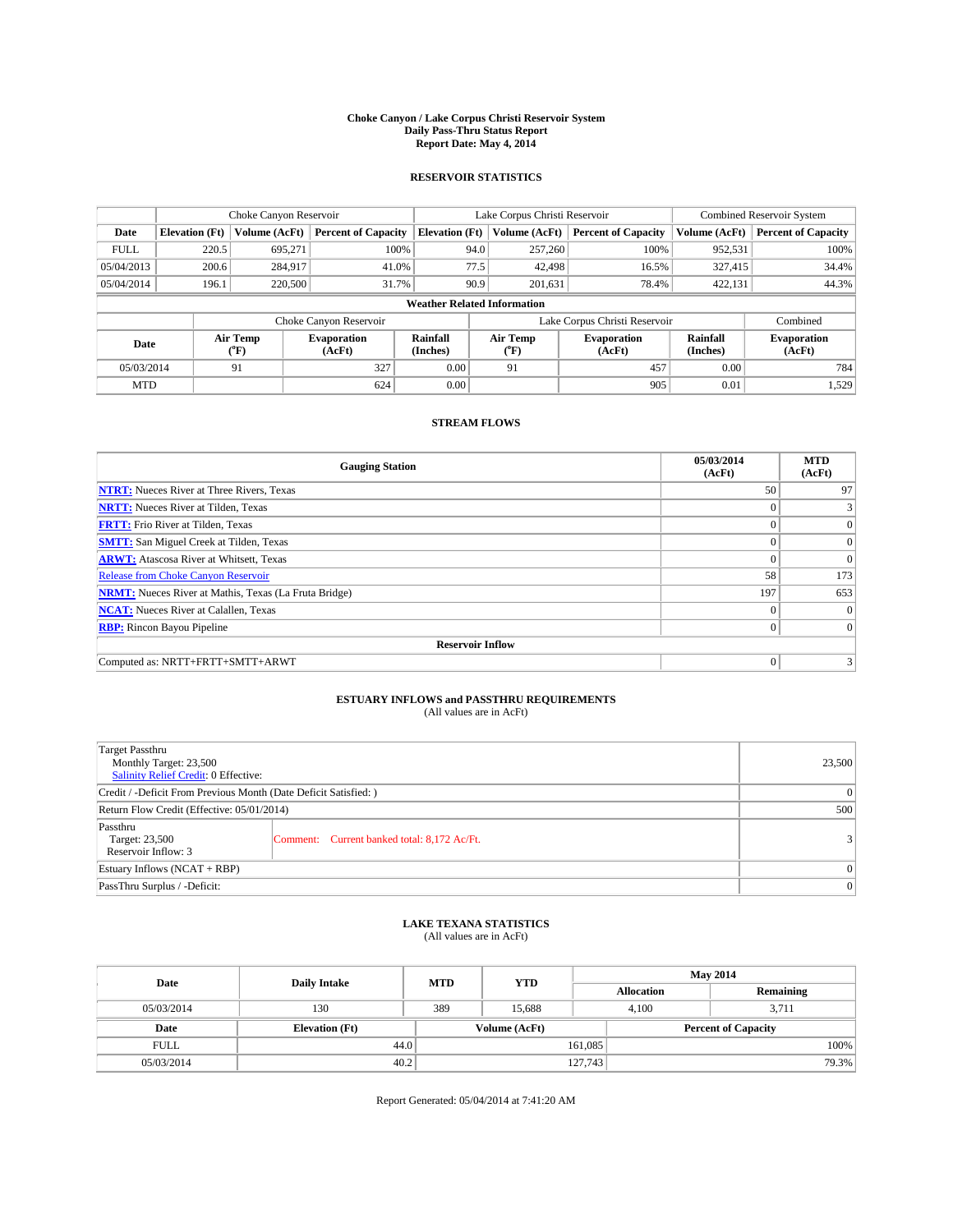#### **Choke Canyon / Lake Corpus Christi Reservoir System Daily Pass-Thru Status Report Report Date: May 5, 2014**

## **RESERVOIR STATISTICS**

|             |                       | Choke Canyon Reservoir |                              |                                    | Lake Corpus Christi Reservoir | <b>Combined Reservoir System</b> |                      |                              |
|-------------|-----------------------|------------------------|------------------------------|------------------------------------|-------------------------------|----------------------------------|----------------------|------------------------------|
| Date        | <b>Elevation</b> (Ft) | Volume (AcFt)          | <b>Percent of Capacity</b>   | <b>Elevation</b> (Ft)              | Volume (AcFt)                 | <b>Percent of Capacity</b>       | Volume (AcFt)        | <b>Percent of Capacity</b>   |
| <b>FULL</b> | 220.5                 | 695,271                | 100%                         | 94.0                               | 257,260                       | 100%                             | 952,531              | 100%                         |
| 05/05/2013  | 200.6                 | 284.293                | 40.9%                        | 77.5                               | 42,564                        | 16.5%                            | 326,857              | 34.3%                        |
| 05/05/2014  | 196.1                 | 219,979                | 31.6%                        | 90.8                               | 201.119                       | 78.2%                            | 421,098              | 44.2%                        |
|             |                       |                        |                              | <b>Weather Related Information</b> |                               |                                  |                      |                              |
|             |                       |                        | Choke Canyon Reservoir       |                                    | Lake Corpus Christi Reservoir | Combined                         |                      |                              |
| Date        |                       | Air Temp<br>(°F)       | <b>Evaporation</b><br>(AcFt) | Rainfall<br>(Inches)               | Air Temp<br>("F)              | <b>Evaporation</b><br>(AcFt)     | Rainfall<br>(Inches) | <b>Evaporation</b><br>(AcFt) |
| 05/04/2014  |                       | 91                     | 319                          | 0.00                               | 89                            | 487                              | 0.00                 | 806                          |
| <b>MTD</b>  |                       |                        | 943                          | 0.00                               |                               | 1,392                            | 0.01                 | 2,335                        |

# **STREAM FLOWS**

| <b>Gauging Station</b>                                       | 05/04/2014<br>(AcFt) | <b>MTD</b><br>(AcFt) |  |  |  |  |  |
|--------------------------------------------------------------|----------------------|----------------------|--|--|--|--|--|
| <b>NTRT:</b> Nueces River at Three Rivers, Texas             | 50                   | 147                  |  |  |  |  |  |
| <b>NRTT:</b> Nueces River at Tilden, Texas                   |                      |                      |  |  |  |  |  |
| <b>FRTT:</b> Frio River at Tilden, Texas                     |                      | $\overline{0}$       |  |  |  |  |  |
| <b>SMTT:</b> San Miguel Creek at Tilden, Texas               | $\theta$             | $\overline{0}$       |  |  |  |  |  |
| <b>ARWT:</b> Atascosa River at Whitsett, Texas               | $\theta$             | $\theta$             |  |  |  |  |  |
| Release from Choke Canyon Reservoir                          | 58                   | 230                  |  |  |  |  |  |
| <b>NRMT:</b> Nueces River at Mathis, Texas (La Fruta Bridge) | 175                  | 828                  |  |  |  |  |  |
| <b>NCAT:</b> Nueces River at Calallen, Texas                 | $\theta$             | $\Omega$             |  |  |  |  |  |
| <b>RBP:</b> Rincon Bayou Pipeline                            | $\mathbf{0}$         | $\overline{0}$       |  |  |  |  |  |
| <b>Reservoir Inflow</b>                                      |                      |                      |  |  |  |  |  |
| Computed as: NRTT+FRTT+SMTT+ARWT                             | $\theta$             | 3                    |  |  |  |  |  |

# **ESTUARY INFLOWS and PASSTHRU REQUIREMENTS**<br>(All values are in AcFt)

| Target Passthru<br>Monthly Target: 23,500<br><b>Salinity Relief Credit: 0 Effective:</b> |                                             |  |  |  |
|------------------------------------------------------------------------------------------|---------------------------------------------|--|--|--|
| Credit / -Deficit From Previous Month (Date Deficit Satisfied: )                         |                                             |  |  |  |
| Return Flow Credit (Effective: 05/01/2014)                                               |                                             |  |  |  |
| Passthru<br>Target: 23,500<br>Reservoir Inflow: 3                                        | Comment: Current banked total: 8,172 Ac/Ft. |  |  |  |
| Estuary Inflows (NCAT + RBP)                                                             |                                             |  |  |  |
| PassThru Surplus / -Deficit:                                                             | $\mathbf{0}$                                |  |  |  |

### **LAKE TEXANA STATISTICS**

(All values are in AcFt)

| Date        | <b>Daily Intake</b>   | <b>MTD</b> | <b>YTD</b>    | <b>May 2014</b>   |                            |           |  |
|-------------|-----------------------|------------|---------------|-------------------|----------------------------|-----------|--|
|             |                       |            |               | <b>Allocation</b> |                            | Remaining |  |
| 05/04/2014  | 129                   | 518        | 15.817        | 4.100             |                            | 3,582     |  |
| Date        | <b>Elevation</b> (Ft) |            | Volume (AcFt) |                   | <b>Percent of Capacity</b> |           |  |
| <b>FULL</b> | 44.0                  |            |               | 161,085           |                            | 100%      |  |
| 05/04/2014  | 40.1                  |            |               | 126,098           |                            | 78.3%     |  |

Report Generated: 05/05/2014 at 8:23:34 AM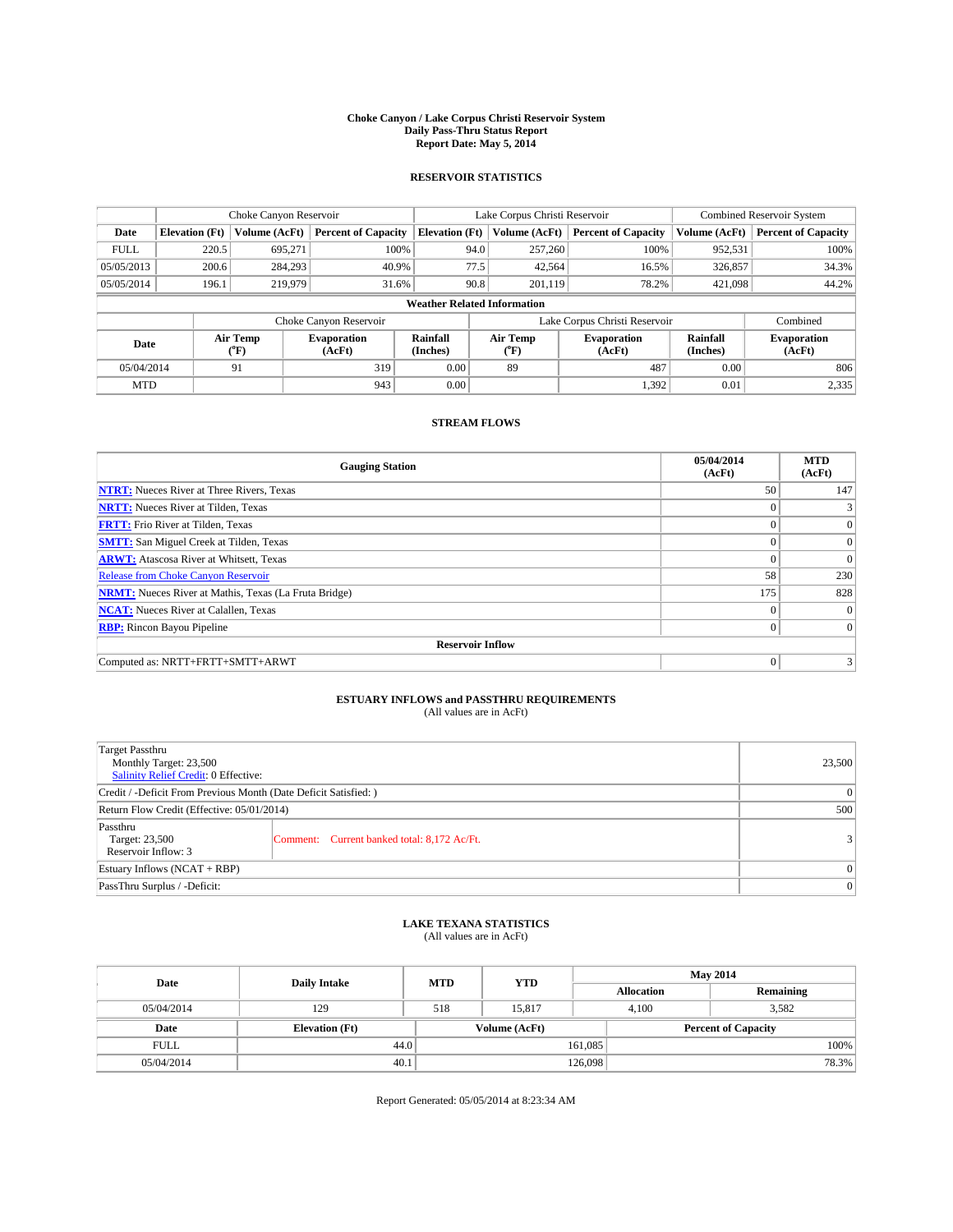#### **Choke Canyon / Lake Corpus Christi Reservoir System Daily Pass-Thru Status Report Report Date: May 6, 2014**

## **RESERVOIR STATISTICS**

|             | Choke Canyon Reservoir             |                  | Lake Corpus Christi Reservoir |                       |                               |                                   | <b>Combined Reservoir System</b> |                      |                              |
|-------------|------------------------------------|------------------|-------------------------------|-----------------------|-------------------------------|-----------------------------------|----------------------------------|----------------------|------------------------------|
| Date        | <b>Elevation</b> (Ft)              | Volume (AcFt)    | <b>Percent of Capacity</b>    | <b>Elevation</b> (Ft) |                               | Volume (AcFt)                     | <b>Percent of Capacity</b>       | Volume (AcFt)        | <b>Percent of Capacity</b>   |
| <b>FULL</b> | 220.5                              | 695,271          | 100%                          |                       | 94.0                          | 257,260                           | 100%                             | 952,531              | 100%                         |
| 05/06/2013  | 200.6                              | 285,385          | 41.0%                         |                       | 77.5                          | 42,498                            | 16.5%                            | 327,883              | 34.4%                        |
| 05/06/2014  | 196.0                              | 219,327          | 31.5%                         |                       | 90.8                          | 200,608                           | 78.0%                            | 419,935              | 44.1%                        |
|             | <b>Weather Related Information</b> |                  |                               |                       |                               |                                   |                                  |                      |                              |
|             |                                    |                  | Choke Canyon Reservoir        |                       | Lake Corpus Christi Reservoir |                                   |                                  |                      | Combined                     |
| Date        |                                    | Air Temp<br>(°F) | <b>Evaporation</b><br>(AcFt)  | Rainfall<br>(Inches)  |                               | Air Temp<br>$({}^{\circ}{\rm F})$ | <b>Evaporation</b><br>(AcFt)     | Rainfall<br>(Inches) | <b>Evaporation</b><br>(AcFt) |
| 05/05/2014  |                                    | 90               | 311                           | 0.00                  |                               | 407<br>86                         |                                  | 0.00                 | 718                          |
| <b>MTD</b>  |                                    |                  | 1.254                         | 0.00                  |                               |                                   | 1.799                            | 0.01                 | 3,053                        |

## **STREAM FLOWS**

| <b>Gauging Station</b>                                       | 05/05/2014<br>(AcFt) | <b>MTD</b><br>(AcFt) |  |  |  |  |  |  |
|--------------------------------------------------------------|----------------------|----------------------|--|--|--|--|--|--|
| <b>NTRT:</b> Nueces River at Three Rivers, Texas             | 50                   | 197                  |  |  |  |  |  |  |
| <b>NRTT:</b> Nueces River at Tilden, Texas                   | $\Omega$             |                      |  |  |  |  |  |  |
| <b>FRTT:</b> Frio River at Tilden, Texas                     | $\Omega$             | $\Omega$             |  |  |  |  |  |  |
| <b>SMTT:</b> San Miguel Creek at Tilden, Texas               | $\Omega$             | $\vert$ 0 $\vert$    |  |  |  |  |  |  |
| <b>ARWT:</b> Atascosa River at Whitsett, Texas               | $\Omega$             | $\Omega$             |  |  |  |  |  |  |
| <b>Release from Choke Canyon Reservoir</b>                   | 58                   | 288                  |  |  |  |  |  |  |
| <b>NRMT:</b> Nueces River at Mathis, Texas (La Fruta Bridge) | 173                  | 1,000                |  |  |  |  |  |  |
| <b>NCAT:</b> Nueces River at Calallen, Texas                 | $\Omega$             |                      |  |  |  |  |  |  |
| <b>RBP:</b> Rincon Bayou Pipeline                            | $\mathbf{0}$         | $\Omega$             |  |  |  |  |  |  |
| <b>Reservoir Inflow</b>                                      |                      |                      |  |  |  |  |  |  |
| Computed as: NRTT+FRTT+SMTT+ARWT                             | $\mathbf{0}$         |                      |  |  |  |  |  |  |

# **ESTUARY INFLOWS and PASSTHRU REQUIREMENTS**<br>(All values are in AcFt)

| <b>Target Passthru</b><br>Monthly Target: 23,500<br><b>Salinity Relief Credit: 0 Effective:</b> |                                             |               |  |  |
|-------------------------------------------------------------------------------------------------|---------------------------------------------|---------------|--|--|
| Credit / -Deficit From Previous Month (Date Deficit Satisfied: )                                |                                             |               |  |  |
| Return Flow Credit (Effective: 05/01/2014)                                                      | 500                                         |               |  |  |
| Passthru<br>Target: 23,500<br>Reservoir Inflow: 3                                               | Comment: Current banked total: 8,172 Ac/Ft. | $\frac{3}{2}$ |  |  |
| Estuary Inflows $(NCAT + RBP)$                                                                  | $\mathbf{0}$                                |               |  |  |
| PassThru Surplus / -Deficit:                                                                    | $\mathbf{0}$                                |               |  |  |

### **LAKE TEXANA STATISTICS**

(All values are in AcFt)

| Date        | <b>Daily Intake</b>   | <b>MTD</b> | <b>YTD</b>    | <b>May 2014</b>   |                            |           |       |
|-------------|-----------------------|------------|---------------|-------------------|----------------------------|-----------|-------|
|             |                       |            |               | <b>Allocation</b> |                            | Remaining |       |
| 05/05/2014  | 129                   | 647        | 15.946        | 4.100             |                            | 3,453     |       |
| Date        | <b>Elevation</b> (Ft) |            | Volume (AcFt) |                   | <b>Percent of Capacity</b> |           |       |
| <b>FULL</b> | 44.0                  |            |               | 161,085           |                            |           | 100%  |
| 05/05/2014  | 40.1                  |            |               | 126,098           |                            |           | 78.3% |

Report Generated: 05/06/2014 at 8:03:46 AM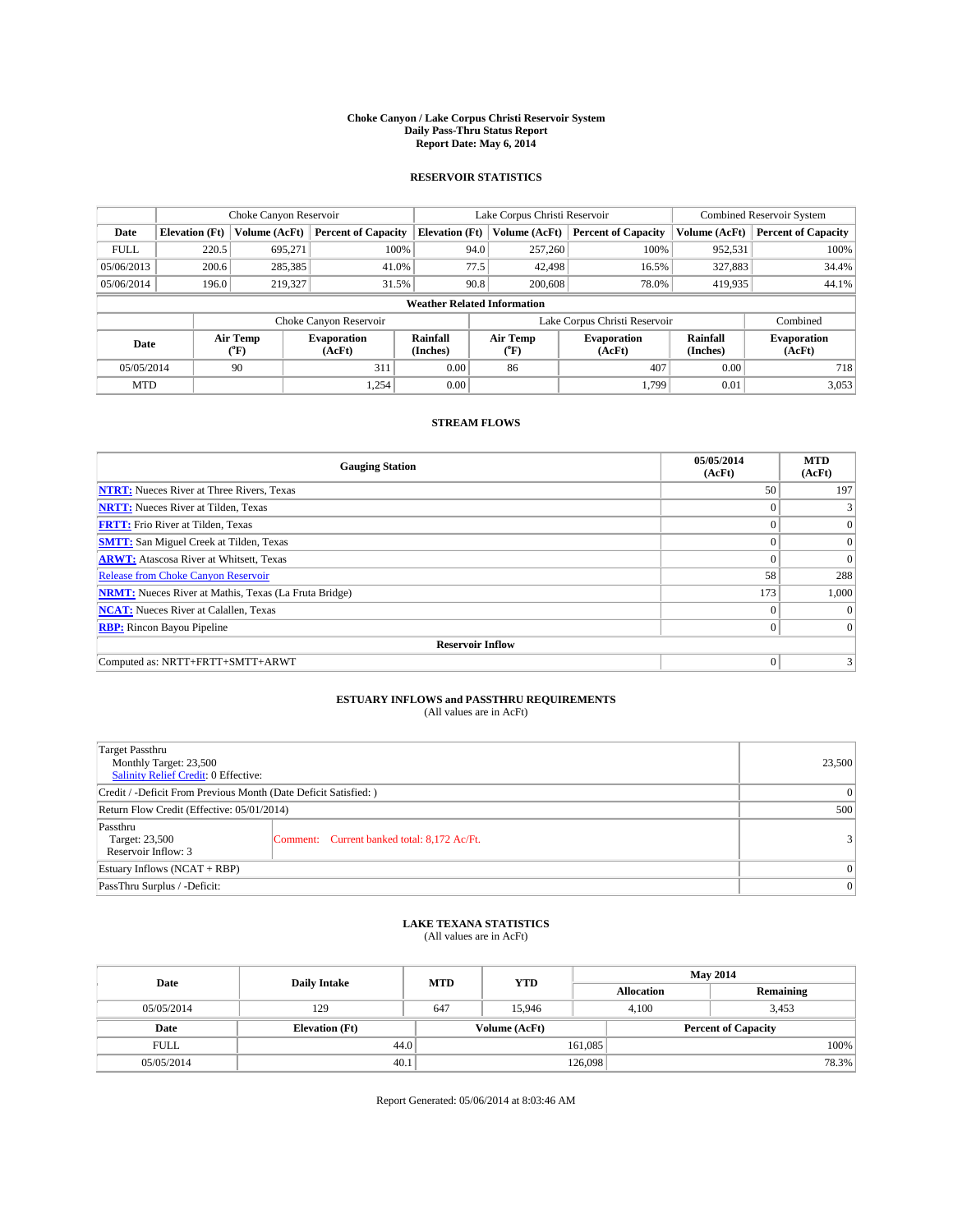#### **Choke Canyon / Lake Corpus Christi Reservoir System Daily Pass-Thru Status Report Report Date: May 7, 2014**

## **RESERVOIR STATISTICS**

|             |                                    | Choke Canyon Reservoir |                              |                       | Lake Corpus Christi Reservoir | Combined Reservoir System     |                             |                              |  |
|-------------|------------------------------------|------------------------|------------------------------|-----------------------|-------------------------------|-------------------------------|-----------------------------|------------------------------|--|
| Date        | <b>Elevation</b> (Ft)              | Volume (AcFt)          | <b>Percent of Capacity</b>   | <b>Elevation</b> (Ft) | Volume (AcFt)                 | <b>Percent of Capacity</b>    | Volume (AcFt)               | <b>Percent of Capacity</b>   |  |
| <b>FULL</b> | 220.5                              | 695,271                | 100%                         | 94.0                  | 257,260                       | 100%                          | 952,531                     | 100%                         |  |
| 05/07/2013  | 200.6                              | 285,073                | 41.0%                        | 77.5                  | 42,367                        | 16.5%                         | 327,440                     | 34.4%                        |  |
| 05/07/2014  | 196.0                              | 218,678                | 31.5%                        | 90.7                  | 199,757                       | 77.6%                         | 418,435                     | 43.9%                        |  |
|             | <b>Weather Related Information</b> |                        |                              |                       |                               |                               |                             |                              |  |
|             |                                    |                        | Choke Canyon Reservoir       |                       |                               | Lake Corpus Christi Reservoir |                             | Combined                     |  |
| Date        |                                    | Air Temp<br>(°F)       | <b>Evaporation</b><br>(AcFt) | Rainfall<br>(Inches)  | Air Temp<br>("F)              | <b>Evaporation</b><br>(AcFt)  | <b>Rainfall</b><br>(Inches) | <b>Evaporation</b><br>(AcFt) |  |
|             | 88<br>05/06/2014                   |                        | 288                          | 0.00                  | 86                            | 287                           | 0.00                        | 575                          |  |
|             | <b>MTD</b>                         |                        | 1,542                        | 0.00                  |                               | 2,086                         | 0.01                        | 3,628                        |  |

# **STREAM FLOWS**

| <b>Gauging Station</b>                                       | 05/06/2014<br>(AcFt) | <b>MTD</b><br>(AcFt) |  |  |  |  |
|--------------------------------------------------------------|----------------------|----------------------|--|--|--|--|
| <b>NTRT:</b> Nueces River at Three Rivers, Texas             | 48                   | 244                  |  |  |  |  |
| <b>NRTT:</b> Nueces River at Tilden, Texas                   | $\mathbf{0}$         |                      |  |  |  |  |
| <b>FRTT:</b> Frio River at Tilden, Texas                     | $\Omega$             | $\overline{0}$       |  |  |  |  |
| <b>SMTT:</b> San Miguel Creek at Tilden, Texas               | $\Omega$             | $\Omega$             |  |  |  |  |
| <b>ARWT:</b> Atascosa River at Whitsett, Texas               | $\Omega$             | $\Omega$             |  |  |  |  |
| <b>Release from Choke Canyon Reservoir</b>                   | 58                   | 345                  |  |  |  |  |
| <b>NRMT:</b> Nueces River at Mathis, Texas (La Fruta Bridge) | 191                  | 1,191                |  |  |  |  |
| <b>NCAT:</b> Nueces River at Calallen, Texas                 | $\Omega$             | $\Omega$             |  |  |  |  |
| <b>RBP:</b> Rincon Bayou Pipeline                            | $\overline{0}$       | $\Omega$             |  |  |  |  |
| <b>Reservoir Inflow</b>                                      |                      |                      |  |  |  |  |
| Computed as: NRTT+FRTT+SMTT+ARWT                             | $\mathbf{0}$         |                      |  |  |  |  |

# **ESTUARY INFLOWS and PASSTHRU REQUIREMENTS**<br>(All values are in AcFt)

| Target Passthru<br>Monthly Target: 23,500<br><b>Salinity Relief Credit: 0 Effective:</b> | 23,500                                      |  |
|------------------------------------------------------------------------------------------|---------------------------------------------|--|
| Credit / -Deficit From Previous Month (Date Deficit Satisfied: )                         | $\theta$                                    |  |
| Return Flow Credit (Effective: 05/01/2014)                                               | 500                                         |  |
| Passthru<br>Target: 23,500<br>Reservoir Inflow: 3                                        | Comment: Current banked total: 8,172 Ac/Ft. |  |
| Estuary Inflows (NCAT + RBP)                                                             | $\mathbf{0}$                                |  |
| PassThru Surplus / -Deficit:                                                             | $\mathbf{0}$                                |  |

### **LAKE TEXANA STATISTICS**

(All values are in AcFt)

| Date        | <b>Daily Intake</b>   | <b>MTD</b> | <b>YTD</b>    | <b>May 2014</b> |                            |           |  |
|-------------|-----------------------|------------|---------------|-----------------|----------------------------|-----------|--|
|             |                       |            |               |                 | <b>Allocation</b>          | Remaining |  |
| 05/06/2014  | 129                   | 777        | 16.076        |                 | 3,323<br>4.100             |           |  |
| Date        | <b>Elevation</b> (Ft) |            | Volume (AcFt) |                 | <b>Percent of Capacity</b> |           |  |
| <b>FULL</b> | 44.0                  |            |               | 161,085         |                            | 100%      |  |
| 05/06/2014  | 40.0                  |            |               | 126,098         |                            | 78.3%     |  |

Report Generated: 05/07/2014 at 8:02:32 AM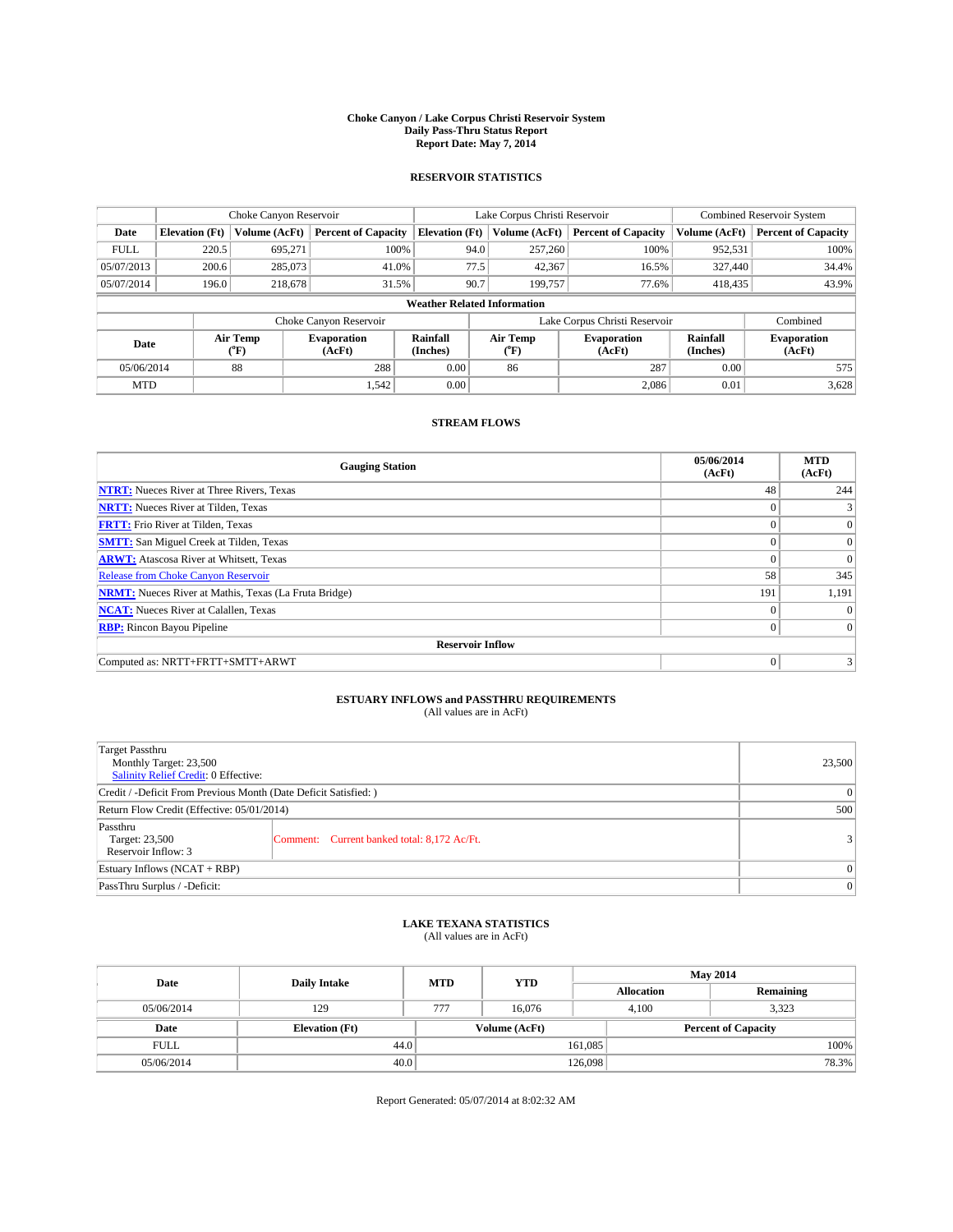#### **Choke Canyon / Lake Corpus Christi Reservoir System Daily Pass-Thru Status Report Report Date: May 8, 2014**

## **RESERVOIR STATISTICS**

|             |                                    | Choke Canyon Reservoir |                              |                       | Lake Corpus Christi Reservoir | Combined Reservoir System     |                      |                              |  |
|-------------|------------------------------------|------------------------|------------------------------|-----------------------|-------------------------------|-------------------------------|----------------------|------------------------------|--|
| Date        | <b>Elevation</b> (Ft)              | Volume (AcFt)          | <b>Percent of Capacity</b>   | <b>Elevation</b> (Ft) | Volume (AcFt)                 | <b>Percent of Capacity</b>    | Volume (AcFt)        | <b>Percent of Capacity</b>   |  |
| <b>FULL</b> | 220.5                              | 695,271                | 100%                         | 94.0                  | 257,260                       | 100%                          | 952,531              | 100%                         |  |
| 05/08/2013  | 200.6                              | 284,605                | 40.9%                        | 77.4                  | 42,041                        | 16.3%                         | 326,646              | 34.3%                        |  |
| 05/08/2014  | 196.0                              | 218,418                | 31.4%                        | 90.7                  | 199,587                       | 77.6%                         | 418,005              | 43.9%                        |  |
|             | <b>Weather Related Information</b> |                        |                              |                       |                               |                               |                      |                              |  |
|             |                                    |                        | Choke Canyon Reservoir       |                       |                               | Lake Corpus Christi Reservoir |                      | Combined                     |  |
| Date        |                                    | Air Temp<br>(°F)       | <b>Evaporation</b><br>(AcFt) | Rainfall<br>(Inches)  | Air Temp<br>("F)              | <b>Evaporation</b><br>(AcFt)  | Rainfall<br>(Inches) | <b>Evaporation</b><br>(AcFt) |  |
| 05/07/2014  |                                    | 87                     | 181                          | 0.00                  | 83                            | 248                           | 0.00                 | 429                          |  |
| <b>MTD</b>  |                                    |                        | 1,723                        | 0.00                  |                               | 2,334                         | 0.01                 | 4,057                        |  |

# **STREAM FLOWS**

| <b>Gauging Station</b>                                       | 05/07/2014<br>(AcFt) | <b>MTD</b><br>(AcFt) |  |  |  |  |
|--------------------------------------------------------------|----------------------|----------------------|--|--|--|--|
| <b>NTRT:</b> Nueces River at Three Rivers, Texas             | 48                   | 292                  |  |  |  |  |
| <b>NRTT:</b> Nueces River at Tilden, Texas                   | $\mathbf{0}$         |                      |  |  |  |  |
| <b>FRTT:</b> Frio River at Tilden, Texas                     | $\Omega$             | $\overline{0}$       |  |  |  |  |
| <b>SMTT:</b> San Miguel Creek at Tilden, Texas               | $\Omega$             | $\Omega$             |  |  |  |  |
| <b>ARWT:</b> Atascosa River at Whitsett, Texas               | $\Omega$             | $\Omega$             |  |  |  |  |
| <b>Release from Choke Canyon Reservoir</b>                   | 58                   | 403                  |  |  |  |  |
| <b>NRMT:</b> Nueces River at Mathis, Texas (La Fruta Bridge) | 232                  | 1,423                |  |  |  |  |
| <b>NCAT:</b> Nueces River at Calallen, Texas                 | $\Omega$             | $\theta$             |  |  |  |  |
| <b>RBP:</b> Rincon Bayou Pipeline                            | $\overline{0}$       | $\Omega$             |  |  |  |  |
| <b>Reservoir Inflow</b>                                      |                      |                      |  |  |  |  |
| Computed as: NRTT+FRTT+SMTT+ARWT                             | $\mathbf{0}$         |                      |  |  |  |  |

# **ESTUARY INFLOWS and PASSTHRU REQUIREMENTS**<br>(All values are in AcFt)

| <b>Target Passthru</b><br>Monthly Target: 23,500<br>Salinity Relief Credit: 0 Effective: |                                             |  |  |  |
|------------------------------------------------------------------------------------------|---------------------------------------------|--|--|--|
| Credit / -Deficit From Previous Month (Date Deficit Satisfied: )                         |                                             |  |  |  |
| Return Flow Credit (Effective: 05/01/2014)                                               |                                             |  |  |  |
| Passthru<br>Target: 23,500<br>Reservoir Inflow: 3                                        | Comment: Current banked total: 8,172 Ac/Ft. |  |  |  |
| Estuary Inflows (NCAT + RBP)                                                             |                                             |  |  |  |
| PassThru Surplus / -Deficit:                                                             | $\mathbf{0}$                                |  |  |  |

### **LAKE TEXANA STATISTICS**

(All values are in AcFt)

| Date        | <b>Daily Intake</b>   | <b>MTD</b> | <b>YTD</b>    | <b>May 2014</b>   |                            |           |  |
|-------------|-----------------------|------------|---------------|-------------------|----------------------------|-----------|--|
|             |                       |            |               | <b>Allocation</b> |                            | Remaining |  |
| 05/07/2014  | 129                   | 906        | 16.205        |                   | 3,194<br>4.100             |           |  |
| Date        | <b>Elevation</b> (Ft) |            | Volume (AcFt) |                   | <b>Percent of Capacity</b> |           |  |
| <b>FULL</b> | 44.0                  |            |               | 161,085           |                            | 100%      |  |
| 05/07/2014  | 40.0                  |            |               | 126,098           |                            | 78.3%     |  |

Report Generated: 05/08/2014 at 8:13:14 AM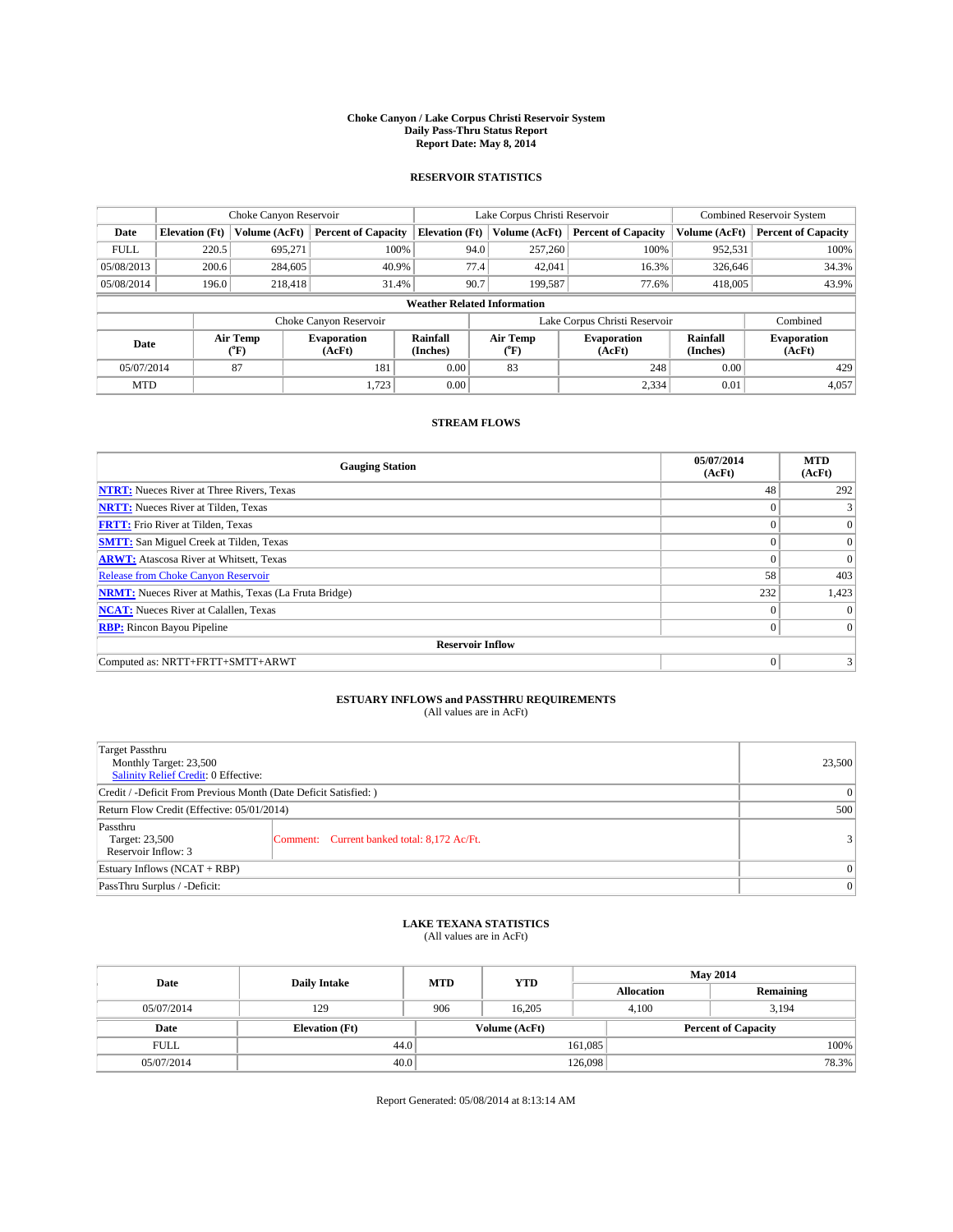#### **Choke Canyon / Lake Corpus Christi Reservoir System Daily Pass-Thru Status Report Report Date: May 9, 2014**

## **RESERVOIR STATISTICS**

|             |                                    | Choke Canyon Reservoir |                              |                       | Lake Corpus Christi Reservoir     | Combined Reservoir System     |                             |                              |  |
|-------------|------------------------------------|------------------------|------------------------------|-----------------------|-----------------------------------|-------------------------------|-----------------------------|------------------------------|--|
| Date        | <b>Elevation</b> (Ft)              | Volume (AcFt)          | <b>Percent of Capacity</b>   | <b>Elevation</b> (Ft) | Volume (AcFt)                     | <b>Percent of Capacity</b>    | Volume (AcFt)               | <b>Percent of Capacity</b>   |  |
| <b>FULL</b> | 220.5                              | 695,271                | 100%                         | 94.0                  | 257,260                           | 100%                          | 952,531                     | 100%                         |  |
| 05/09/2013  | 200.5                              | 283,044                | 40.7%                        | 77.4                  | 41,781                            | 16.2%                         | 324,825                     | 34.1%                        |  |
| 05/09/2014  | 196.1                              | 221,024                | 31.8%                        | 90.8                  | 199,927                           | 77.7%                         | 420,951                     | 44.2%                        |  |
|             | <b>Weather Related Information</b> |                        |                              |                       |                                   |                               |                             |                              |  |
|             |                                    |                        | Choke Canyon Reservoir       |                       |                                   | Lake Corpus Christi Reservoir |                             | Combined                     |  |
| Date        |                                    | Air Temp<br>(°F)       | <b>Evaporation</b><br>(AcFt) | Rainfall<br>(Inches)  | Air Temp<br>$({}^{\circ}{\rm F})$ | <b>Evaporation</b><br>(AcFt)  | <b>Rainfall</b><br>(Inches) | <b>Evaporation</b><br>(AcFt) |  |
| 05/08/2014  |                                    | 88                     | 259                          | 0.82<br>84            |                                   | 198                           | 0.03                        | 457                          |  |
| <b>MTD</b>  |                                    |                        | 1,982                        | 0.84                  |                                   | 2,532                         | 0.04                        | 4,514                        |  |

# **STREAM FLOWS**

| <b>Gauging Station</b>                                       | 05/08/2014<br>(AcFt) | <b>MTD</b><br>(AcFt) |  |  |  |  |
|--------------------------------------------------------------|----------------------|----------------------|--|--|--|--|
| <b>NTRT:</b> Nueces River at Three Rivers, Texas             | 50                   | 341                  |  |  |  |  |
| <b>NRTT:</b> Nueces River at Tilden, Texas                   | $\Omega$             |                      |  |  |  |  |
| <b>FRTT:</b> Frio River at Tilden, Texas                     |                      |                      |  |  |  |  |
| <b>SMTT:</b> San Miguel Creek at Tilden, Texas               | $\Omega$             | $\Omega$             |  |  |  |  |
| <b>ARWT:</b> Atascosa River at Whitsett, Texas               | $\Omega$             | $\Omega$             |  |  |  |  |
| Release from Choke Canyon Reservoir                          | 58                   | 461                  |  |  |  |  |
| <b>NRMT:</b> Nueces River at Mathis, Texas (La Fruta Bridge) | 248                  | 1,671                |  |  |  |  |
| <b>NCAT:</b> Nueces River at Calallen, Texas                 | $\Omega$             |                      |  |  |  |  |
| <b>RBP:</b> Rincon Bayou Pipeline                            | $\mathbf{0}$         | $\Omega$             |  |  |  |  |
| <b>Reservoir Inflow</b>                                      |                      |                      |  |  |  |  |
| Computed as: NRTT+FRTT+SMTT+ARWT                             |                      |                      |  |  |  |  |

# **ESTUARY INFLOWS and PASSTHRU REQUIREMENTS**<br>(All values are in AcFt)

| <b>Target Passthru</b><br>Monthly Target: 23,500<br>Salinity Relief Credit: 0 Effective: | 23,500                                      |   |
|------------------------------------------------------------------------------------------|---------------------------------------------|---|
| Credit / -Deficit From Previous Month (Date Deficit Satisfied: )                         | $\theta$                                    |   |
| Return Flow Credit (Effective: 05/01/2014)                                               | 500                                         |   |
| Passthru<br>Target: 23,500<br>Reservoir Inflow: 4                                        | Comment: Current banked total: 8,172 Ac/Ft. | 4 |
| Estuary Inflows (NCAT + RBP)                                                             | $\mathbf{0}$                                |   |
| PassThru Surplus / -Deficit:                                                             | $\mathbf{0}$                                |   |

### **LAKE TEXANA STATISTICS**

(All values are in AcFt)

| Date        | <b>Daily Intake</b>   | <b>MTD</b> | <b>YTD</b>    | <b>May 2014</b>   |                            |           |  |
|-------------|-----------------------|------------|---------------|-------------------|----------------------------|-----------|--|
|             |                       |            |               | <b>Allocation</b> |                            | Remaining |  |
| 05/08/2014  | 130                   | 1,036      | 16.335        |                   | 3,064<br>4.100             |           |  |
| Date        | <b>Elevation</b> (Ft) |            | Volume (AcFt) |                   | <b>Percent of Capacity</b> |           |  |
| <b>FULL</b> | 44.0                  |            |               | 161,085           |                            | 100%      |  |
| 05/08/2014  | 40.0                  |            |               | 126,098           |                            | 78.3%     |  |

Report Generated: 05/09/2014 at 8:07:23 AM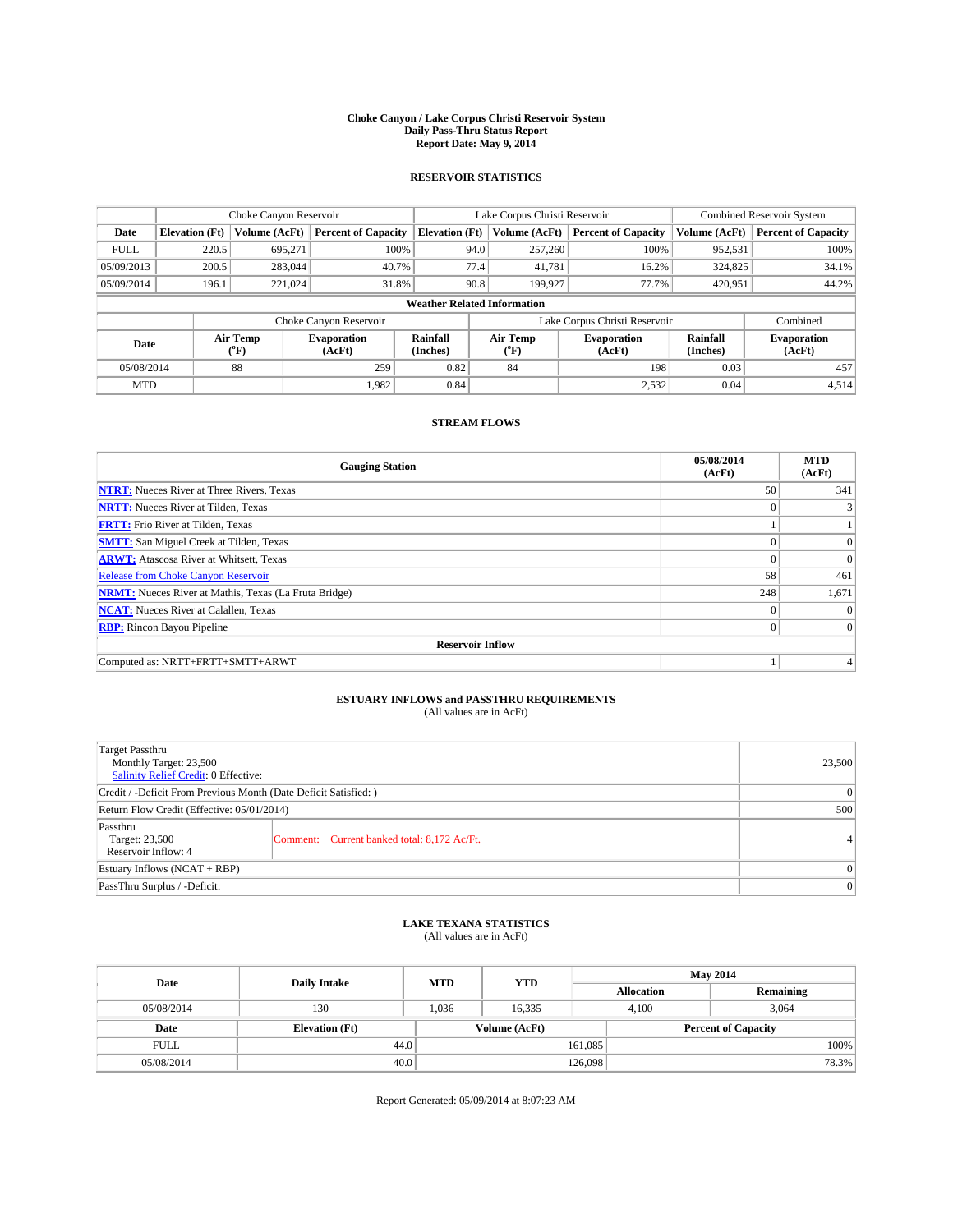#### **Choke Canyon / Lake Corpus Christi Reservoir System Daily Pass-Thru Status Report Report Date: May 10, 2014**

## **RESERVOIR STATISTICS**

|             | Choke Canyon Reservoir |                                    |                              |                                    | Lake Corpus Christi Reservoir | Combined Reservoir System     |                      |                              |
|-------------|------------------------|------------------------------------|------------------------------|------------------------------------|-------------------------------|-------------------------------|----------------------|------------------------------|
| Date        | <b>Elevation</b> (Ft)  | Volume (AcFt)                      | <b>Percent of Capacity</b>   | <b>Elevation</b> (Ft)              | Volume (AcFt)                 | <b>Percent of Capacity</b>    | Volume (AcFt)        | <b>Percent of Capacity</b>   |
| <b>FULL</b> | 220.5                  | 695,271                            | 100%                         | 94.0                               | 257,260                       | 100%                          | 952,531              | 100%                         |
| 05/10/2013  | 200.5                  | 282,888                            | 40.7%                        | 77.3                               | 41,586                        | 16.2%                         | 324,474              | 34.1%                        |
| 05/10/2014  | 196.3                  | 222,727                            | 32.0%                        | 90.8                               | 200,608                       | 78.0%                         | 423,335              | 44.4%                        |
|             |                        |                                    |                              | <b>Weather Related Information</b> |                               |                               |                      |                              |
|             |                        |                                    | Choke Canyon Reservoir       |                                    |                               | Lake Corpus Christi Reservoir |                      | Combined                     |
| Date        |                        | Air Temp<br>${}^{\prime\prime}$ F) | <b>Evaporation</b><br>(AcFt) | Rainfall<br>(Inches)               | Air Temp<br>("F)              | <b>Evaporation</b><br>(AcFt)  | Rainfall<br>(Inches) | <b>Evaporation</b><br>(AcFt) |
| 05/09/2014  |                        | 80                                 | 69                           | 1.16                               | 81                            | 456                           | 0.75                 | 525                          |
| <b>MTD</b>  |                        |                                    | 2,051                        | 2.00                               |                               | 2,988                         | 0.79                 | 5,039                        |

# **STREAM FLOWS**

| <b>Gauging Station</b>                                       | 05/09/2014<br>(AcFt) | <b>MTD</b><br>(AcFt) |  |  |  |  |
|--------------------------------------------------------------|----------------------|----------------------|--|--|--|--|
| <b>NTRT:</b> Nueces River at Three Rivers, Texas             | 56                   | 397                  |  |  |  |  |
| <b>NRTT:</b> Nueces River at Tilden, Texas                   | $\mathbf{0}$         |                      |  |  |  |  |
| <b>FRTT:</b> Frio River at Tilden, Texas                     | ∍                    | 8                    |  |  |  |  |
| <b>SMTT:</b> San Miguel Creek at Tilden, Texas               | $\Omega$             | $\Omega$             |  |  |  |  |
| <b>ARWT:</b> Atascosa River at Whitsett, Texas               | 4                    | 4                    |  |  |  |  |
| <b>Release from Choke Canyon Reservoir</b>                   | 58                   | 518                  |  |  |  |  |
| <b>NRMT:</b> Nueces River at Mathis, Texas (La Fruta Bridge) | 224                  | 1,896                |  |  |  |  |
| <b>NCAT:</b> Nueces River at Calallen, Texas                 | $\Omega$             |                      |  |  |  |  |
| <b>RBP:</b> Rincon Bayou Pipeline                            | 122                  | 122                  |  |  |  |  |
| <b>Reservoir Inflow</b>                                      |                      |                      |  |  |  |  |
| Computed as: NRTT+FRTT+SMTT+ARWT                             | 11                   | 15                   |  |  |  |  |

# **ESTUARY INFLOWS and PASSTHRU REQUIREMENTS**<br>(All values are in AcFt)

| <b>Target Passthru</b><br>Monthly Target: 23,500<br>Salinity Relief Credit: 0 Effective: | 23,500                                      |    |
|------------------------------------------------------------------------------------------|---------------------------------------------|----|
| Credit / -Deficit From Previous Month (Date Deficit Satisfied: )                         | $\theta$                                    |    |
| Return Flow Credit (Effective: 05/01/2014)                                               | 500                                         |    |
| Passthru<br>Target: 23,500<br>Reservoir Inflow: 15                                       | Comment: Current banked total: 8,172 Ac/Ft. | 15 |
| Estuary Inflows (NCAT + RBP)                                                             | 122                                         |    |
| PassThru Surplus / -Deficit:                                                             | $\overline{0}$                              |    |

## **LAKE TEXANA STATISTICS**

(All values are in AcFt)

| Date        | <b>Daily Intake</b>   | <b>MTD</b> | <b>YTD</b>    | <b>May 2014</b>   |                            |           |       |
|-------------|-----------------------|------------|---------------|-------------------|----------------------------|-----------|-------|
|             |                       |            |               | <b>Allocation</b> |                            | Remaining |       |
| 05/09/2014  | 128                   | .164       | 16.463        |                   | 2,936<br>4.100             |           |       |
| Date        | <b>Elevation</b> (Ft) |            | Volume (AcFt) |                   | <b>Percent of Capacity</b> |           |       |
| <b>FULL</b> | 44.0                  |            |               | 161,085           |                            |           | 100%  |
| 05/09/2014  | 40.0                  |            |               | 126,098           |                            |           | 78.3% |

Report Generated: 05/10/2014 at 9:42:44 AM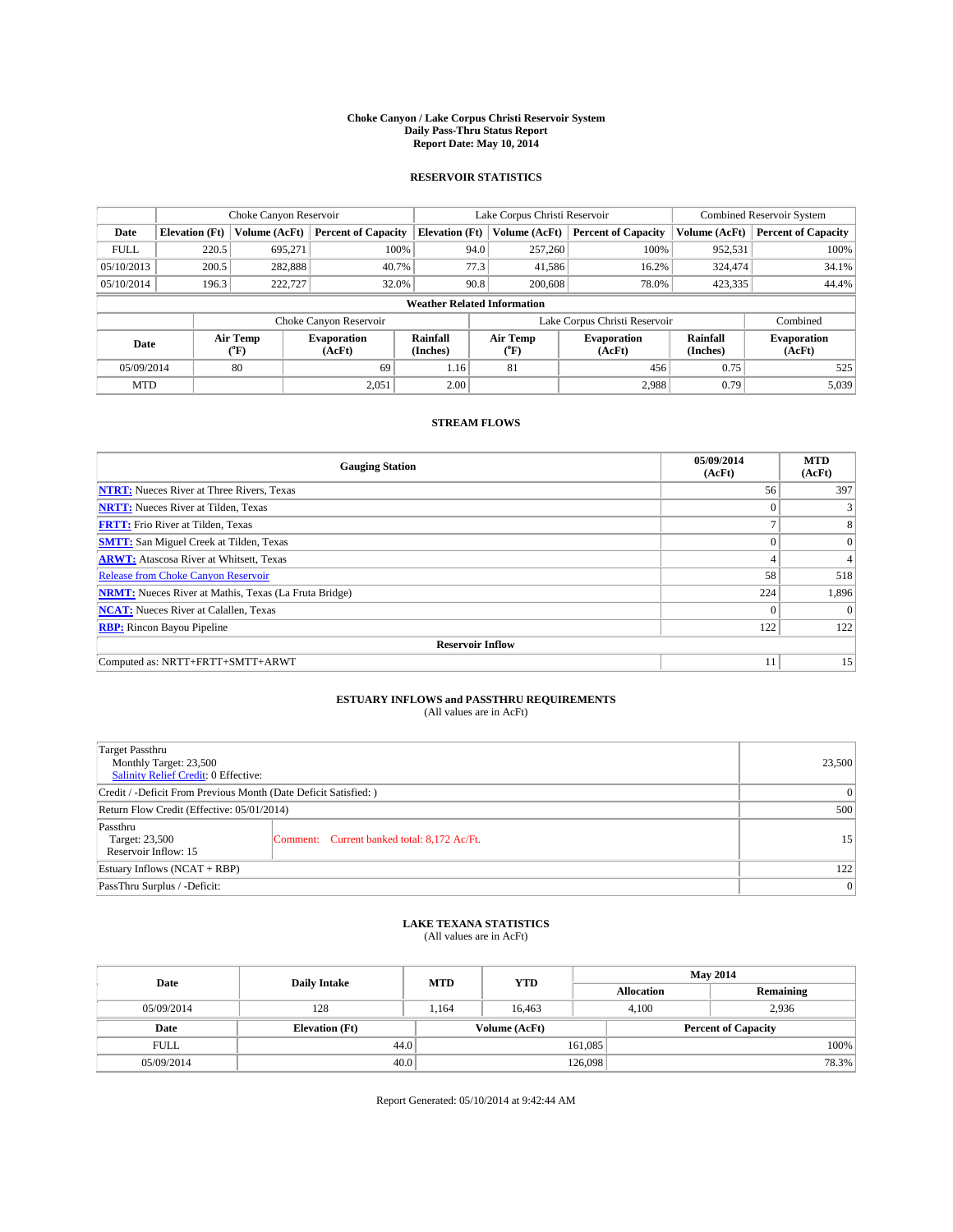#### **Choke Canyon / Lake Corpus Christi Reservoir System Daily Pass-Thru Status Report Report Date: May 11, 2014**

## **RESERVOIR STATISTICS**

|             | Choke Canyon Reservoir |                  |                              |                                    | Lake Corpus Christi Reservoir | Combined Reservoir System     |                      |                              |
|-------------|------------------------|------------------|------------------------------|------------------------------------|-------------------------------|-------------------------------|----------------------|------------------------------|
| Date        | <b>Elevation</b> (Ft)  | Volume (AcFt)    | <b>Percent of Capacity</b>   | <b>Elevation</b> (Ft)              | Volume (AcFt)                 | <b>Percent of Capacity</b>    | Volume (AcFt)        | <b>Percent of Capacity</b>   |
| <b>FULL</b> | 220.5                  | 695,271          | 100%                         | 94.0                               | 257,260                       | 100%                          | 952,531              | 100%                         |
| 05/11/2013  | 200.6                  | 284,293          | 40.9%                        | 77.4                               | 41,976                        | 16.3%                         | 326,269              | 34.3%                        |
| 05/11/2014  | 196.2                  | 221,155          | 31.8%                        | 90.8                               | 200,097                       | 77.8%                         | 421,252              | 44.2%                        |
|             |                        |                  |                              | <b>Weather Related Information</b> |                               |                               |                      |                              |
|             |                        |                  | Choke Canyon Reservoir       |                                    |                               | Lake Corpus Christi Reservoir |                      | Combined                     |
| Date        |                        | Air Temp<br>(°F) | <b>Evaporation</b><br>(AcFt) | Rainfall<br>(Inches)               | Air Temp<br>("F)              | <b>Evaporation</b><br>(AcFt)  | Rainfall<br>(Inches) | <b>Evaporation</b><br>(AcFt) |
| 05/10/2014  |                        | 88               | 183                          | 0.00                               | 86                            | 278                           | 0.00                 | 461                          |
| <b>MTD</b>  |                        |                  | 2.234                        | 2.00                               |                               | 3,266                         | 0.79                 | 5,500                        |

# **STREAM FLOWS**

| <b>Gauging Station</b>                                       | 05/10/2014<br>(AcFt) | <b>MTD</b><br>(AcFt) |  |  |  |  |
|--------------------------------------------------------------|----------------------|----------------------|--|--|--|--|
| <b>NTRT:</b> Nueces River at Three Rivers, Texas             | 429                  | 826                  |  |  |  |  |
| <b>NRTT:</b> Nueces River at Tilden, Texas                   | $\Omega$             |                      |  |  |  |  |
| <b>FRTT:</b> Frio River at Tilden, Texas                     |                      | 15                   |  |  |  |  |
| <b>SMTT:</b> San Miguel Creek at Tilden, Texas               |                      |                      |  |  |  |  |
| <b>ARWT:</b> Atascosa River at Whitsett, Texas               |                      | 8                    |  |  |  |  |
| <b>Release from Choke Canyon Reservoir</b>                   | 58                   | 576                  |  |  |  |  |
| <b>NRMT:</b> Nueces River at Mathis, Texas (La Fruta Bridge) | 181                  | 2,076                |  |  |  |  |
| <b>NCAT:</b> Nueces River at Calallen, Texas                 |                      |                      |  |  |  |  |
| <b>RBP:</b> Rincon Bayou Pipeline                            | 152                  | 274                  |  |  |  |  |
| <b>Reservoir Inflow</b>                                      |                      |                      |  |  |  |  |
| Computed as: (NTRT+FRTT+SMTT)-Release From Choke Canyon      | 383                  | 398                  |  |  |  |  |

# **ESTUARY INFLOWS and PASSTHRU REQUIREMENTS**<br>(All values are in AcFt)

| <b>Target Passthru</b><br>Monthly Target: 23,500<br><b>Salinity Relief Credit: 0 Effective:</b> | 23,500                                      |     |
|-------------------------------------------------------------------------------------------------|---------------------------------------------|-----|
| Credit / -Deficit From Previous Month (Date Deficit Satisfied: )                                |                                             | 0   |
| Return Flow Credit (Effective: 05/01/2014)                                                      | 500                                         |     |
| Passthru<br>Target: 23,500<br>Reservoir Inflow: 398                                             | Comment: Current banked total: 8,172 Ac/Ft. | 398 |
| Estuary Inflows $(NCAT + RBP)$                                                                  | 277                                         |     |
| PassThru Surplus / -Deficit:                                                                    | 0                                           |     |

### **LAKE TEXANA STATISTICS**

(All values are in AcFt)

| Date        | <b>Daily Intake</b>   | <b>MTD</b> | <b>YTD</b>    | <b>May 2014</b>            |                |           |  |
|-------------|-----------------------|------------|---------------|----------------------------|----------------|-----------|--|
|             |                       |            |               | <b>Allocation</b>          |                | Remaining |  |
| 05/10/2014  | 130                   | 1.294      | 16.593        |                            | 2,806<br>4.100 |           |  |
| Date        | <b>Elevation</b> (Ft) |            | Volume (AcFt) | <b>Percent of Capacity</b> |                |           |  |
| <b>FULL</b> | 44.0                  |            |               | 161,085                    |                | 100%      |  |
| 05/10/2014  | 40.0                  |            |               | 126,098                    |                | 78.3%     |  |

Report Generated: 05/11/2014 at 9:29:19 AM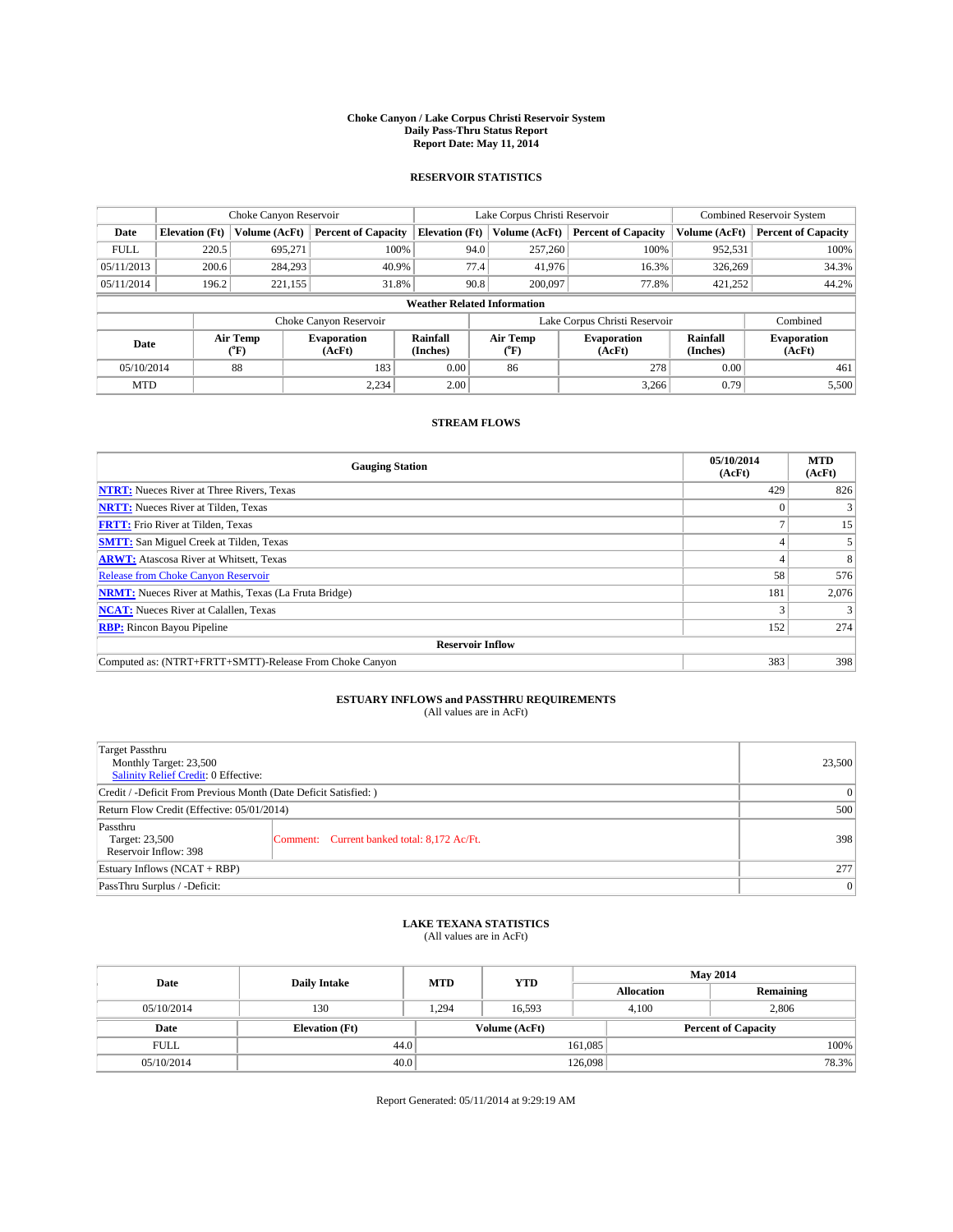#### **Choke Canyon / Lake Corpus Christi Reservoir System Daily Pass-Thru Status Report Report Date: May 12, 2014**

## **RESERVOIR STATISTICS**

|             | Choke Canyon Reservoir |                                    |                              |                                    | Lake Corpus Christi Reservoir | Combined Reservoir System     |                      |                              |
|-------------|------------------------|------------------------------------|------------------------------|------------------------------------|-------------------------------|-------------------------------|----------------------|------------------------------|
| Date        | <b>Elevation</b> (Ft)  | Volume (AcFt)                      | <b>Percent of Capacity</b>   | <b>Elevation</b> (Ft)              | Volume (AcFt)                 | <b>Percent of Capacity</b>    | Volume (AcFt)        | <b>Percent of Capacity</b>   |
| <b>FULL</b> | 220.5                  | 695,271                            | 100%                         | 94.0                               | 257,260                       | 100%                          | 952,531              | 100%                         |
| 05/12/2013  | 200.6                  | 284,293                            | 40.9%                        | 77.4                               | 41,716                        | 16.2%                         | 326,009              | 34.2%                        |
| 05/12/2014  | 196.1                  | 220,762                            | 31.8%                        | 90.7                               | 199,757                       | 77.6%                         | 420,519              | 44.1%                        |
|             |                        |                                    |                              | <b>Weather Related Information</b> |                               |                               |                      |                              |
|             |                        |                                    | Choke Canyon Reservoir       |                                    |                               | Lake Corpus Christi Reservoir |                      | Combined                     |
| Date        |                        | Air Temp<br>${}^{\prime\prime}$ F) | <b>Evaporation</b><br>(AcFt) | Rainfall<br>(Inches)               | Air Temp<br>$\rm ^{(o}F)$     | <b>Evaporation</b><br>(AcFt)  | Rainfall<br>(Inches) | <b>Evaporation</b><br>(AcFt) |
| 05/11/2014  |                        | 88                                 | 228                          | 0.00                               | 86                            | 228                           | 0.00                 | 456                          |
| <b>MTD</b>  |                        |                                    | 2.462                        | 2.00                               |                               | 3,494                         | 0.79                 | 5,956                        |

# **STREAM FLOWS**

| <b>Gauging Station</b>                                       | 05/11/2014<br>(AcFt) | <b>MTD</b><br>(AcFt) |  |  |  |  |
|--------------------------------------------------------------|----------------------|----------------------|--|--|--|--|
| <b>NTRT:</b> Nueces River at Three Rivers, Texas             | 375                  | 1,201                |  |  |  |  |
| <b>NRTT:</b> Nueces River at Tilden, Texas                   | $\Omega$             |                      |  |  |  |  |
| <b>FRTT:</b> Frio River at Tilden, Texas                     | $\sim$               | 17                   |  |  |  |  |
| <b>SMTT:</b> San Miguel Creek at Tilden, Texas               |                      |                      |  |  |  |  |
| <b>ARWT:</b> Atascosa River at Whitsett, Texas               | 157                  | 164                  |  |  |  |  |
| <b>Release from Choke Canyon Reservoir</b>                   | 58                   | 633                  |  |  |  |  |
| <b>NRMT:</b> Nueces River at Mathis, Texas (La Fruta Bridge) | 167                  | 2,243                |  |  |  |  |
| <b>NCAT:</b> Nueces River at Calallen, Texas                 | $\theta$             |                      |  |  |  |  |
| <b>RBP:</b> Rincon Bayou Pipeline                            | 56                   | 330                  |  |  |  |  |
| <b>Reservoir Inflow</b>                                      |                      |                      |  |  |  |  |
| Computed as: (NTRT+FRTT+SMTT)-Release From Choke Canyon      | 320                  | 718                  |  |  |  |  |

# **ESTUARY INFLOWS and PASSTHRU REQUIREMENTS**<br>(All values are in AcFt)

| <b>Target Passthru</b><br>Monthly Target: 23,500<br><b>Salinity Relief Credit: 0 Effective:</b> | 23,500                                      |     |
|-------------------------------------------------------------------------------------------------|---------------------------------------------|-----|
| Credit / -Deficit From Previous Month (Date Deficit Satisfied: )                                | 0                                           |     |
| Return Flow Credit (Effective: 05/01/2014)                                                      | 500                                         |     |
| Passthru<br>Target: 23,500<br>Reservoir Inflow: 718                                             | Comment: Current banked total: 8,172 Ac/Ft. | 718 |
| Estuary Inflows $(NCAT + RBP)$                                                                  | 333                                         |     |
| PassThru Surplus / -Deficit:                                                                    | 115                                         |     |

### **LAKE TEXANA STATISTICS**

(All values are in AcFt)

| Date        | <b>Daily Intake</b>   | <b>MTD</b> | <b>YTD</b>    | <b>May 2014</b>   |                            |           |  |
|-------------|-----------------------|------------|---------------|-------------------|----------------------------|-----------|--|
|             |                       |            |               | <b>Allocation</b> |                            | Remaining |  |
| 05/11/2014  | 130                   | 1.425      | 16.724        |                   | 4.100<br>2,675             |           |  |
| Date        | <b>Elevation</b> (Ft) |            | Volume (AcFt) |                   | <b>Percent of Capacity</b> |           |  |
| <b>FULL</b> | 44.0                  |            |               | 161,085           |                            | 100%      |  |
| 05/11/2014  | 40.0                  |            |               | 126,098           |                            | 78.3%     |  |

Report Generated: 05/12/2014 at 10:50:53 AM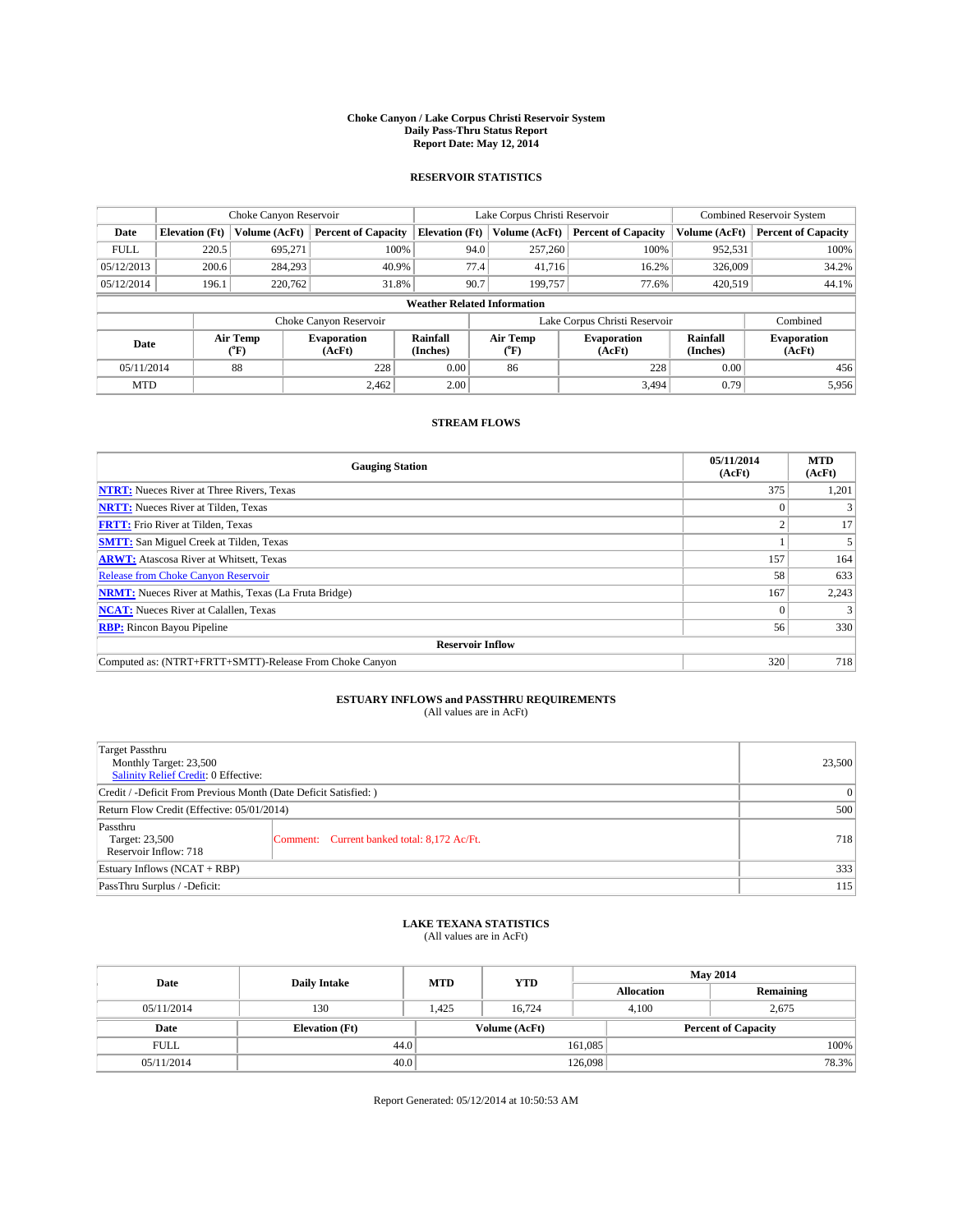#### **Choke Canyon / Lake Corpus Christi Reservoir System Daily Pass-Thru Status Report Report Date: May 13, 2014**

## **RESERVOIR STATISTICS**

|             |                       | Choke Canyon Reservoir             |                              |                                    | Lake Corpus Christi Reservoir | Combined Reservoir System     |                             |                              |
|-------------|-----------------------|------------------------------------|------------------------------|------------------------------------|-------------------------------|-------------------------------|-----------------------------|------------------------------|
| Date        | <b>Elevation</b> (Ft) | Volume (AcFt)                      | <b>Percent of Capacity</b>   | <b>Elevation</b> (Ft)              | Volume (AcFt)                 | <b>Percent of Capacity</b>    | Volume (AcFt)               | <b>Percent of Capacity</b>   |
| <b>FULL</b> | 220.5                 | 695,271                            | 100%                         | 94.0                               | 257,260                       | 100%                          | 952,531                     | 100%                         |
| 05/13/2013  | 200.6                 | 284,449                            | 40.9%                        | 77.4                               | 41,716                        | 16.2%                         | 326,165                     | 34.2%                        |
| 05/13/2014  | 196.2                 | 221,285                            | 31.8%                        | 90.9                               | 203,167                       | 79.0%                         | 424,452                     | 44.6%                        |
|             |                       |                                    |                              | <b>Weather Related Information</b> |                               |                               |                             |                              |
|             |                       |                                    | Choke Canyon Reservoir       |                                    |                               | Lake Corpus Christi Reservoir |                             | Combined                     |
| Date        |                       | Air Temp<br>${}^{\prime\prime}$ F) | <b>Evaporation</b><br>(AcFt) | Rainfall<br>(Inches)               | Air Temp<br>("F)              | <b>Evaporation</b><br>(AcFt)  | <b>Rainfall</b><br>(Inches) | <b>Evaporation</b><br>(AcFt) |
| 05/12/2014  | 86                    |                                    | 160                          | 0.29                               | 85                            | 428                           | 1.40                        | 588                          |
| <b>MTD</b>  |                       |                                    | 2,622                        | 2.29                               |                               | 3,922                         | 2.19                        | 6.544                        |

## **STREAM FLOWS**

| <b>Gauging Station</b>                                       | 05/12/2014<br>(AcFt) | <b>MTD</b><br>(AcFt) |  |  |  |  |
|--------------------------------------------------------------|----------------------|----------------------|--|--|--|--|
| <b>NTRT:</b> Nueces River at Three Rivers, Texas             | 258                  | 1,459                |  |  |  |  |
| <b>NRTT:</b> Nueces River at Tilden, Texas                   |                      |                      |  |  |  |  |
| <b>FRTT:</b> Frio River at Tilden, Texas                     |                      | 17                   |  |  |  |  |
| <b>SMTT:</b> San Miguel Creek at Tilden, Texas               |                      |                      |  |  |  |  |
| <b>ARWT:</b> Atascosa River at Whitsett, Texas               | 153                  | 317                  |  |  |  |  |
| <b>Release from Choke Canyon Reservoir</b>                   | 58                   | 691                  |  |  |  |  |
| <b>NRMT:</b> Nueces River at Mathis, Texas (La Fruta Bridge) | 107                  | 2,350                |  |  |  |  |
| <b>NCAT:</b> Nueces River at Calallen, Texas                 |                      |                      |  |  |  |  |
| <b>RBP:</b> Rincon Bayou Pipeline                            | 0                    | 330                  |  |  |  |  |
| <b>Reservoir Inflow</b>                                      |                      |                      |  |  |  |  |
| Computed as: (NTRT+FRTT+SMTT)-Release From Choke Canyon      | 201                  | 919                  |  |  |  |  |

# **ESTUARY INFLOWS and PASSTHRU REQUIREMENTS**<br>(All values are in AcFt)

| <b>Target Passthru</b><br>Monthly Target: 23,500<br><b>Salinity Relief Credit: 0 Effective:</b> |                                             |     |  |  |
|-------------------------------------------------------------------------------------------------|---------------------------------------------|-----|--|--|
| Credit / -Deficit From Previous Month (Date Deficit Satisfied: )                                | 0                                           |     |  |  |
| Return Flow Credit (Effective: 05/01/2014)                                                      | 500                                         |     |  |  |
| Passthru<br>Target: 23,500<br>Reservoir Inflow: 919                                             | Comment: Current banked total: 8,172 Ac/Ft. | 919 |  |  |
| Estuary Inflows $(NCAT + RBP)$                                                                  | 333                                         |     |  |  |
| PassThru Surplus / -Deficit:                                                                    | $-85$                                       |     |  |  |

## **LAKE TEXANA STATISTICS**

(All values are in AcFt)

| Date        |                       | <b>MTD</b> | <b>YTD</b>    | <b>May 2014</b>   |                            |           |  |
|-------------|-----------------------|------------|---------------|-------------------|----------------------------|-----------|--|
|             | <b>Daily Intake</b>   |            |               | <b>Allocation</b> |                            | Remaining |  |
| 05/12/2014  | 130                   | 1,555      | 16.854        |                   | 2.545<br>4.100             |           |  |
| Date        | <b>Elevation</b> (Ft) |            | Volume (AcFt) |                   | <b>Percent of Capacity</b> |           |  |
| <b>FULL</b> | 44.0                  |            |               | 161,085           |                            | 100%      |  |
| 05/12/2014  | 40.1                  |            |               | 126,098           |                            | 78.3%     |  |

Report Generated: 05/13/2014 at 7:57:41 AM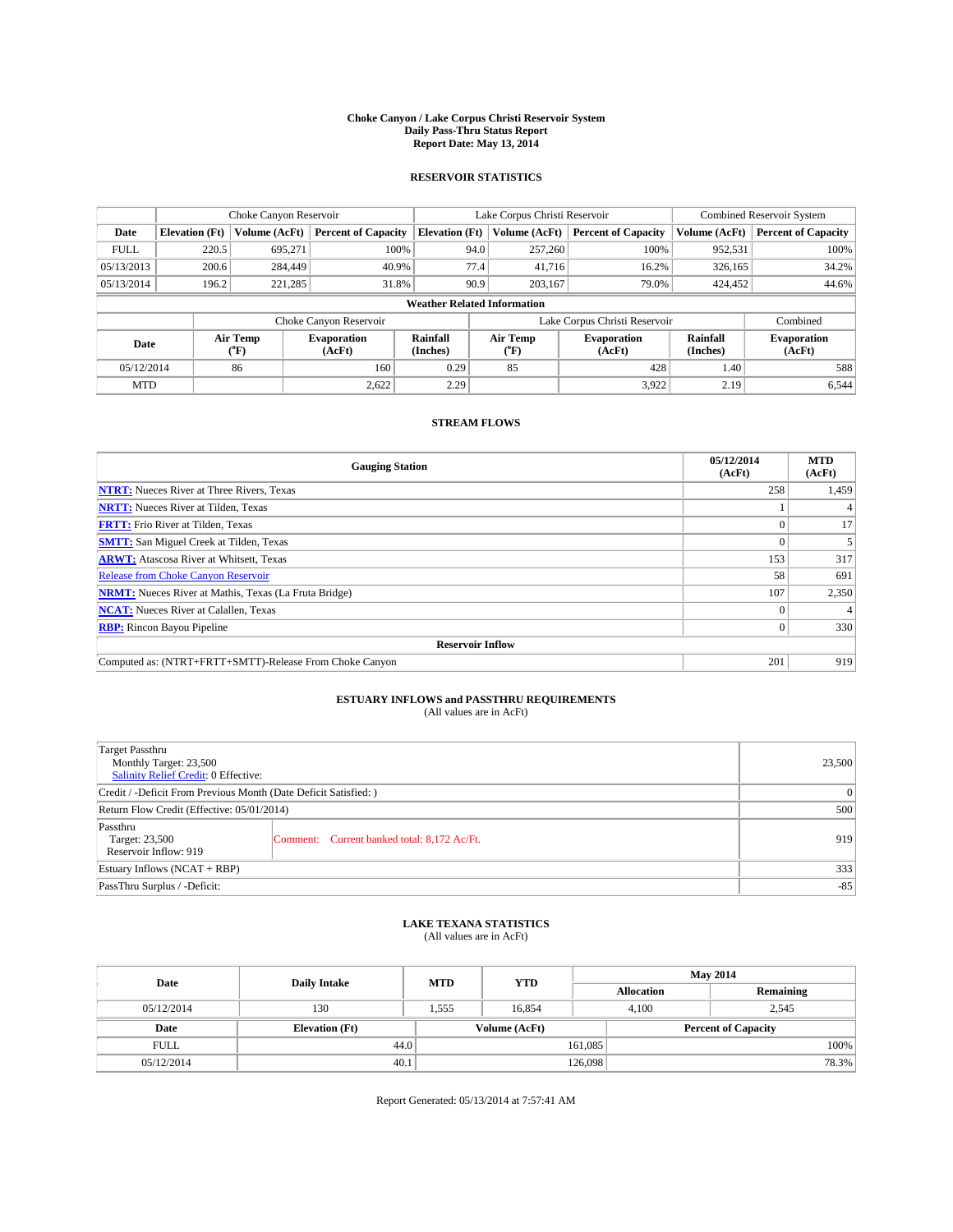#### **Choke Canyon / Lake Corpus Christi Reservoir System Daily Pass-Thru Status Report Report Date: May 14, 2014**

## **RESERVOIR STATISTICS**

|             |                       | Choke Canyon Reservoir             |                              |                                    | Lake Corpus Christi Reservoir | Combined Reservoir System     |                      |                              |
|-------------|-----------------------|------------------------------------|------------------------------|------------------------------------|-------------------------------|-------------------------------|----------------------|------------------------------|
| Date        | <b>Elevation</b> (Ft) | Volume (AcFt)                      | <b>Percent of Capacity</b>   | <b>Elevation</b> (Ft)              | Volume (AcFt)                 | <b>Percent of Capacity</b>    | Volume (AcFt)        | <b>Percent of Capacity</b>   |
| <b>FULL</b> | 220.5                 | 695,271                            | 100%                         | 94.0                               | 257,260                       | 100%                          | 952,531              | 100%                         |
| 05/14/2013  | 200.5                 | 283,512                            | 40.8%                        | 77.3                               | 41,392                        | 16.1%                         | 324,904              | 34.1%                        |
| 05/14/2014  | 196.2                 | 221,285                            | 31.8%                        | 90.9                               | 202,997                       | 78.9%                         | 424,282              | 44.5%                        |
|             |                       |                                    |                              | <b>Weather Related Information</b> |                               |                               |                      |                              |
|             |                       |                                    | Choke Canyon Reservoir       |                                    |                               | Lake Corpus Christi Reservoir |                      | Combined                     |
| Date        |                       | Air Temp<br>${}^{\prime\prime}$ F) | <b>Evaporation</b><br>(AcFt) | Rainfall<br>(Inches)               | Air Temp<br>("F)              | <b>Evaporation</b><br>(AcFt)  | Rainfall<br>(Inches) | <b>Evaporation</b><br>(AcFt) |
|             | 05/13/2014<br>66      |                                    | 91                           | 0.13                               | 71                            | 408                           | 0.07                 | 499                          |
| <b>MTD</b>  |                       |                                    | 2.713                        | 2.42                               |                               | 4,330                         | 2.26                 | 7.043                        |

# **STREAM FLOWS**

| <b>Gauging Station</b>                                       | 05/13/2014<br>(AcFt) | <b>MTD</b><br>(AcFt) |  |  |  |  |
|--------------------------------------------------------------|----------------------|----------------------|--|--|--|--|
| <b>NTRT:</b> Nueces River at Three Rivers, Texas             | 220                  | 1,679                |  |  |  |  |
| <b>NRTT:</b> Nueces River at Tilden, Texas                   | o                    | 10                   |  |  |  |  |
| <b>FRTT:</b> Frio River at Tilden, Texas                     | 22                   | 39                   |  |  |  |  |
| <b>SMTT:</b> San Miguel Creek at Tilden, Texas               | $\Omega$             |                      |  |  |  |  |
| <b>ARWT:</b> Atascosa River at Whitsett, Texas               | 58                   | 375                  |  |  |  |  |
| <b>Release from Choke Canyon Reservoir</b>                   | 58                   | 748                  |  |  |  |  |
| <b>NRMT:</b> Nueces River at Mathis, Texas (La Fruta Bridge) | 200                  | 2,551                |  |  |  |  |
| <b>NCAT:</b> Nueces River at Calallen, Texas                 | 19                   | 23                   |  |  |  |  |
| <b>RBP:</b> Rincon Bayou Pipeline                            | 92                   | 422                  |  |  |  |  |
| <b>Reservoir Inflow</b>                                      |                      |                      |  |  |  |  |
| Computed as: (NTRT+FRTT+SMTT)-Release From Choke Canyon      | 185                  | 1,103                |  |  |  |  |

# **ESTUARY INFLOWS and PASSTHRU REQUIREMENTS**<br>(All values are in AcFt)

| <b>Target Passthru</b><br>Monthly Target: 23,500<br><b>Salinity Relief Credit: 0 Effective:</b> |                                             | 23,500 |
|-------------------------------------------------------------------------------------------------|---------------------------------------------|--------|
| Credit / -Deficit From Previous Month (Date Deficit Satisfied: )                                | $\Omega$                                    |        |
| Return Flow Credit (Effective: 05/01/2014)                                                      | 500                                         |        |
| Passthru<br>Target: 23,500<br>Reservoir Inflow: 1,103                                           | Comment: Current banked total: 8,172 Ac/Ft. | 1,103  |
| Estuary Inflows $(NCAT + RBP)$                                                                  | 444                                         |        |
| PassThru Surplus / -Deficit:                                                                    | $-159$                                      |        |

### **LAKE TEXANA STATISTICS**

(All values are in AcFt)

| Date        | <b>Daily Intake</b>   | <b>MTD</b> | <b>YTD</b>    | <b>May 2014</b>            |                |           |       |
|-------------|-----------------------|------------|---------------|----------------------------|----------------|-----------|-------|
|             |                       |            |               | <b>Allocation</b>          |                | Remaining |       |
| 05/13/2014  | 130                   | .685       | 16.984        |                            | 4.100<br>2,415 |           |       |
| Date        | <b>Elevation</b> (Ft) |            | Volume (AcFt) | <b>Percent of Capacity</b> |                |           |       |
| <b>FULL</b> | 44.0                  |            |               | 161,085                    |                |           | 100%  |
| 05/13/2014  | 40.4                  |            |               | 129,400                    |                |           | 80.3% |

Report Generated: 05/14/2014 at 8:26:51 AM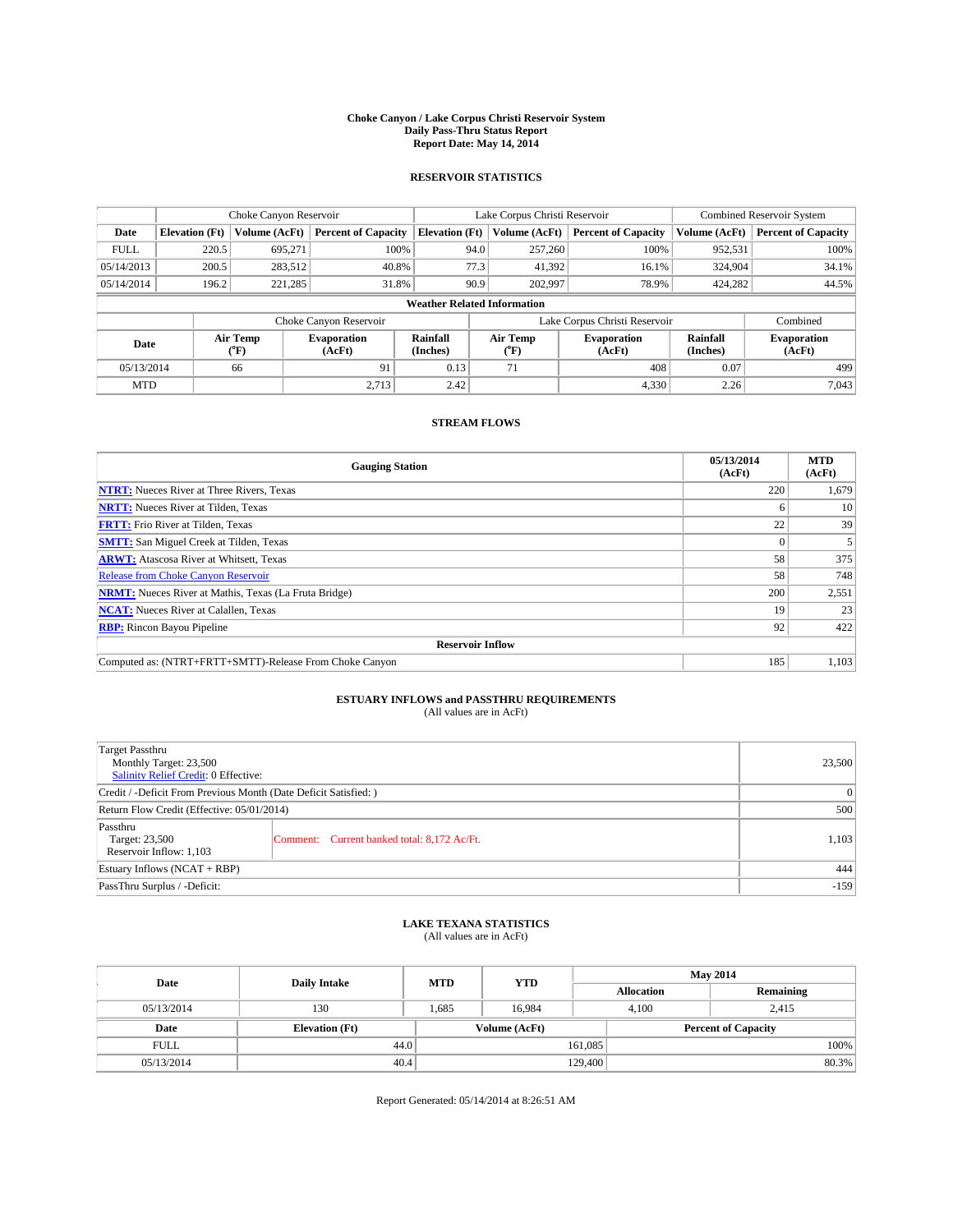#### **Choke Canyon / Lake Corpus Christi Reservoir System Daily Pass-Thru Status Report Report Date: May 15, 2014**

## **RESERVOIR STATISTICS**

|             |                       | Choke Canyon Reservoir |                              |                                    | Lake Corpus Christi Reservoir | <b>Combined Reservoir System</b> |                      |                              |
|-------------|-----------------------|------------------------|------------------------------|------------------------------------|-------------------------------|----------------------------------|----------------------|------------------------------|
| Date        | <b>Elevation</b> (Ft) | Volume (AcFt)          | <b>Percent of Capacity</b>   | <b>Elevation</b> (Ft)              | Volume (AcFt)                 | <b>Percent of Capacity</b>       | Volume (AcFt)        | <b>Percent of Capacity</b>   |
| <b>FULL</b> | 220.5                 | 695,271                | 100%                         | 94.0                               | 257,260                       | 100%                             | 952,531              | 100%                         |
| 05/15/2013  | 200.5                 | 283,044                | 40.7%                        | 77.3                               | 41,328                        | 16.1%                            | 324,372              | 34.1%                        |
| 05/15/2014  | 196.1                 | 220,631                | 31.7%                        | 90.8                               | 201.290                       | 78.2%                            | 421,921              | 44.3%                        |
|             |                       |                        |                              | <b>Weather Related Information</b> |                               |                                  |                      |                              |
|             |                       |                        | Choke Canyon Reservoir       |                                    | Lake Corpus Christi Reservoir |                                  | Combined             |                              |
| Date        |                       | Air Temp<br>(°F)       | <b>Evaporation</b><br>(AcFt) | Rainfall<br>(Inches)               | Air Temp<br>$\rm ^{o}F)$      | <b>Evaporation</b><br>(AcFt)     | Rainfall<br>(Inches) | <b>Evaporation</b><br>(AcFt) |
|             | 05/14/2014<br>76      |                        | 282                          | 0.00                               | 74                            | 377                              | 0.00                 | 659                          |
| <b>MTD</b>  |                       |                        | 2,995                        | 2.42                               |                               | 4.707                            | 2.26                 | 7.702                        |

# **STREAM FLOWS**

| <b>Gauging Station</b>                                       | 05/14/2014<br>(AcFt) | <b>MTD</b><br>(AcFt) |  |  |  |  |
|--------------------------------------------------------------|----------------------|----------------------|--|--|--|--|
| <b>NTRT:</b> Nueces River at Three Rivers, Texas             | 123                  | 1,802                |  |  |  |  |
| <b>NRTT:</b> Nueces River at Tilden, Texas                   | 240                  | 250                  |  |  |  |  |
| <b>FRTT:</b> Frio River at Tilden, Texas                     | 69                   | 108                  |  |  |  |  |
| <b>SMTT:</b> San Miguel Creek at Tilden, Texas               | $\Omega$             |                      |  |  |  |  |
| <b>ARWT:</b> Atascosa River at Whitsett, Texas               | 97                   | 472                  |  |  |  |  |
| <b>Release from Choke Canyon Reservoir</b>                   | 58                   | 806                  |  |  |  |  |
| <b>NRMT:</b> Nueces River at Mathis, Texas (La Fruta Bridge) | 81                   | 2,632                |  |  |  |  |
| <b>NCAT:</b> Nueces River at Calallen, Texas                 | $\Omega$             | 23                   |  |  |  |  |
| <b>RBP:</b> Rincon Bayou Pipeline                            | 45                   | 467                  |  |  |  |  |
| <b>Reservoir Inflow</b>                                      |                      |                      |  |  |  |  |
| Computed as: (NTRT+FRTT+SMTT)-Release From Choke Canyon      | 135                  | 1,238                |  |  |  |  |

# **ESTUARY INFLOWS and PASSTHRU REQUIREMENTS**<br>(All values are in AcFt)

| Target Passthru<br>Monthly Target: 23,500<br>Salinity Relief Credit: 0 Effective: |                                             | 23,500 |
|-----------------------------------------------------------------------------------|---------------------------------------------|--------|
| Credit / -Deficit From Previous Month (Date Deficit Satisfied: )                  | 0                                           |        |
| Return Flow Credit (Effective: 05/01/2014)                                        | 500                                         |        |
| Passthru<br>Target: 23,500<br>Reservoir Inflow: 1,238                             | Comment: Current banked total: 8,172 Ac/Ft. | 1,238  |
| Estuary Inflows (NCAT + RBP)                                                      | 490                                         |        |
| PassThru Surplus / -Deficit:                                                      | $-248$                                      |        |

### **LAKE TEXANA STATISTICS**

(All values are in AcFt)

| Date        | <b>Daily Intake</b>   | <b>MTD</b> | <b>YTD</b>    | <b>May 2014</b>   |                            |           |  |
|-------------|-----------------------|------------|---------------|-------------------|----------------------------|-----------|--|
|             |                       |            |               | <b>Allocation</b> |                            | Remaining |  |
| 05/14/2014  | 130                   | 1.815      | 17.114        |                   | 2,285<br>4.100             |           |  |
| Date        | <b>Elevation</b> (Ft) |            | Volume (AcFt) |                   | <b>Percent of Capacity</b> |           |  |
| <b>FULL</b> | 44.0                  |            |               | 161,085           |                            | 100%      |  |
| 05/14/2014  | 40.9                  |            |               | 133,588           |                            | 82.9%     |  |

Report Generated: 05/15/2014 at 8:09:23 AM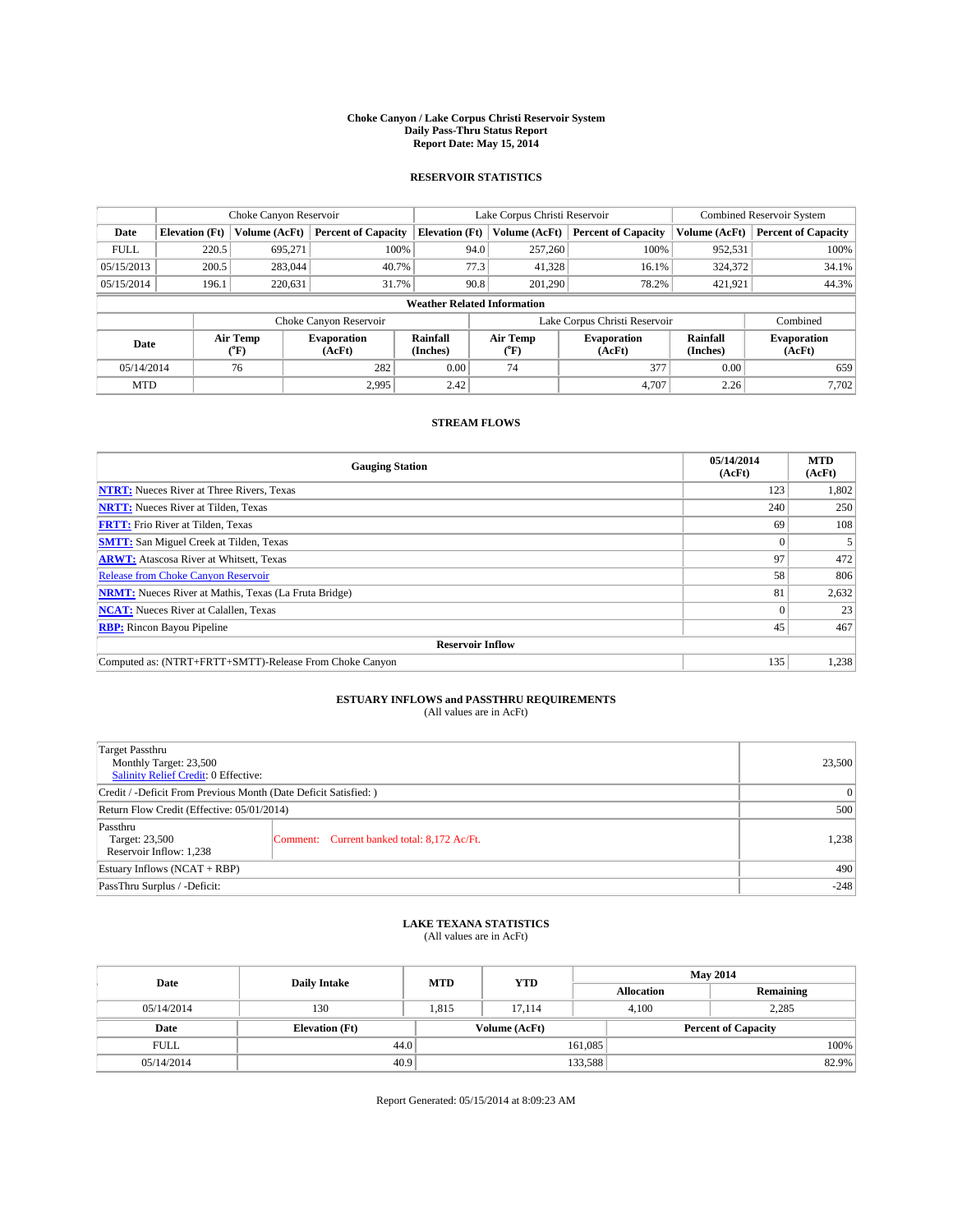#### **Choke Canyon / Lake Corpus Christi Reservoir System Daily Pass-Thru Status Report Report Date: May 16, 2014**

## **RESERVOIR STATISTICS**

|             |                       | Choke Canyon Reservoir             |                              |                                    | Lake Corpus Christi Reservoir | Combined Reservoir System    |                      |                              |
|-------------|-----------------------|------------------------------------|------------------------------|------------------------------------|-------------------------------|------------------------------|----------------------|------------------------------|
| Date        | <b>Elevation</b> (Ft) | Volume (AcFt)                      | <b>Percent of Capacity</b>   | <b>Elevation</b> (Ft)              | Volume (AcFt)                 | <b>Percent of Capacity</b>   | Volume (AcFt)        | <b>Percent of Capacity</b>   |
| <b>FULL</b> | 220.5                 | 695,271                            | 100%                         | 94.0                               | 257,260                       | 100%                         | 952,531              | 100%                         |
| 05/16/2013  | 200.5                 | 283,200                            | 40.7%                        | 77.2                               | 40.814                        | 15.9%                        | 324,014              | 34.0%                        |
| 05/16/2014  | 196.1                 | 220,109                            | 31.7%                        | 90.8                               | 200,267                       | 77.8%                        | 420,376              | 44.1%                        |
|             |                       |                                    |                              | <b>Weather Related Information</b> |                               |                              |                      |                              |
|             |                       |                                    | Choke Canyon Reservoir       |                                    | Lake Corpus Christi Reservoir |                              | Combined             |                              |
| Date        |                       | Air Temp<br>${}^{\prime\prime}$ F) | <b>Evaporation</b><br>(AcFt) | Rainfall<br>(Inches)               | Air Temp<br>("F)              | <b>Evaporation</b><br>(AcFt) | Rainfall<br>(Inches) | <b>Evaporation</b><br>(AcFt) |
| 05/15/2014  |                       | 82                                 | 251                          | 0.00                               | 81                            | 327                          | 0.00                 | 578                          |
| <b>MTD</b>  |                       |                                    | 3.246                        | 2.42                               |                               | 5,034                        | 2.26                 | 8,280                        |

# **STREAM FLOWS**

| <b>Gauging Station</b>                                       | 05/15/2014<br>(AcFt) | <b>MTD</b><br>(AcFt) |  |  |  |  |  |
|--------------------------------------------------------------|----------------------|----------------------|--|--|--|--|--|
| <b>NTRT:</b> Nueces River at Three Rivers, Texas             | 314                  | 2,116                |  |  |  |  |  |
| <b>NRTT:</b> Nueces River at Tilden, Texas                   | 169                  | 419                  |  |  |  |  |  |
| <b>FRTT:</b> Frio River at Tilden, Texas                     | 32                   | 140                  |  |  |  |  |  |
| <b>SMTT:</b> San Miguel Creek at Tilden, Texas               | $\Omega$             |                      |  |  |  |  |  |
| <b>ARWT:</b> Atascosa River at Whitsett, Texas               | 875                  | 1,347                |  |  |  |  |  |
| <b>Release from Choke Canyon Reservoir</b>                   | 58                   | 863                  |  |  |  |  |  |
| <b>NRMT:</b> Nueces River at Mathis, Texas (La Fruta Bridge) | 169                  | 2,801                |  |  |  |  |  |
| <b>NCAT:</b> Nueces River at Calallen, Texas                 | $\Omega$             | 23                   |  |  |  |  |  |
| <b>RBP:</b> Rincon Bayou Pipeline                            | 57                   | 524                  |  |  |  |  |  |
| <b>Reservoir Inflow</b>                                      |                      |                      |  |  |  |  |  |
| Computed as: (NTRT+FRTT+SMTT)-Release From Choke Canyon      | 288                  | 1,526                |  |  |  |  |  |

# **ESTUARY INFLOWS and PASSTHRU REQUIREMENTS**<br>(All values are in AcFt)

| <b>Target Passthru</b><br>Monthly Target: 23,500<br><b>Salinity Relief Credit: 0 Effective:</b> |                                             | 23,500 |  |  |
|-------------------------------------------------------------------------------------------------|---------------------------------------------|--------|--|--|
| Credit / -Deficit From Previous Month (Date Deficit Satisfied: )                                |                                             |        |  |  |
| Return Flow Credit (Effective: 05/01/2014)                                                      | 500                                         |        |  |  |
| Passthru<br>Target: 23,500<br>Reservoir Inflow: 1,526                                           | Comment: Current banked total: 8,172 Ac/Ft. | 1,526  |  |  |
| Estuary Inflows $(NCAT + RBP)$                                                                  | 547                                         |        |  |  |
| PassThru Surplus / -Deficit:                                                                    | $-480$                                      |        |  |  |

### **LAKE TEXANA STATISTICS**

(All values are in AcFt)

| Date        | <b>Daily Intake</b>   | <b>MTD</b> | <b>YTD</b>    | <b>May 2014</b>   |                            |           |  |
|-------------|-----------------------|------------|---------------|-------------------|----------------------------|-----------|--|
|             |                       |            |               | <b>Allocation</b> |                            | Remaining |  |
| 05/15/2014  | 130                   | 1.945      | 17.244        |                   | 4.100<br>2,155             |           |  |
| Date        | <b>Elevation</b> (Ft) |            | Volume (AcFt) |                   | <b>Percent of Capacity</b> |           |  |
| <b>FULL</b> | 44.0                  |            |               | 161,085           |                            | 100%      |  |
| 05/15/2014  | 41.6                  |            |               | 139,562           |                            | 86.6%     |  |

Report Generated: 05/16/2014 at 7:58:37 AM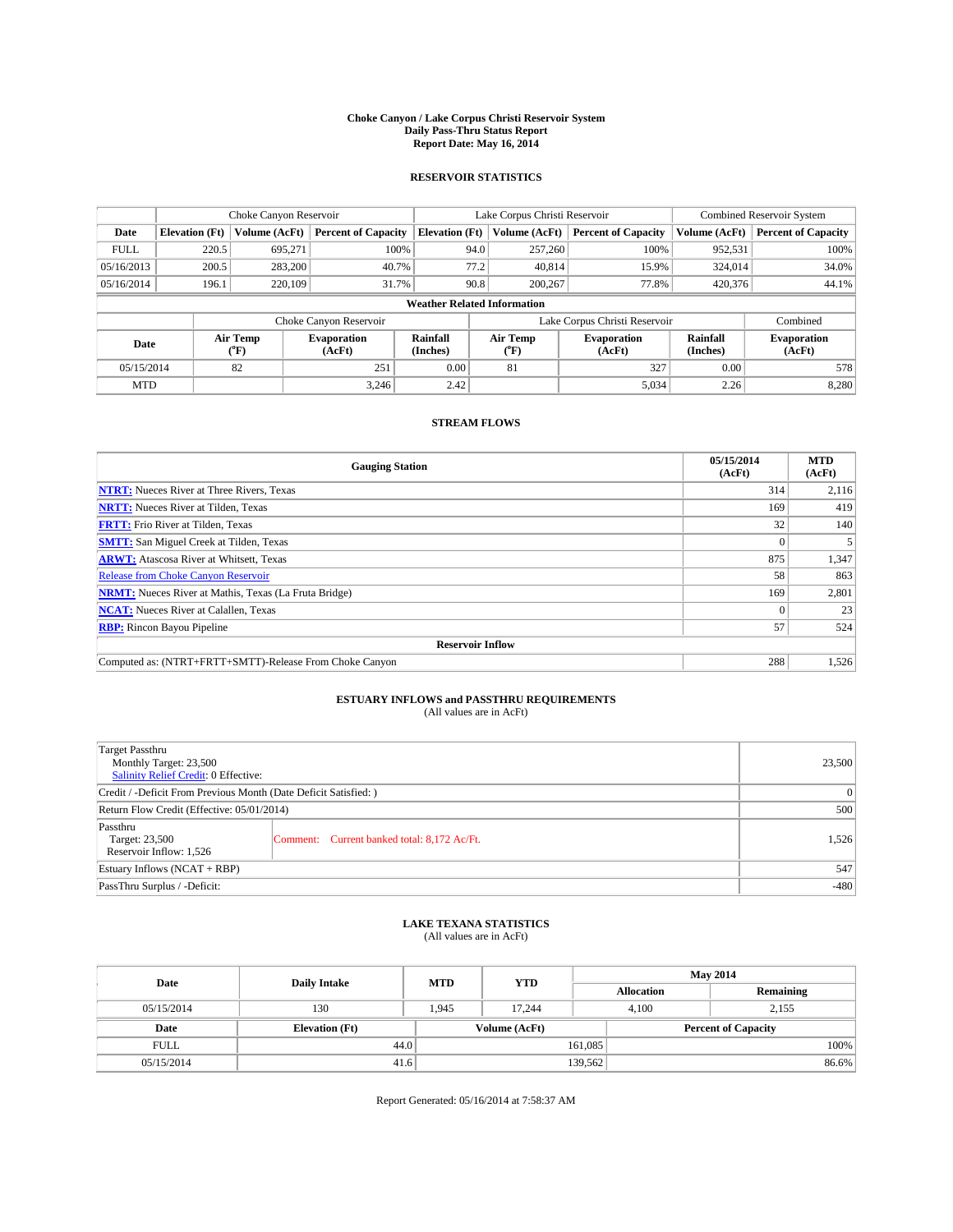#### **Choke Canyon / Lake Corpus Christi Reservoir System Daily Pass-Thru Status Report Report Date: May 17, 2014**

## **RESERVOIR STATISTICS**

|             | Choke Canyon Reservoir |                  |                              |                                    | Lake Corpus Christi Reservoir | Combined Reservoir System    |                      |                              |
|-------------|------------------------|------------------|------------------------------|------------------------------------|-------------------------------|------------------------------|----------------------|------------------------------|
| Date        | <b>Elevation</b> (Ft)  | Volume (AcFt)    | <b>Percent of Capacity</b>   | <b>Elevation</b> (Ft)              | Volume (AcFt)                 | <b>Percent of Capacity</b>   | Volume (AcFt)        | <b>Percent of Capacity</b>   |
| <b>FULL</b> | 220.5                  | 695,271          | 100%                         | 94.0                               | 257,260                       | 100%                         | 952,531              | 100%                         |
| 05/17/2013  | 200.5                  | 282,732          | 40.7%                        | 77.2                               | 40.750                        | 15.8%                        | 323,482              | 34.0%                        |
| 05/17/2014  | 196.1                  | 219,849          | 31.6%                        | 90.8                               | 200,437                       | 77.9%                        | 420,286              | 44.1%                        |
|             |                        |                  |                              | <b>Weather Related Information</b> |                               |                              |                      |                              |
|             |                        |                  | Choke Canyon Reservoir       |                                    | Lake Corpus Christi Reservoir |                              | Combined             |                              |
| Date        |                        | Air Temp<br>(°F) | <b>Evaporation</b><br>(AcFt) | Rainfall<br>(Inches)               | Air Temp<br>("F)              | <b>Evaporation</b><br>(AcFt) | Rainfall<br>(Inches) | <b>Evaporation</b><br>(AcFt) |
| 05/16/2014  |                        | 87               | 319                          | 0.00                               | 84                            | 387                          | 0.00                 | 706                          |
| <b>MTD</b>  |                        |                  | 3,565                        | 2.42                               |                               | 5,421                        | 2.26                 | 8.986                        |

## **STREAM FLOWS**

| <b>Gauging Station</b>                                       | 05/16/2014<br>(AcFt) | <b>MTD</b><br>(AcFt) |  |  |  |  |  |
|--------------------------------------------------------------|----------------------|----------------------|--|--|--|--|--|
| <b>NTRT:</b> Nueces River at Three Rivers, Texas             | 915                  | 3,031                |  |  |  |  |  |
| <b>NRTT:</b> Nueces River at Tilden, Texas                   | 69                   | 488                  |  |  |  |  |  |
| <b>FRTT:</b> Frio River at Tilden, Texas                     | 13                   | 153                  |  |  |  |  |  |
| <b>SMTT:</b> San Miguel Creek at Tilden, Texas               |                      |                      |  |  |  |  |  |
| <b>ARWT:</b> Atascosa River at Whitsett, Texas               | 574                  | 1,921                |  |  |  |  |  |
| <b>Release from Choke Canyon Reservoir</b>                   | 58                   | 921                  |  |  |  |  |  |
| <b>NRMT:</b> Nueces River at Mathis, Texas (La Fruta Bridge) | 232                  | 3,033                |  |  |  |  |  |
| <b>NCAT:</b> Nueces River at Calallen, Texas                 |                      | 23                   |  |  |  |  |  |
| <b>RBP:</b> Rincon Bayou Pipeline                            | $\Omega$             | 524                  |  |  |  |  |  |
| <b>Reservoir Inflow</b>                                      |                      |                      |  |  |  |  |  |
| Computed as: (NTRT+FRTT+SMTT)-Release From Choke Canyon      | 870                  | 2,396                |  |  |  |  |  |

# **ESTUARY INFLOWS and PASSTHRU REQUIREMENTS**<br>(All values are in AcFt)

| <b>Target Passthru</b><br>Monthly Target: 23,500<br>Salinity Relief Credit: 0 Effective: |                                             |       |  |  |
|------------------------------------------------------------------------------------------|---------------------------------------------|-------|--|--|
| Credit / -Deficit From Previous Month (Date Deficit Satisfied: )                         |                                             |       |  |  |
| Return Flow Credit (Effective: 05/01/2014)                                               |                                             |       |  |  |
| Passthru<br>Target: 23,500<br>Reservoir Inflow: 2,396                                    | Comment: Current banked total: 8,172 Ac/Ft. | 2,396 |  |  |
| Estuary Inflows $(NCAT + RBP)$                                                           |                                             |       |  |  |
| PassThru Surplus / -Deficit:                                                             |                                             |       |  |  |

## **LAKE TEXANA STATISTICS**

(All values are in AcFt)

| Date        | <b>Daily Intake</b>   | <b>MTD</b> | <b>YTD</b>    | <b>May 2014</b>   |                            |           |  |
|-------------|-----------------------|------------|---------------|-------------------|----------------------------|-----------|--|
|             |                       |            |               | <b>Allocation</b> |                            | Remaining |  |
| 05/16/2014  | 130                   | 2.075      | 17.374        | 4.100             |                            | 2,025     |  |
| Date        | <b>Elevation</b> (Ft) |            | Volume (AcFt) |                   | <b>Percent of Capacity</b> |           |  |
| <b>FULL</b> | 44.0                  |            |               | 161,085           |                            | 100%      |  |
| 05/16/2014  | 41.8                  |            |               | 141,293           |                            | 87.7%     |  |

Report Generated: 05/17/2014 at 7:37:59 AM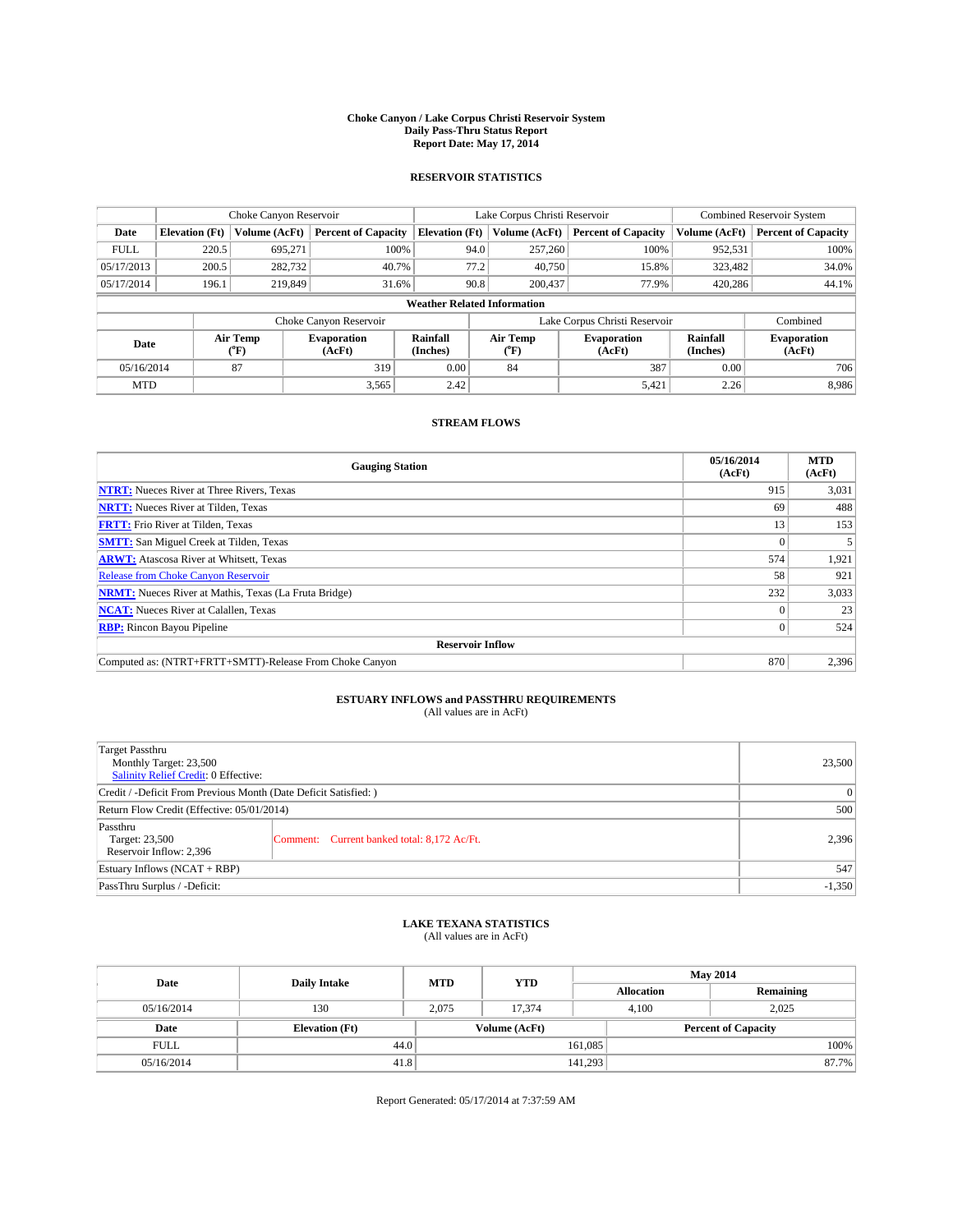#### **Choke Canyon / Lake Corpus Christi Reservoir System Daily Pass-Thru Status Report Report Date: May 18, 2014**

## **RESERVOIR STATISTICS**

|             | Choke Canyon Reservoir |                  |                              |                                    | Lake Corpus Christi Reservoir |                          |                              |                      | <b>Combined Reservoir System</b> |  |  |
|-------------|------------------------|------------------|------------------------------|------------------------------------|-------------------------------|--------------------------|------------------------------|----------------------|----------------------------------|--|--|
| Date        | <b>Elevation</b> (Ft)  | Volume (AcFt)    | <b>Percent of Capacity</b>   | <b>Elevation</b> (Ft)              |                               | Volume (AcFt)            | <b>Percent of Capacity</b>   | Volume (AcFt)        | <b>Percent of Capacity</b>       |  |  |
| <b>FULL</b> | 220.5                  | 695,271          | 100%                         |                                    | 94.0                          | 257,260                  | 100%                         | 952,531              | 100%                             |  |  |
| 05/18/2013  | 200.4                  | 282,263          | 40.6%                        |                                    | 77.2                          | 40,430                   | 15.7%                        | 322,693              | 33.9%                            |  |  |
| 05/18/2014  | 196.1                  | 220,370          | 31.7%                        |                                    | 90.8                          | 200,608                  | 78.0%                        | 420,978              | 44.2%                            |  |  |
|             |                        |                  |                              | <b>Weather Related Information</b> |                               |                          |                              |                      |                                  |  |  |
|             |                        |                  | Choke Canyon Reservoir       |                                    | Lake Corpus Christi Reservoir |                          |                              |                      | Combined                         |  |  |
| Date        |                        | Air Temp<br>(°F) | <b>Evaporation</b><br>(AcFt) | Rainfall<br>(Inches)               |                               | Air Temp<br>$\rm ^{o}F)$ | <b>Evaporation</b><br>(AcFt) | Rainfall<br>(Inches) | <b>Evaporation</b><br>(AcFt)     |  |  |
| 05/17/2014  |                        | 86               | 266                          | 0.00                               |                               | 82                       | 397                          | 0.00                 | 663                              |  |  |
| <b>MTD</b>  |                        |                  | 3,831                        | 2.42                               |                               |                          | 5,818                        | 2.26                 | 9,649                            |  |  |

# **STREAM FLOWS**

| <b>Gauging Station</b>                                       | 05/17/2014<br>(AcFt) | <b>MTD</b><br>(AcFt) |  |  |  |  |  |
|--------------------------------------------------------------|----------------------|----------------------|--|--|--|--|--|
| <b>NTRT:</b> Nueces River at Three Rivers, Texas             | 399                  | 3,430                |  |  |  |  |  |
| <b>NRTT:</b> Nueces River at Tilden, Texas                   | 46                   | 534                  |  |  |  |  |  |
| <b>FRTT:</b> Frio River at Tilden, Texas                     |                      | 159                  |  |  |  |  |  |
| <b>SMTT:</b> San Miguel Creek at Tilden, Texas               | $\theta$             |                      |  |  |  |  |  |
| <b>ARWT:</b> Atascosa River at Whitsett, Texas               | 270                  | 2,191                |  |  |  |  |  |
| Release from Choke Canyon Reservoir                          | 58                   | 979                  |  |  |  |  |  |
| <b>NRMT:</b> Nueces River at Mathis, Texas (La Fruta Bridge) | 248                  | 3,281                |  |  |  |  |  |
| <b>NCAT:</b> Nueces River at Calallen, Texas                 | $\Omega$             | 23                   |  |  |  |  |  |
| <b>RBP:</b> Rincon Bayou Pipeline                            | 68                   | 591                  |  |  |  |  |  |
| <b>Reservoir Inflow</b>                                      |                      |                      |  |  |  |  |  |
| Computed as: (NTRT+FRTT+SMTT)-Release From Choke Canyon      | 348                  | 2,744                |  |  |  |  |  |

# **ESTUARY INFLOWS and PASSTHRU REQUIREMENTS**<br>(All values are in AcFt)

| Target Passthru<br>Monthly Target: 23,500<br>Salinity Relief Credit: 0 Effective: |                                             | 23,500 |  |  |
|-----------------------------------------------------------------------------------|---------------------------------------------|--------|--|--|
| Credit / -Deficit From Previous Month (Date Deficit Satisfied: )                  |                                             |        |  |  |
| Return Flow Credit (Effective: 05/01/2014)                                        | 500                                         |        |  |  |
| Passthru<br>Target: 23,500<br>Reservoir Inflow: 2,744                             | Comment: Current banked total: 8,172 Ac/Ft. | 2.744  |  |  |
| Estuary Inflows (NCAT + RBP)                                                      | 614                                         |        |  |  |
| PassThru Surplus / -Deficit:                                                      | $-1,630$                                    |        |  |  |

### **LAKE TEXANA STATISTICS**

(All values are in AcFt)

| Date        | <b>Daily Intake</b>   | <b>MTD</b> | <b>YTD</b>    | <b>May 2014</b>   |                            |           |       |
|-------------|-----------------------|------------|---------------|-------------------|----------------------------|-----------|-------|
|             |                       |            |               | <b>Allocation</b> |                            | Remaining |       |
| 05/17/2014  | 130                   | 2.205      | 17.504        |                   | 4.100<br>1,895             |           |       |
| Date        | <b>Elevation</b> (Ft) |            | Volume (AcFt) |                   | <b>Percent of Capacity</b> |           |       |
| <b>FULL</b> | 44.0                  |            |               | 161,085           |                            |           | 100%  |
| 05/17/2014  | 41.9                  |            |               | 142,163           |                            |           | 88.3% |

Report Generated: 05/18/2014 at 7:40:08 AM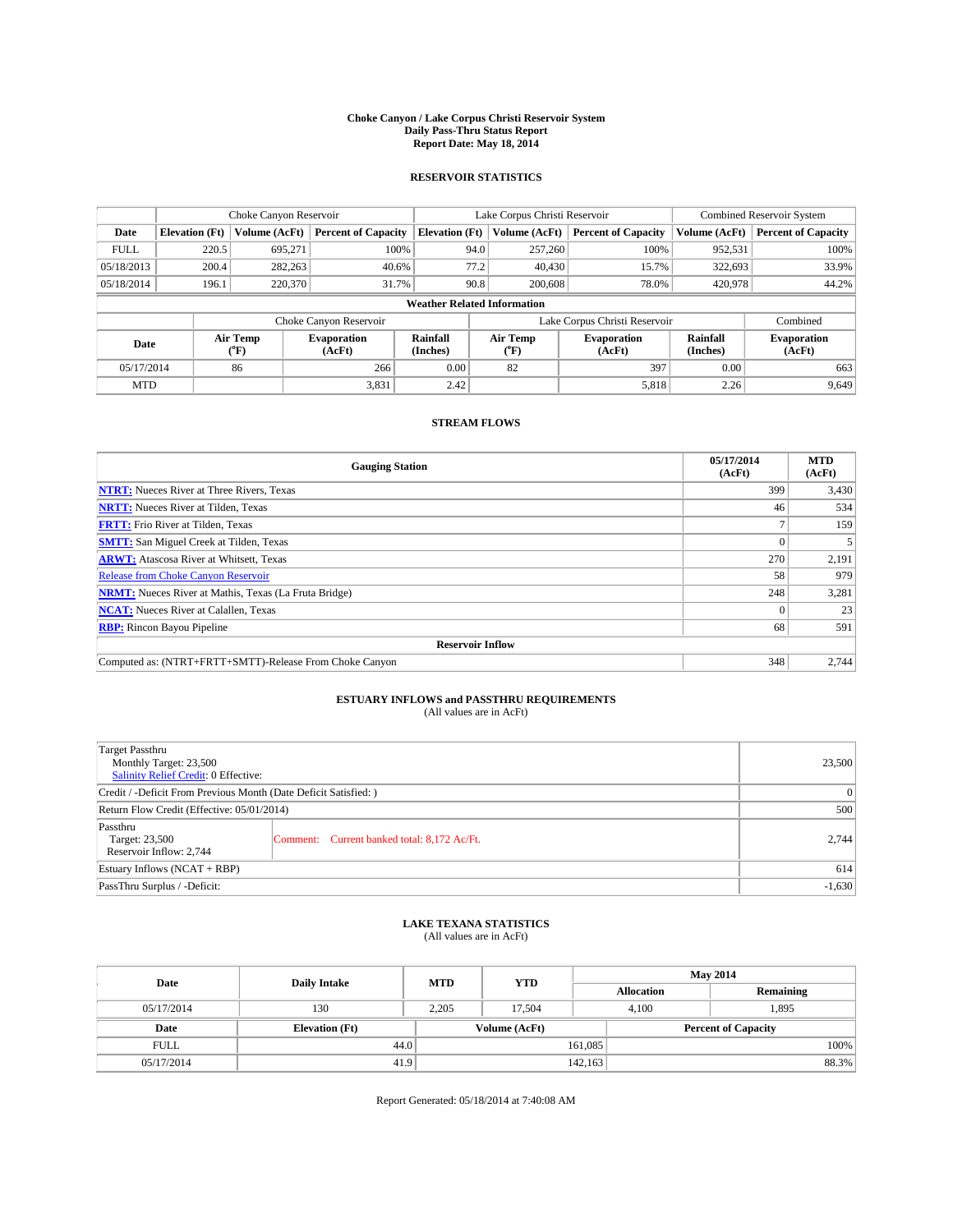#### **Choke Canyon / Lake Corpus Christi Reservoir System Daily Pass-Thru Status Report Report Date: May 19, 2014**

## **RESERVOIR STATISTICS**

|             | Choke Canyon Reservoir |                  | Lake Corpus Christi Reservoir |                                    |                               |                          | <b>Combined Reservoir System</b> |                      |                              |
|-------------|------------------------|------------------|-------------------------------|------------------------------------|-------------------------------|--------------------------|----------------------------------|----------------------|------------------------------|
| Date        | <b>Elevation</b> (Ft)  | Volume (AcFt)    | <b>Percent of Capacity</b>    | <b>Elevation</b> (Ft)              |                               | Volume (AcFt)            | <b>Percent of Capacity</b>       | Volume (AcFt)        | <b>Percent of Capacity</b>   |
| <b>FULL</b> | 220.5                  | 695,271          | 100%                          |                                    | 94.0                          | 257,260                  | 100%                             | 952,531              | 100%                         |
| 05/19/2013  | 200.4                  | 281,487          | 40.5%                         |                                    | 77.1                          | 39,797                   | 15.5%                            | 321,284              | 33.7%                        |
| 05/19/2014  | 196.0                  | 218,808          | 31.5%                         |                                    | 90.8                          | 200,097                  | 77.8%                            | 418,905              | 44.0%                        |
|             |                        |                  |                               | <b>Weather Related Information</b> |                               |                          |                                  |                      |                              |
|             |                        |                  | Choke Canyon Reservoir        |                                    | Lake Corpus Christi Reservoir |                          |                                  |                      | Combined                     |
| Date        |                        | Air Temp<br>(°F) | <b>Evaporation</b><br>(AcFt)  | Rainfall<br>(Inches)               |                               | Air Temp<br>$\rm ^{o}F)$ | <b>Evaporation</b><br>(AcFt)     | Rainfall<br>(Inches) | <b>Evaporation</b><br>(AcFt) |
|             | 05/18/2014<br>84       |                  | 265                           | 0.00                               |                               | 82                       | 317                              | 0.00                 | 582                          |
| <b>MTD</b>  |                        |                  | 4.096                         | 2.42                               |                               |                          | 6,135                            | 2.26                 | 10,231                       |

# **STREAM FLOWS**

| <b>Gauging Station</b>                                       | 05/18/2014<br>(AcFt) | <b>MTD</b><br>(AcFt) |  |  |  |  |
|--------------------------------------------------------------|----------------------|----------------------|--|--|--|--|
| <b>NTRT:</b> Nueces River at Three Rivers, Texas             | 171                  | 3,601                |  |  |  |  |
| <b>NRTT:</b> Nueces River at Tilden, Texas                   | 32                   | 566                  |  |  |  |  |
| <b>FRTT:</b> Frio River at Tilden, Texas                     |                      | 164                  |  |  |  |  |
| <b>SMTT:</b> San Miguel Creek at Tilden, Texas               | $\theta$             |                      |  |  |  |  |
| <b>ARWT:</b> Atascosa River at Whitsett, Texas               | 226                  | 2,417                |  |  |  |  |
| Release from Choke Canyon Reservoir                          | 58                   | 1,036                |  |  |  |  |
| <b>NRMT:</b> Nueces River at Mathis, Texas (La Fruta Bridge) | 274                  | 3,555                |  |  |  |  |
| <b>NCAT:</b> Nueces River at Calallen, Texas                 | $\Omega$             | 23                   |  |  |  |  |
| <b>RBP:</b> Rincon Bayou Pipeline                            | 55                   | 647                  |  |  |  |  |
| <b>Reservoir Inflow</b>                                      |                      |                      |  |  |  |  |
| Computed as: (NTRT+FRTT+SMTT)-Release From Choke Canyon      | 118                  | 2,862                |  |  |  |  |

# **ESTUARY INFLOWS and PASSTHRU REQUIREMENTS**<br>(All values are in AcFt)

| <b>Target Passthru</b><br>Monthly Target: 23,500<br>Salinity Relief Credit: 0 Effective: | 23,500                                      |       |
|------------------------------------------------------------------------------------------|---------------------------------------------|-------|
| Credit / -Deficit From Previous Month (Date Deficit Satisfied: )                         | $\theta$                                    |       |
| Return Flow Credit (Effective: 05/01/2014)                                               | 500                                         |       |
| Passthru<br>Target: 23,500<br>Reservoir Inflow: 2,862                                    | Comment: Current banked total: 8,172 Ac/Ft. | 2,862 |
| Estuary Inflows $(NCAT + RBP)$                                                           | 670                                         |       |
| PassThru Surplus / -Deficit:                                                             | $-1,693$                                    |       |

### **LAKE TEXANA STATISTICS**

(All values are in AcFt)

| Date        | <b>Daily Intake</b>   | <b>MTD</b> | <b>YTD</b>    | <b>May 2014</b>   |                            |           |  |
|-------------|-----------------------|------------|---------------|-------------------|----------------------------|-----------|--|
|             |                       |            |               | <b>Allocation</b> |                            | Remaining |  |
| 05/18/2014  | 130                   | 2,335      | 17.634        |                   | 1,765<br>4.100             |           |  |
| Date        | <b>Elevation</b> (Ft) |            | Volume (AcFt) |                   | <b>Percent of Capacity</b> |           |  |
| <b>FULL</b> | 44.0                  |            |               | 161,085           |                            | 100%      |  |
| 05/18/2014  | 41.9                  |            |               | 142, 163          |                            | 88.3%     |  |

Report Generated: 05/19/2014 at 8:49:50 AM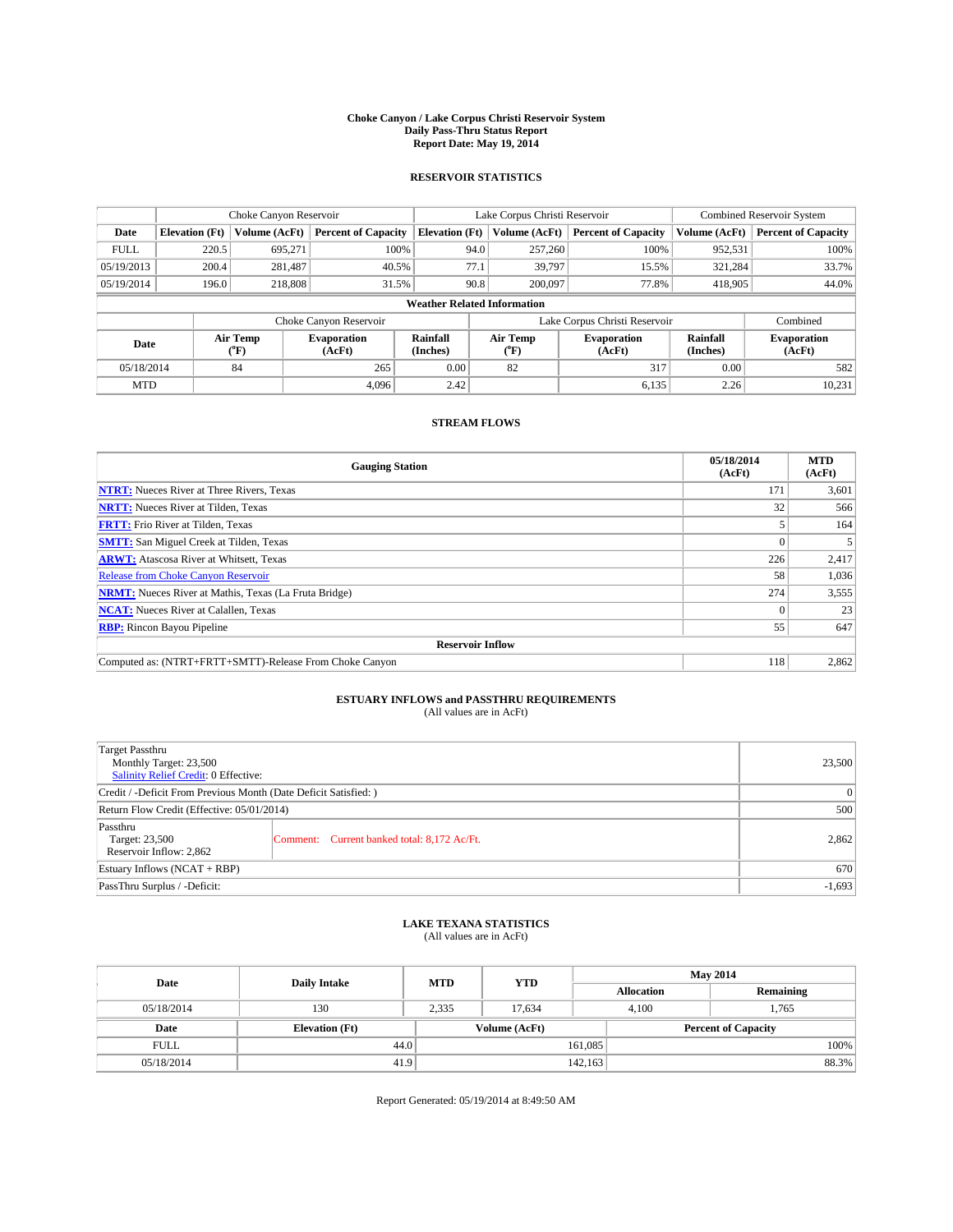#### **Choke Canyon / Lake Corpus Christi Reservoir System Daily Pass-Thru Status Report Report Date: May 20, 2014**

## **RESERVOIR STATISTICS**

|             |                       | Choke Canyon Reservoir                           |                            |                                    | Lake Corpus Christi Reservoir | Combined Reservoir System     |                      |                              |
|-------------|-----------------------|--------------------------------------------------|----------------------------|------------------------------------|-------------------------------|-------------------------------|----------------------|------------------------------|
| Date        | <b>Elevation</b> (Ft) | Volume (AcFt)                                    | <b>Percent of Capacity</b> | <b>Elevation</b> (Ft)              | Volume (AcFt)                 | <b>Percent of Capacity</b>    | Volume (AcFt)        | <b>Percent of Capacity</b>   |
| <b>FULL</b> | 220.5                 | 695,271                                          | 100%                       | 94.0                               | 257,260                       | 100%                          | 952,531              | 100%                         |
| 05/20/2013  | 200.4                 | 281,641                                          | 40.5%                      | 77.0                               | 39,545                        | 15.4%                         | 321,186              | 33.7%                        |
| 05/20/2014  | 196.0                 | 218,808                                          | 31.5%                      | 90.7                               | 199.587                       | 77.6%                         | 418,395              | 43.9%                        |
|             |                       |                                                  |                            | <b>Weather Related Information</b> |                               |                               |                      |                              |
|             |                       |                                                  | Choke Canyon Reservoir     |                                    |                               | Lake Corpus Christi Reservoir |                      | Combined                     |
| Date        |                       | Air Temp<br><b>Evaporation</b><br>(AcFt)<br>(°F) |                            | Rainfall<br>(Inches)               | Air Temp<br>$\rm ^{o}F)$      | <b>Evaporation</b><br>(AcFt)  | Rainfall<br>(Inches) | <b>Evaporation</b><br>(AcFt) |
|             | 86<br>05/19/2014      |                                                  | 280                        | 0.00                               | 84                            | 357                           | 0.00                 | 637                          |
| <b>MTD</b>  |                       |                                                  | 4,376                      | 2.42                               |                               | 6,492                         | 2.26                 | 10,868                       |

# **STREAM FLOWS**

| <b>Gauging Station</b>                                       | 05/19/2014<br>(AcFt) | <b>MTD</b><br>(AcFt) |  |  |  |  |
|--------------------------------------------------------------|----------------------|----------------------|--|--|--|--|
| <b>NTRT:</b> Nueces River at Three Rivers, Texas             | 119                  | 3,720                |  |  |  |  |
| <b>NRTT:</b> Nueces River at Tilden, Texas                   | 20                   | 586                  |  |  |  |  |
| <b>FRTT:</b> Frio River at Tilden, Texas                     |                      | 167                  |  |  |  |  |
| <b>SMTT:</b> San Miguel Creek at Tilden, Texas               | $\Omega$             |                      |  |  |  |  |
| <b>ARWT:</b> Atascosa River at Whitsett, Texas               | 200                  | 2,618                |  |  |  |  |
| <b>Release from Choke Canyon Reservoir</b>                   | 58                   | 1,094                |  |  |  |  |
| <b>NRMT:</b> Nueces River at Mathis, Texas (La Fruta Bridge) | 308                  | 3,863                |  |  |  |  |
| <b>NCAT:</b> Nueces River at Calallen, Texas                 | $\Omega$             | 23                   |  |  |  |  |
| <b>RBP:</b> Rincon Bayou Pipeline                            | 75                   | 722                  |  |  |  |  |
| <b>Reservoir Inflow</b>                                      |                      |                      |  |  |  |  |
| Computed as: (NTRT+FRTT+SMTT)-Release From Choke Canyon      | 65                   | 2,927                |  |  |  |  |

# **ESTUARY INFLOWS and PASSTHRU REQUIREMENTS**<br>(All values are in AcFt)

| <b>Target Passthru</b><br>Monthly Target: 23,500<br>Salinity Relief Credit: 0 Effective: | 23,500                                      |       |
|------------------------------------------------------------------------------------------|---------------------------------------------|-------|
| Credit / -Deficit From Previous Month (Date Deficit Satisfied: )                         | $\theta$                                    |       |
| Return Flow Credit (Effective: 05/01/2014)                                               | 500                                         |       |
| Passthru<br>Target: 23,500<br>Reservoir Inflow: 2,927                                    | Comment: Current banked total: 8,172 Ac/Ft. | 2.927 |
| Estuary Inflows $(NCAT + RBP)$                                                           | 745                                         |       |
| PassThru Surplus / -Deficit:                                                             | $-1,682$                                    |       |

### **LAKE TEXANA STATISTICS**

(All values are in AcFt)

| Date        | <b>Daily Intake</b>   | <b>MTD</b> | <b>YTD</b>    | <b>May 2014</b>   |                            |  |  |
|-------------|-----------------------|------------|---------------|-------------------|----------------------------|--|--|
|             |                       |            |               | <b>Allocation</b> | Remaining                  |  |  |
| 05/19/2014  | 130                   | 2.465      | 17.764        | 4.100             | 1,635                      |  |  |
| Date        | <b>Elevation (Ft)</b> |            | Volume (AcFt) |                   | <b>Percent of Capacity</b> |  |  |
| <b>FULL</b> | 44.0                  |            |               | 161,085           | 100%                       |  |  |
| 05/19/2014  | 41.9                  |            |               | 142, 163          | 88.3%                      |  |  |

Report Generated: 05/20/2014 at 9:29:19 AM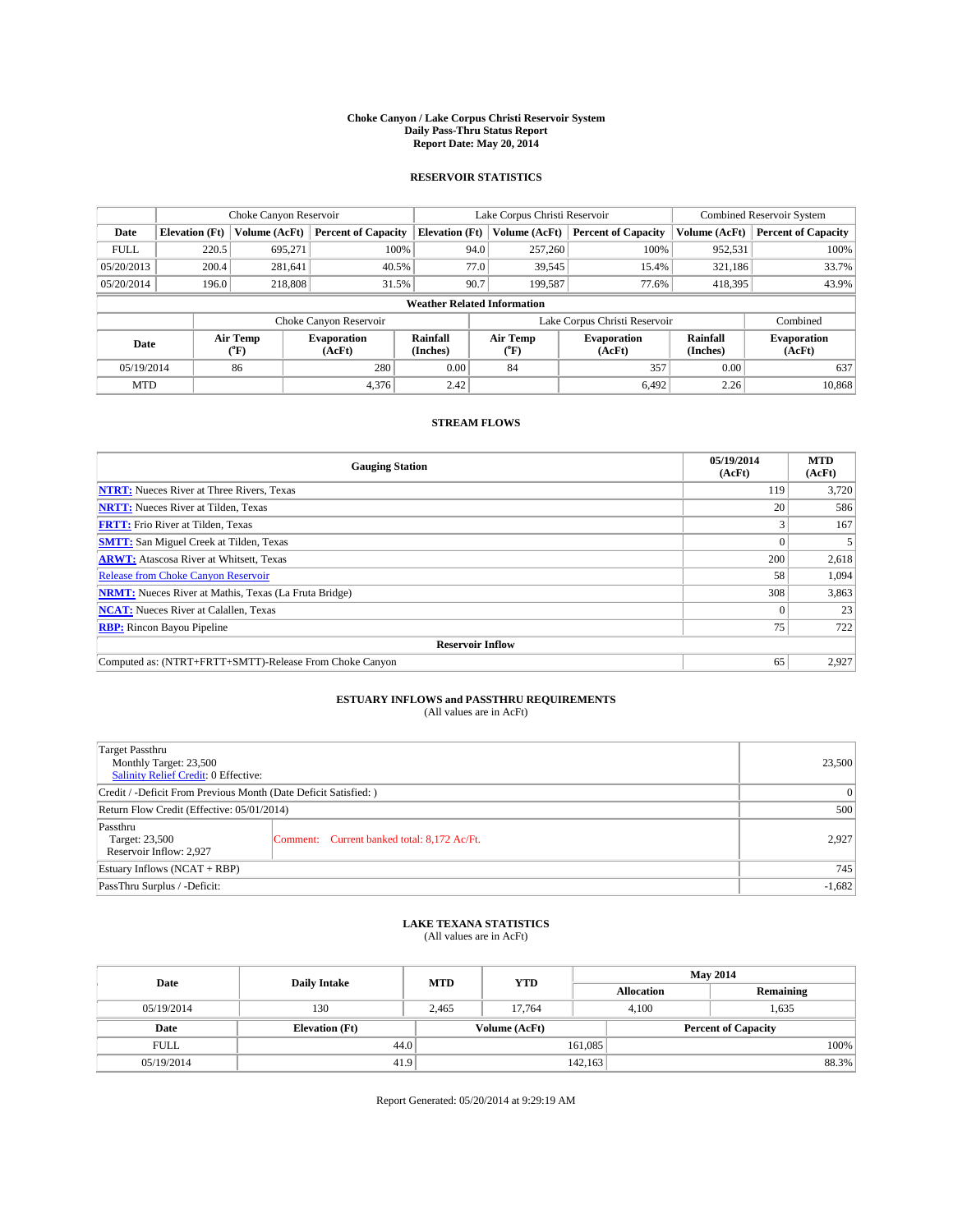#### **Choke Canyon / Lake Corpus Christi Reservoir System Daily Pass-Thru Status Report Report Date: May 21, 2014**

## **RESERVOIR STATISTICS**

|                                                                                  |                       | Choke Canyon Reservoir |                              |                                    | Lake Corpus Christi Reservoir | Combined Reservoir System     |               |                            |
|----------------------------------------------------------------------------------|-----------------------|------------------------|------------------------------|------------------------------------|-------------------------------|-------------------------------|---------------|----------------------------|
| Date                                                                             | <b>Elevation</b> (Ft) | Volume (AcFt)          | <b>Percent of Capacity</b>   | <b>Elevation</b> (Ft)              | Volume (AcFt)                 | <b>Percent of Capacity</b>    | Volume (AcFt) | <b>Percent of Capacity</b> |
| <b>FULL</b>                                                                      | 220.5                 | 695,271                | 100%                         | 94.0                               | 257,260                       | 100%                          | 952,531       | 100%                       |
| 05/21/2013                                                                       | 200.3                 | 280,718                | 40.4%                        | 77.0                               | 39,357                        | 15.3%                         | 320,075       | 33.6%                      |
| 05/21/2014                                                                       | 195.9                 | 218,418                | 31.4%                        | 90.7                               | 198,736                       | 77.3%                         | 417,154       | 43.8%                      |
|                                                                                  |                       |                        |                              | <b>Weather Related Information</b> |                               |                               |               |                            |
|                                                                                  |                       |                        | Choke Canyon Reservoir       |                                    |                               | Lake Corpus Christi Reservoir |               | Combined                   |
| Air Temp<br>Rainfall<br><b>Evaporation</b><br>Date<br>(Inches)<br>(AcFt)<br>(°F) |                       | Air Temp<br>("F)       | <b>Evaporation</b><br>(AcFt) | <b>Rainfall</b><br>(Inches)        | <b>Evaporation</b><br>(AcFt)  |                               |               |                            |
| 05/20/2014                                                                       |                       | 90                     | 272                          | 0.00                               | 86                            | 356                           | 0.00          | 628                        |
| <b>MTD</b>                                                                       |                       |                        | 4.648                        | 2.42                               |                               | 6,848                         | 2.26          | 11.496                     |

# **STREAM FLOWS**

| <b>Gauging Station</b>                                       | 05/20/2014<br>(AcFt) | <b>MTD</b><br>(AcFt) |  |  |  |  |
|--------------------------------------------------------------|----------------------|----------------------|--|--|--|--|
| <b>NTRT:</b> Nueces River at Three Rivers, Texas             | 97                   | 3,817                |  |  |  |  |
| <b>NRTT:</b> Nueces River at Tilden, Texas                   | 13                   | 599                  |  |  |  |  |
| <b>FRTT:</b> Frio River at Tilden, Texas                     |                      | 169                  |  |  |  |  |
| <b>SMTT:</b> San Miguel Creek at Tilden, Texas               | $\Omega$             |                      |  |  |  |  |
| <b>ARWT:</b> Atascosa River at Whitsett, Texas               | 42                   | 2,660                |  |  |  |  |
| <b>Release from Choke Canyon Reservoir</b>                   | 58                   | 1,151                |  |  |  |  |
| <b>NRMT:</b> Nueces River at Mathis, Texas (La Fruta Bridge) | 316                  | 4,178                |  |  |  |  |
| <b>NCAT:</b> Nueces River at Calallen, Texas                 | $\theta$             | 23                   |  |  |  |  |
| <b>RBP:</b> Rincon Bayou Pipeline                            | 108                  | 830                  |  |  |  |  |
| <b>Reservoir Inflow</b>                                      |                      |                      |  |  |  |  |
| Computed as: (NTRT+FRTT+SMTT)-Release From Choke Canyon      | 41                   | 2,968                |  |  |  |  |

# **ESTUARY INFLOWS and PASSTHRU REQUIREMENTS**<br>(All values are in AcFt)

| <b>Target Passthru</b><br>Monthly Target: 23,500<br><b>Salinity Relief Credit: 0 Effective:</b> |                                             | 23,500 |
|-------------------------------------------------------------------------------------------------|---------------------------------------------|--------|
| Credit / -Deficit From Previous Month (Date Deficit Satisfied: )                                | $\Omega$                                    |        |
| Return Flow Credit (Effective: 05/01/2014)                                                      | 500                                         |        |
| Passthru<br>Target: 23,500<br>Reservoir Inflow: 2,968                                           | Comment: Current banked total: 8,172 Ac/Ft. | 2,968  |
| Estuary Inflows $(NCAT + RBP)$                                                                  | 853                                         |        |
| PassThru Surplus / -Deficit:                                                                    | $-1,615$                                    |        |

### **LAKE TEXANA STATISTICS**

(All values are in AcFt)

| Date        | <b>Daily Intake</b>   | <b>MTD</b> | <b>YTD</b>    | <b>May 2014</b>   |                            |           |  |
|-------------|-----------------------|------------|---------------|-------------------|----------------------------|-----------|--|
|             |                       |            |               | <b>Allocation</b> |                            | Remaining |  |
| 05/20/2014  | 130                   | 2.595      | 17.894        |                   | 4.100<br>1,505             |           |  |
| Date        | <b>Elevation (Ft)</b> |            | Volume (AcFt) |                   | <b>Percent of Capacity</b> |           |  |
| <b>FULL</b> | 44.0                  |            |               | 161,085           |                            | 100%      |  |
| 05/20/2014  | 41.4                  |            |               | 137,841           |                            | 85.6%     |  |

Report Generated: 05/21/2014 at 9:50:46 AM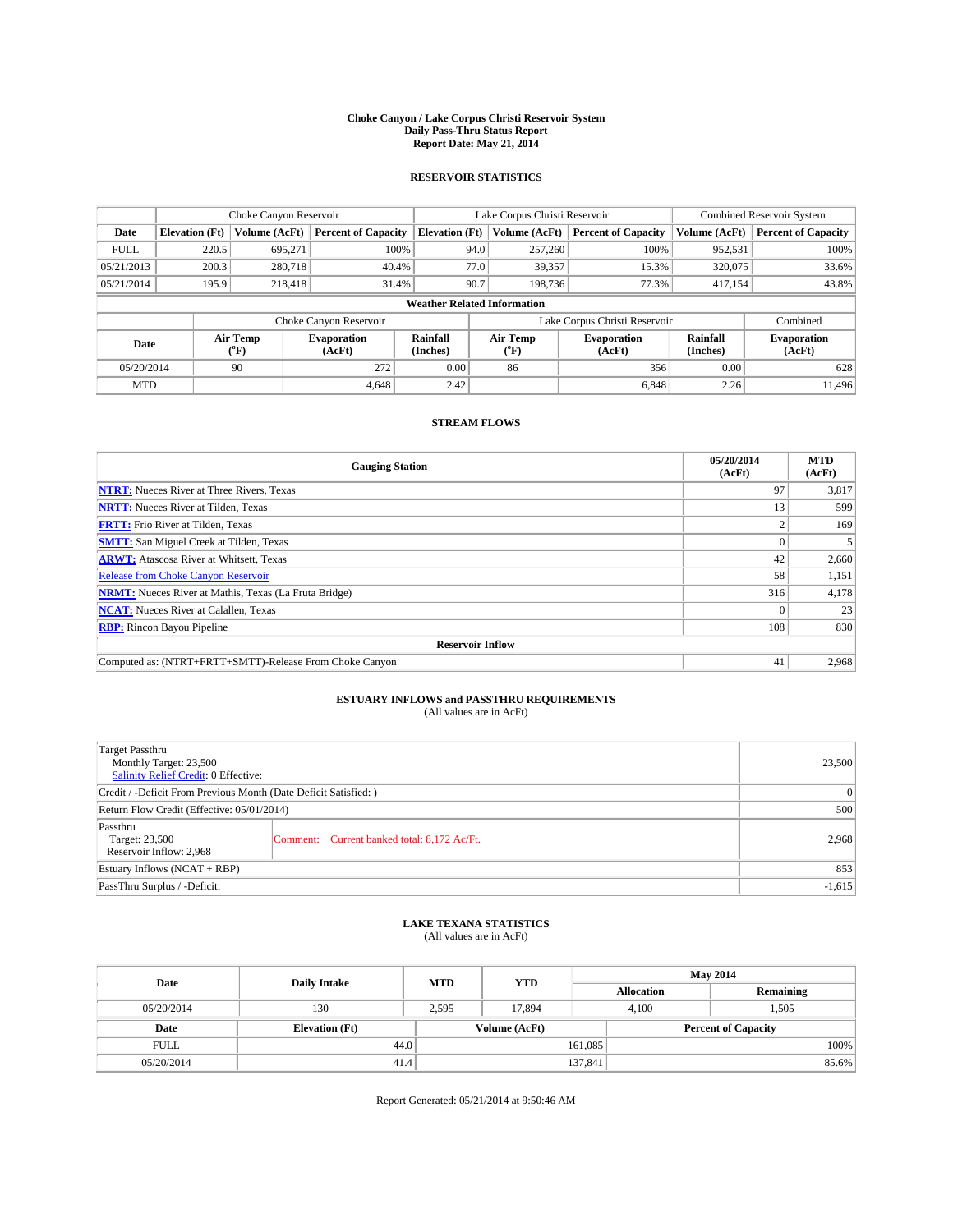#### **Choke Canyon / Lake Corpus Christi Reservoir System Daily Pass-Thru Status Report Report Date: May 22, 2014**

## **RESERVOIR STATISTICS**

|             | Choke Canyon Reservoir             |                  |                              |                       | Lake Corpus Christi Reservoir | Combined Reservoir System     |                             |                              |  |
|-------------|------------------------------------|------------------|------------------------------|-----------------------|-------------------------------|-------------------------------|-----------------------------|------------------------------|--|
| Date        | <b>Elevation</b> (Ft)              | Volume (AcFt)    | <b>Percent of Capacity</b>   | <b>Elevation</b> (Ft) | Volume (AcFt)                 | <b>Percent of Capacity</b>    | Volume (AcFt)               | <b>Percent of Capacity</b>   |  |
| <b>FULL</b> | 220.5                              | 695,271          | 100%                         |                       | 257,260<br>94.0               | 100%                          | 952,531                     | 100%                         |  |
| 05/22/2013  | 200.4                              | 281,795          | 40.5%                        |                       | 77.0<br>39,734                | 15.4%                         | 321,529                     | 33.8%                        |  |
| 05/22/2014  | 195.9                              | 218,029          | 31.4%                        |                       | 90.6<br>198,057               | 77.0%                         | 416,086                     | 43.7%                        |  |
|             | <b>Weather Related Information</b> |                  |                              |                       |                               |                               |                             |                              |  |
|             |                                    |                  | Choke Canyon Reservoir       |                       |                               | Lake Corpus Christi Reservoir |                             | Combined                     |  |
| Date        |                                    | Air Temp<br>(°F) | <b>Evaporation</b><br>(AcFt) | Rainfall<br>(Inches)  | Air Temp<br>$\rm ^{(o}F)$     | <b>Evaporation</b><br>(AcFt)  | <b>Rainfall</b><br>(Inches) | <b>Evaporation</b><br>(AcFt) |  |
| 05/21/2014  | 90                                 |                  | 264                          | 0.00                  | 86                            | 336                           | 0.00                        | 600                          |  |
| <b>MTD</b>  |                                    |                  | 4.912                        | 2.42                  |                               | 7.184                         | 2.26                        | 12.096                       |  |

# **STREAM FLOWS**

| <b>Gauging Station</b>                                       | 05/21/2014<br>(AcFt) | <b>MTD</b><br>(AcFt) |  |  |  |  |
|--------------------------------------------------------------|----------------------|----------------------|--|--|--|--|
| <b>NTRT:</b> Nueces River at Three Rivers, Texas             | 81                   | 3,899                |  |  |  |  |
| <b>NRTT:</b> Nueces River at Tilden, Texas                   |                      | 606                  |  |  |  |  |
| <b>FRTT:</b> Frio River at Tilden, Texas                     |                      | 170                  |  |  |  |  |
| <b>SMTT:</b> San Miguel Creek at Tilden, Texas               | $\theta$             |                      |  |  |  |  |
| <b>ARWT:</b> Atascosa River at Whitsett, Texas               | 30                   | 2,689                |  |  |  |  |
| <b>Release from Choke Canyon Reservoir</b>                   | 58                   | 1,209                |  |  |  |  |
| <b>NRMT:</b> Nueces River at Mathis, Texas (La Fruta Bridge) | 300                  | 4,478                |  |  |  |  |
| <b>NCAT:</b> Nueces River at Calallen, Texas                 | $\theta$             | 23                   |  |  |  |  |
| <b>RBP:</b> Rincon Bayou Pipeline                            | 108                  | 938                  |  |  |  |  |
| <b>Reservoir Inflow</b>                                      |                      |                      |  |  |  |  |
| Computed as: (NTRT+FRTT+SMTT)-Release From Choke Canyon      | 25                   | 2,993                |  |  |  |  |

# **ESTUARY INFLOWS and PASSTHRU REQUIREMENTS**<br>(All values are in AcFt)

| <b>Target Passthru</b><br>Monthly Target: 23,500<br>Salinity Relief Credit: 0 Effective: | 23,500                                      |       |
|------------------------------------------------------------------------------------------|---------------------------------------------|-------|
| Credit / -Deficit From Previous Month (Date Deficit Satisfied: )                         | $\theta$                                    |       |
| Return Flow Credit (Effective: 05/01/2014)                                               | 500                                         |       |
| Passthru<br>Target: 23,500<br>Reservoir Inflow: 2,993                                    | Comment: Current banked total: 8,172 Ac/Ft. | 2.993 |
| Estuary Inflows $(NCAT + RBP)$                                                           | 961                                         |       |
| PassThru Surplus / -Deficit:                                                             | $-1,532$                                    |       |

### **LAKE TEXANA STATISTICS**

(All values are in AcFt)

| Date        | <b>Daily Intake</b>   | <b>MTD</b>    | <b>YTD</b> | <b>May 2014</b>            |  |           |
|-------------|-----------------------|---------------|------------|----------------------------|--|-----------|
|             |                       |               |            | <b>Allocation</b>          |  | Remaining |
| 05/21/2014  | 130                   | 2.725         | 18.024     | 4.100                      |  | 1,375     |
| Date        | <b>Elevation (Ft)</b> | Volume (AcFt) |            | <b>Percent of Capacity</b> |  |           |
| <b>FULL</b> | 44.0                  |               |            | 161,085                    |  | 100%      |
| 05/21/2014  | 41.2                  |               |            | 136,132                    |  | 84.5%     |

Report Generated: 05/22/2014 at 9:27:00 AM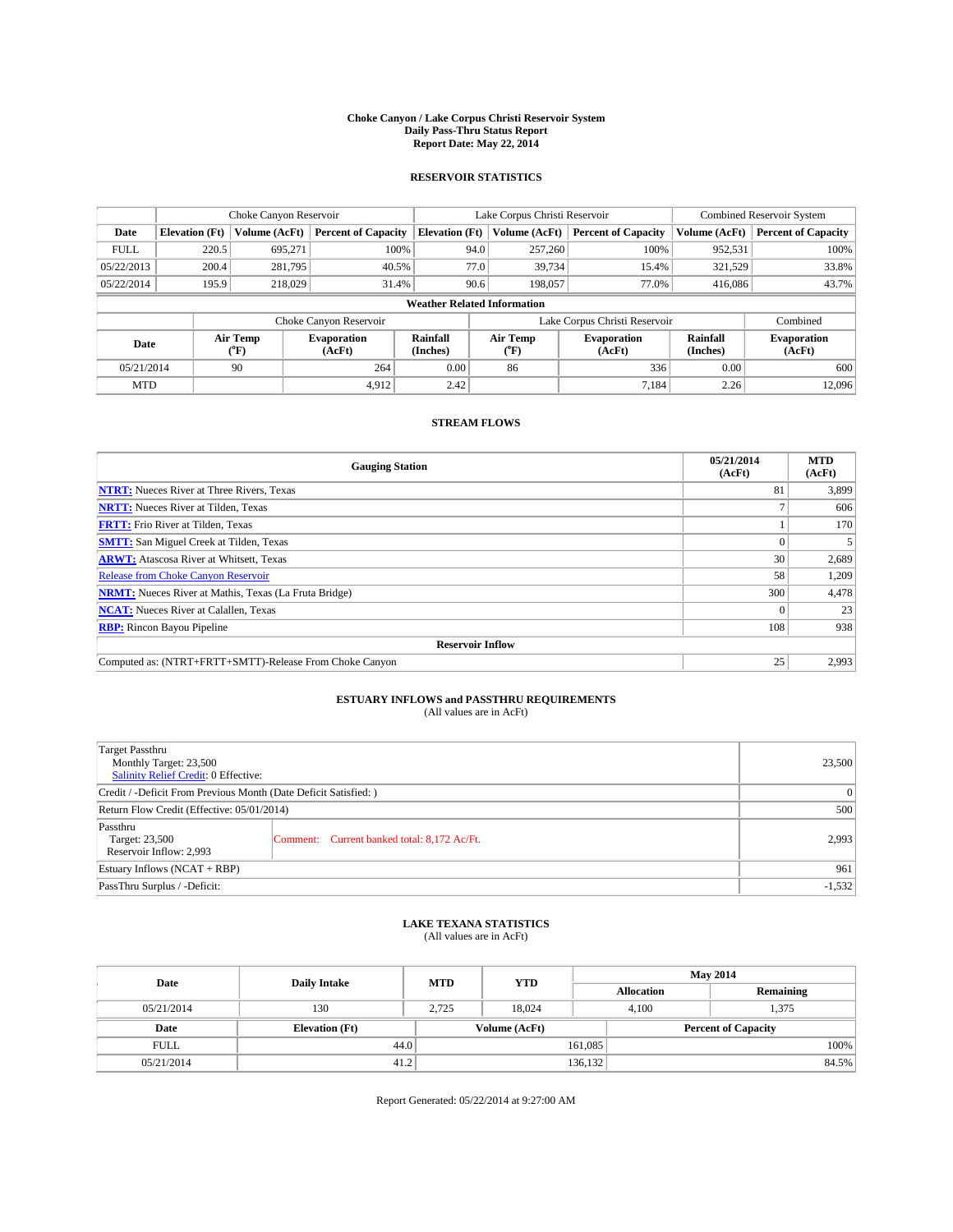#### **Choke Canyon / Lake Corpus Christi Reservoir System Daily Pass-Thru Status Report Report Date: May 23, 2014**

## **RESERVOIR STATISTICS**

|             | Choke Canyon Reservoir             |                  |                              |                       | Lake Corpus Christi Reservoir | Combined Reservoir System     |                             |                              |  |
|-------------|------------------------------------|------------------|------------------------------|-----------------------|-------------------------------|-------------------------------|-----------------------------|------------------------------|--|
| Date        | <b>Elevation</b> (Ft)              | Volume (AcFt)    | <b>Percent of Capacity</b>   | <b>Elevation</b> (Ft) | Volume (AcFt)                 | <b>Percent of Capacity</b>    | Volume (AcFt)               | <b>Percent of Capacity</b>   |  |
| <b>FULL</b> | 220.5                              | 695,271          | 100%                         | 94.0                  | 257,260                       | 100%                          | 952,531                     | 100%                         |  |
| 05/23/2013  | 200.3                              | 280,257          | 40.3%                        | 77.0                  | 39,545                        | 15.4%                         | 319,802                     | 33.6%                        |  |
| 05/23/2014  | 195.9                              | 218.288          | 31.4%                        | 90.6                  | 197.548                       | 76.8%                         | 415,836                     | 43.7%                        |  |
|             | <b>Weather Related Information</b> |                  |                              |                       |                               |                               |                             |                              |  |
|             |                                    |                  | Choke Canyon Reservoir       |                       |                               | Lake Corpus Christi Reservoir |                             | Combined                     |  |
| Date        |                                    | Air Temp<br>(°F) | <b>Evaporation</b><br>(AcFt) | Rainfall<br>(Inches)  | Air Temp<br>("F)              | <b>Evaporation</b><br>(AcFt)  | <b>Rainfall</b><br>(Inches) | <b>Evaporation</b><br>(AcFt) |  |
|             | 89<br>05/22/2014                   |                  | 249                          | 0.00                  | 86                            | 316                           | 0.00                        | 565                          |  |
| <b>MTD</b>  |                                    |                  | 5,161                        | 2.42                  |                               | 7,500                         | 2.26                        | 12,661                       |  |

## **STREAM FLOWS**

| <b>Gauging Station</b>                                       | 05/22/2014<br>(AcFt) | <b>MTD</b><br>(AcFt) |  |  |  |  |
|--------------------------------------------------------------|----------------------|----------------------|--|--|--|--|
| <b>NTRT:</b> Nueces River at Three Rivers, Texas             | 71                   | 3,970                |  |  |  |  |
| <b>NRTT:</b> Nueces River at Tilden, Texas                   |                      | 609                  |  |  |  |  |
| <b>FRTT:</b> Frio River at Tilden, Texas                     |                      | 170                  |  |  |  |  |
| <b>SMTT:</b> San Miguel Creek at Tilden, Texas               |                      |                      |  |  |  |  |
| <b>ARWT:</b> Atascosa River at Whitsett, Texas               | 26                   | 2,715                |  |  |  |  |
| <b>Release from Choke Canyon Reservoir</b>                   | 58                   | 1,266                |  |  |  |  |
| <b>NRMT:</b> Nueces River at Mathis, Texas (La Fruta Bridge) | 304                  | 4,782                |  |  |  |  |
| <b>NCAT:</b> Nueces River at Calallen, Texas                 |                      | 23                   |  |  |  |  |
| <b>RBP:</b> Rincon Bayou Pipeline                            | 108                  | 1,046                |  |  |  |  |
| <b>Reservoir Inflow</b>                                      |                      |                      |  |  |  |  |
| Computed as: (NTRT+FRTT+SMTT)-Release From Choke Canyon      | 14                   | 3,007                |  |  |  |  |

# **ESTUARY INFLOWS and PASSTHRU REQUIREMENTS**<br>(All values are in AcFt)

| Target Passthru                                                  | 23,500                                      |       |  |  |  |
|------------------------------------------------------------------|---------------------------------------------|-------|--|--|--|
|                                                                  | Monthly Target: 23,500                      |       |  |  |  |
| <b>Salinity Relief Credit: 0 Effective:</b>                      |                                             |       |  |  |  |
| Credit / -Deficit From Previous Month (Date Deficit Satisfied: ) | $\Omega$                                    |       |  |  |  |
| Return Flow Credit (Effective: 05/01/2014)                       | 500                                         |       |  |  |  |
| Passthru                                                         |                                             |       |  |  |  |
| Target: 23,500                                                   | Comment: Current banked total: 8,172 Ac/Ft. | 3,007 |  |  |  |
| Reservoir Inflow: 3,007                                          |                                             |       |  |  |  |
| Estuary Inflows $(NCAT + RBP)$                                   | 1,069                                       |       |  |  |  |
| PassThru Surplus / -Deficit:                                     | $-1,439$                                    |       |  |  |  |

## **LAKE TEXANA STATISTICS**

(All values are in AcFt)

| Date        | <b>Daily Intake</b>   | <b>MTD</b> | <b>YTD</b>    | <b>May 2014</b> |                            |           |       |
|-------------|-----------------------|------------|---------------|-----------------|----------------------------|-----------|-------|
|             |                       |            |               |                 | <b>Allocation</b>          | Remaining |       |
| 05/22/2014  | 130                   | 2.855      | 18.154        |                 | 4.100<br>1.245             |           |       |
| Date        | <b>Elevation (Ft)</b> |            | Volume (AcFt) |                 | <b>Percent of Capacity</b> |           |       |
| <b>FULL</b> | 44.0                  |            |               | 161,085         |                            |           | 100%  |
| 05/22/2014  | 41.1                  |            |               | 136,132         |                            |           | 84.5% |

Report Generated: 05/23/2014 at 9:33:40 AM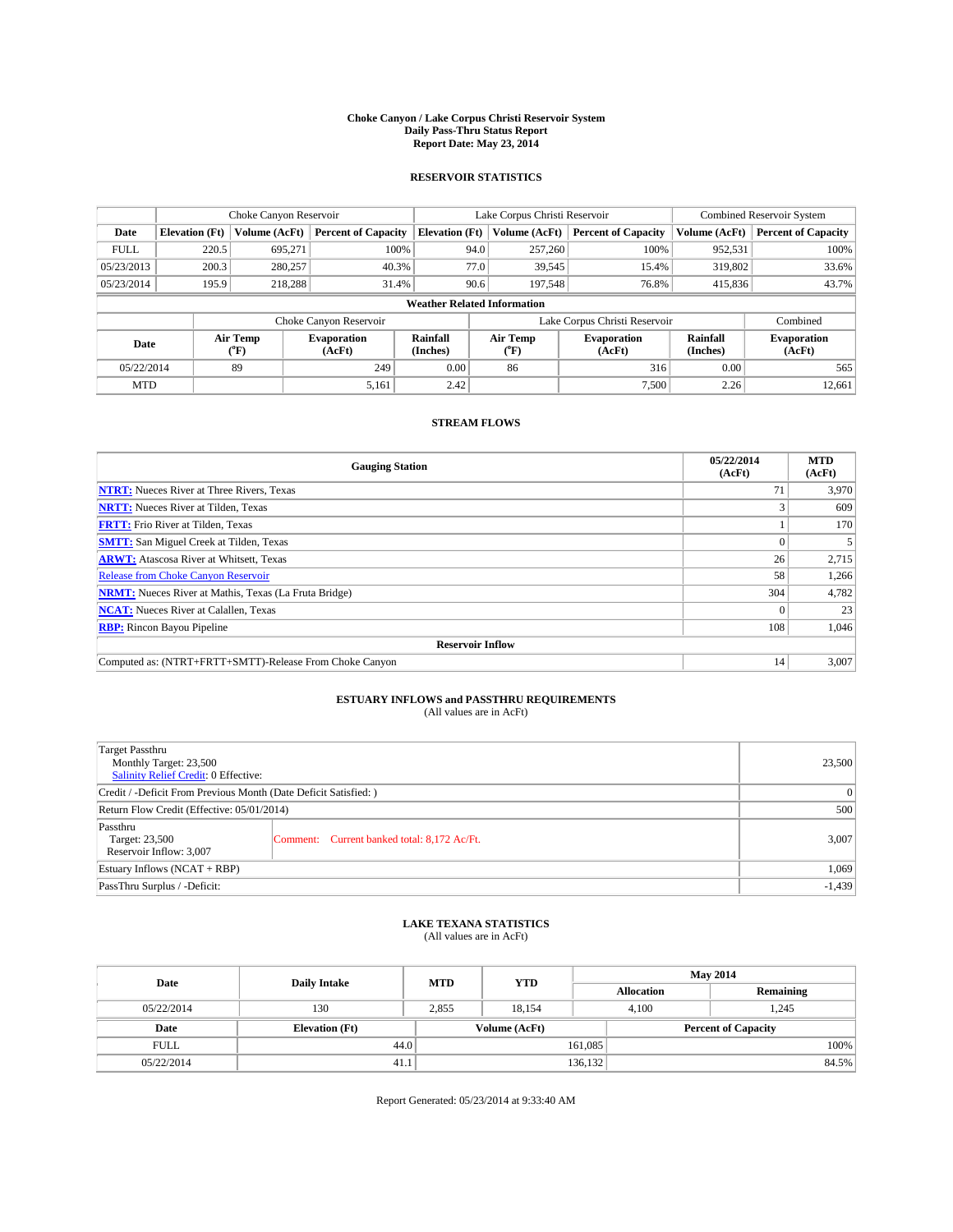#### **Choke Canyon / Lake Corpus Christi Reservoir System Daily Pass-Thru Status Report Report Date: May 24, 2014**

## **RESERVOIR STATISTICS**

|             | Choke Canyon Reservoir             |                  |                              |                             | Lake Corpus Christi Reservoir | Combined Reservoir System     |                             |                              |  |
|-------------|------------------------------------|------------------|------------------------------|-----------------------------|-------------------------------|-------------------------------|-----------------------------|------------------------------|--|
| Date        | <b>Elevation</b> (Ft)              | Volume (AcFt)    | <b>Percent of Capacity</b>   | <b>Elevation</b> (Ft)       | Volume (AcFt)                 | <b>Percent of Capacity</b>    | Volume (AcFt)               | <b>Percent of Capacity</b>   |  |
| <b>FULL</b> | 220.5                              | 695,271          | 100%                         | 94.0                        | 257,260                       | 100%                          | 952,531                     | 100%                         |  |
| 05/24/2013  | 200.2                              | 279,008          | 40.1%                        | 77.0                        | 39,608                        | 15.4%                         | 318,616                     | 33.4%                        |  |
| 05/24/2014  | 195.9                              | 217,770          | 31.3%                        | 90.6                        | 197,379                       | 76.7%                         | 415,149                     | 43.6%                        |  |
|             | <b>Weather Related Information</b> |                  |                              |                             |                               |                               |                             |                              |  |
|             |                                    |                  | Choke Canyon Reservoir       |                             |                               | Lake Corpus Christi Reservoir |                             | Combined                     |  |
| Date        |                                    | Air Temp<br>(°F) | <b>Evaporation</b><br>(AcFt) | <b>Rainfall</b><br>(Inches) | Air Temp<br>("F)              | <b>Evaporation</b><br>(AcFt)  | <b>Rainfall</b><br>(Inches) | <b>Evaporation</b><br>(AcFt) |  |
|             | 05/23/2014<br>89                   |                  | 166                          | 0.00                        | 83                            | 247                           | 0.00                        | 413                          |  |
| <b>MTD</b>  |                                    |                  | 5,327                        | 2.42                        |                               | 7.747                         | 2.26                        | 13.074                       |  |

# **STREAM FLOWS**

| <b>Gauging Station</b>                                       | 05/23/2014<br>(AcFt) | <b>MTD</b><br>(AcFt) |  |  |  |  |
|--------------------------------------------------------------|----------------------|----------------------|--|--|--|--|
| <b>NTRT:</b> Nueces River at Three Rivers, Texas             | 66                   | 4,036                |  |  |  |  |
| <b>NRTT:</b> Nueces River at Tilden, Texas                   |                      | 610                  |  |  |  |  |
| <b>FRTT:</b> Frio River at Tilden, Texas                     |                      | 171                  |  |  |  |  |
| <b>SMTT:</b> San Miguel Creek at Tilden, Texas               |                      |                      |  |  |  |  |
| <b>ARWT:</b> Atascosa River at Whitsett, Texas               | 22                   | 2,737                |  |  |  |  |
| <b>Release from Choke Canyon Reservoir</b>                   | 58                   | 1,324                |  |  |  |  |
| <b>NRMT:</b> Nueces River at Mathis, Texas (La Fruta Bridge) | 302                  | 5,084                |  |  |  |  |
| <b>NCAT:</b> Nueces River at Calallen, Texas                 | $\Omega$             | 23                   |  |  |  |  |
| <b>RBP:</b> Rincon Bayou Pipeline                            | 109                  | 1,154                |  |  |  |  |
| <b>Reservoir Inflow</b>                                      |                      |                      |  |  |  |  |
| Computed as: (NTRT+FRTT+SMTT)-Release From Choke Canyon      | 8                    | 3,016                |  |  |  |  |

# **ESTUARY INFLOWS and PASSTHRU REQUIREMENTS**<br>(All values are in AcFt)

| <b>Target Passthru</b><br>Monthly Target: 23,500<br>Salinity Relief Credit: 0 Effective: |                                             |       |  |  |
|------------------------------------------------------------------------------------------|---------------------------------------------|-------|--|--|
| Credit / -Deficit From Previous Month (Date Deficit Satisfied: )                         | $\theta$                                    |       |  |  |
| Return Flow Credit (Effective: 05/01/2014)                                               | 500                                         |       |  |  |
| Passthru<br>Target: 23,500<br>Reservoir Inflow: 3,016                                    | Comment: Current banked total: 8,172 Ac/Ft. | 3,016 |  |  |
| Estuary Inflows $(NCAT + RBP)$                                                           | 1,177                                       |       |  |  |
| PassThru Surplus / -Deficit:                                                             | $-1,338$                                    |       |  |  |

### **LAKE TEXANA STATISTICS**

(All values are in AcFt)

| Date        | <b>Daily Intake</b>   | <b>MTD</b> | <b>YTD</b>    | <b>May 2014</b>   |                            |  |
|-------------|-----------------------|------------|---------------|-------------------|----------------------------|--|
|             |                       |            |               | <b>Allocation</b> | Remaining                  |  |
| 05/23/2014  | 130                   | 2.985      | 18.284        | 4.100             | 1.115                      |  |
| Date        | <b>Elevation (Ft)</b> |            | Volume (AcFt) |                   | <b>Percent of Capacity</b> |  |
| <b>FULL</b> | 44.0                  |            |               | 161,085           | 100%                       |  |
| 05/23/2014  | 41.1                  |            |               | 136,132           | 84.5%                      |  |

Report Generated: 05/24/2014 at 7:42:55 AM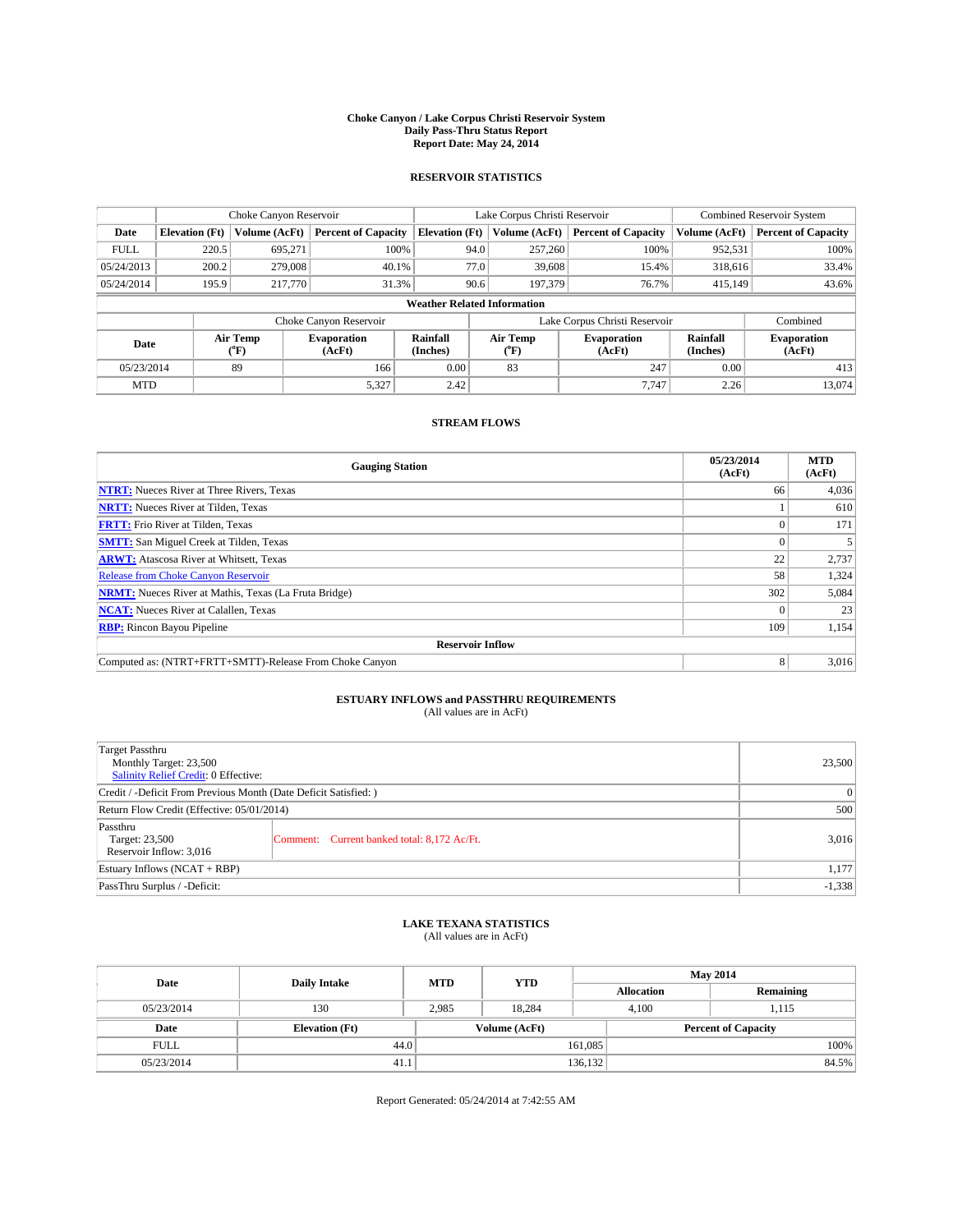#### **Choke Canyon / Lake Corpus Christi Reservoir System Daily Pass-Thru Status Report Report Date: May 25, 2014**

## **RESERVOIR STATISTICS**

|             | Choke Canyon Reservoir |                  |                              |                                    | Lake Corpus Christi Reservoir |                          |                               |                      | <b>Combined Reservoir System</b> |  |
|-------------|------------------------|------------------|------------------------------|------------------------------------|-------------------------------|--------------------------|-------------------------------|----------------------|----------------------------------|--|
| Date        | <b>Elevation</b> (Ft)  | Volume (AcFt)    | <b>Percent of Capacity</b>   | <b>Elevation</b> (Ft)              |                               | Volume (AcFt)            | <b>Percent of Capacity</b>    | Volume (AcFt)        | <b>Percent of Capacity</b>       |  |
| <b>FULL</b> | 220.5                  | 695,271          | 100%                         |                                    | 94.0                          | 257,260                  | 100%                          | 952,531              | 100%                             |  |
| 05/25/2013  | 200.3                  | 280,257          | 40.3%                        |                                    | 77.1                          | 40,113                   | 15.6%                         | 320,370              | 33.6%                            |  |
| 05/25/2014  | 195.9                  | 217.381          | 31.3%                        |                                    | 90.6                          | 196.701                  | 76.5%                         | 414.082              | 43.5%                            |  |
|             |                        |                  |                              | <b>Weather Related Information</b> |                               |                          |                               |                      |                                  |  |
|             |                        |                  | Choke Canyon Reservoir       |                                    |                               |                          | Lake Corpus Christi Reservoir |                      | Combined                         |  |
| Date        |                        | Air Temp<br>(°F) | <b>Evaporation</b><br>(AcFt) | Rainfall<br>(Inches)               |                               | Air Temp<br>$\rm ^{o}F)$ | <b>Evaporation</b><br>(AcFt)  | Rainfall<br>(Inches) | <b>Evaporation</b><br>(AcFt)     |  |
|             | 85<br>05/24/2014       |                  | 181                          | 0.00                               |                               | 86                       | 345                           | 0.00                 | 526                              |  |
| <b>MTD</b>  |                        |                  | 5,508                        | 2.42                               |                               |                          | 8,092                         | 2.26                 | 13,600                           |  |

# **STREAM FLOWS**

| <b>Gauging Station</b>                                       | 05/24/2014<br>(AcFt) | <b>MTD</b><br>(AcFt) |  |  |  |  |
|--------------------------------------------------------------|----------------------|----------------------|--|--|--|--|
| <b>NTRT:</b> Nueces River at Three Rivers, Texas             | 64                   | 4,099                |  |  |  |  |
| <b>NRTT:</b> Nueces River at Tilden, Texas                   |                      | 611                  |  |  |  |  |
| <b>FRTT:</b> Frio River at Tilden, Texas                     | $\theta$             | 171                  |  |  |  |  |
| <b>SMTT:</b> San Miguel Creek at Tilden, Texas               | $\theta$             |                      |  |  |  |  |
| <b>ARWT:</b> Atascosa River at Whitsett, Texas               | 18                   | 2,755                |  |  |  |  |
| <b>Release from Choke Canyon Reservoir</b>                   | 58                   | 1,382                |  |  |  |  |
| <b>NRMT:</b> Nueces River at Mathis, Texas (La Fruta Bridge) | 294                  | 5,377                |  |  |  |  |
| <b>NCAT:</b> Nueces River at Calallen, Texas                 | $\theta$             | 23                   |  |  |  |  |
| <b>RBP:</b> Rincon Bayou Pipeline                            | 108                  | 1,262                |  |  |  |  |
| <b>Reservoir Inflow</b>                                      |                      |                      |  |  |  |  |
| Computed as: (NTRT+FRTT+SMTT)-Release From Choke Canyon      | 6                    | 3,022                |  |  |  |  |

# **ESTUARY INFLOWS and PASSTHRU REQUIREMENTS**<br>(All values are in AcFt)

| <b>Target Passthru</b><br>Monthly Target: 23,500<br><b>Salinity Relief Credit: 0 Effective:</b> |                                             | 23,500 |
|-------------------------------------------------------------------------------------------------|---------------------------------------------|--------|
| Credit / -Deficit From Previous Month (Date Deficit Satisfied: )                                | 0                                           |        |
| Return Flow Credit (Effective: 05/01/2014)                                                      | 500                                         |        |
| Passthru<br>Target: 23,500<br>Reservoir Inflow: 3,022                                           | Comment: Current banked total: 8,172 Ac/Ft. | 3,022  |
| Estuary Inflows $(NCAT + RBP)$                                                                  | 1,285                                       |        |
| PassThru Surplus / -Deficit:                                                                    | $-1,237$                                    |        |

### **LAKE TEXANA STATISTICS**

(All values are in AcFt)

| Date        | <b>Daily Intake</b>   | <b>MTD</b> | <b>YTD</b>    | <b>May 2014</b>   |                            |  |  |
|-------------|-----------------------|------------|---------------|-------------------|----------------------------|--|--|
|             |                       |            |               | <b>Allocation</b> | Remaining                  |  |  |
| 05/24/2014  | 130                   | 3.114      | 18.413        | 4.100             | 986                        |  |  |
| Date        | <b>Elevation (Ft)</b> |            | Volume (AcFt) |                   | <b>Percent of Capacity</b> |  |  |
| <b>FULL</b> | 44.0                  |            |               | 161,085           | 100%                       |  |  |
| 05/24/2014  | 41.1                  |            |               | 136,132           | 84.5%                      |  |  |

Report Generated: 05/25/2014 at 8:26:16 AM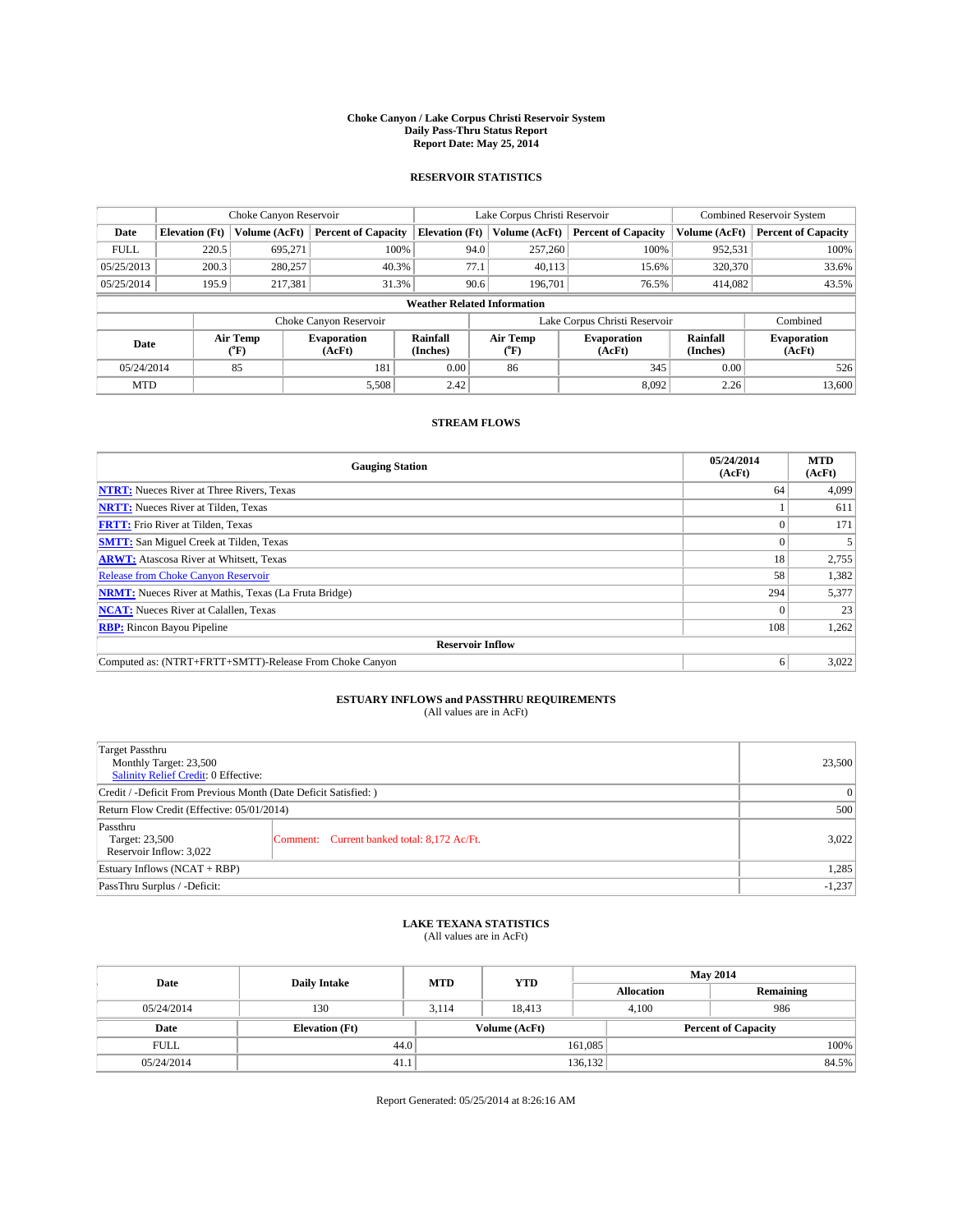#### **Choke Canyon / Lake Corpus Christi Reservoir System Daily Pass-Thru Status Report Report Date: May 26, 2014**

## **RESERVOIR STATISTICS**

|             | Choke Canyon Reservoir             |                  |                              |                       | Lake Corpus Christi Reservoir | Combined Reservoir System     |                             |                              |  |
|-------------|------------------------------------|------------------|------------------------------|-----------------------|-------------------------------|-------------------------------|-----------------------------|------------------------------|--|
| Date        | <b>Elevation</b> (Ft)              | Volume (AcFt)    | <b>Percent of Capacity</b>   | <b>Elevation</b> (Ft) | Volume (AcFt)                 | <b>Percent of Capacity</b>    | Volume (AcFt)               | <b>Percent of Capacity</b>   |  |
| <b>FULL</b> | 220.5                              | 695,271          | 100%                         | 94.0                  | 257,260                       | 100%                          | 952,531                     | 100%                         |  |
| 05/26/2013  | 200.5                              | 283,512          | 40.8%                        | 77.2                  | 41,006                        | 15.9%                         | 324,518                     | 34.1%                        |  |
| 05/26/2014  | 195.9                              | 217.252          | 31.2%                        | 90.5                  | 196,362                       | 76.3%                         | 413,614                     | 43.4%                        |  |
|             | <b>Weather Related Information</b> |                  |                              |                       |                               |                               |                             |                              |  |
|             |                                    |                  | Choke Canyon Reservoir       |                       |                               | Lake Corpus Christi Reservoir |                             | Combined                     |  |
| Date        |                                    | Air Temp<br>(°F) | <b>Evaporation</b><br>(AcFt) | Rainfall<br>(Inches)  | Air Temp<br>$\rm ^{(o}F)$     | <b>Evaporation</b><br>(AcFt)  | <b>Rainfall</b><br>(Inches) | <b>Evaporation</b><br>(AcFt) |  |
|             | 05/25/2014<br>89                   |                  | 226                          | 0.01                  | 86                            | 286                           | 0.00                        | 512                          |  |
| <b>MTD</b>  |                                    |                  | 5,734                        | 2.43                  |                               | 8,378                         | 2.26                        | 14,112                       |  |

# **STREAM FLOWS**

| <b>Gauging Station</b>                                       | 05/25/2014<br>(AcFt) | <b>MTD</b><br>(AcFt) |  |  |  |  |
|--------------------------------------------------------------|----------------------|----------------------|--|--|--|--|
| <b>NTRT:</b> Nueces River at Three Rivers, Texas             | 58                   | 4,157                |  |  |  |  |
| <b>NRTT:</b> Nueces River at Tilden, Texas                   |                      | 611                  |  |  |  |  |
| <b>FRTT:</b> Frio River at Tilden, Texas                     | $\theta$             | 171                  |  |  |  |  |
| <b>SMTT:</b> San Miguel Creek at Tilden, Texas               | $\Omega$             |                      |  |  |  |  |
| <b>ARWT:</b> Atascosa River at Whitsett, Texas               | 15                   | 2,770                |  |  |  |  |
| <b>Release from Choke Canyon Reservoir</b>                   | 58                   | 1,439                |  |  |  |  |
| <b>NRMT:</b> Nueces River at Mathis, Texas (La Fruta Bridge) | 308                  | 5,685                |  |  |  |  |
| <b>NCAT:</b> Nueces River at Calallen, Texas                 | $\theta$             | 23                   |  |  |  |  |
| <b>RBP:</b> Rincon Bayou Pipeline                            | 108                  | 1,370                |  |  |  |  |
| <b>Reservoir Inflow</b>                                      |                      |                      |  |  |  |  |
| Computed as: (NTRT+FRTT+SMTT)-Release From Choke Canyon      | $\Omega$             | 3,022                |  |  |  |  |

# **ESTUARY INFLOWS and PASSTHRU REQUIREMENTS**<br>(All values are in AcFt)

| <b>Target Passthru</b><br>Monthly Target: 23,500<br>Salinity Relief Credit: 0 Effective: | 23,500                                      |       |
|------------------------------------------------------------------------------------------|---------------------------------------------|-------|
| Credit / -Deficit From Previous Month (Date Deficit Satisfied: )                         | $\overline{0}$                              |       |
| Return Flow Credit (Effective: 05/01/2014)                                               | 500                                         |       |
| Passthru<br>Target: 23,500<br>Reservoir Inflow: 3,022                                    | Comment: Current banked total: 8,172 Ac/Ft. | 3,022 |
| Estuary Inflows $(NCAT + RBP)$                                                           | 1,393                                       |       |
| PassThru Surplus / -Deficit:                                                             | $-1,129$                                    |       |

### **LAKE TEXANA STATISTICS**

(All values are in AcFt)

| Date        | <b>Daily Intake</b>   | <b>MTD</b> | <b>YTD</b>    | <b>May 2014</b>   |                            |  |
|-------------|-----------------------|------------|---------------|-------------------|----------------------------|--|
|             |                       |            |               | <b>Allocation</b> | Remaining                  |  |
| 05/25/2014  | 130                   | 3.244      | 18.543        | 4.100             | 856                        |  |
| Date        | <b>Elevation (Ft)</b> |            | Volume (AcFt) |                   | <b>Percent of Capacity</b> |  |
| <b>FULL</b> | 44.0                  |            |               | 161,085           | 100%                       |  |
| 05/25/2014  | 41.0                  |            |               | 134,434           | 83.5%                      |  |

Report Generated: 05/26/2014 at 7:57:20 AM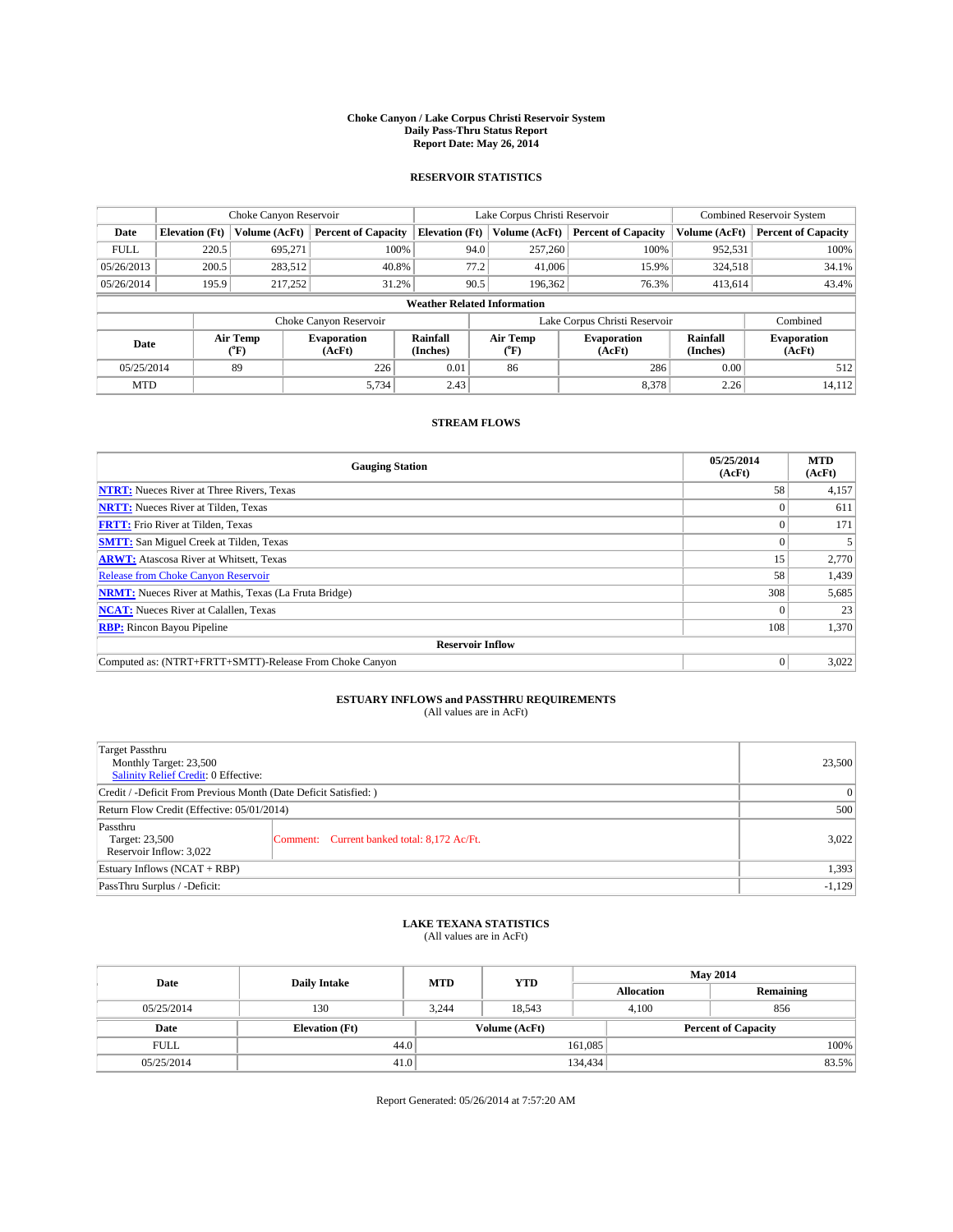#### **Choke Canyon / Lake Corpus Christi Reservoir System Daily Pass-Thru Status Report Report Date: May 27, 2014**

## **RESERVOIR STATISTICS**

|             | Choke Canyon Reservoir |                  |                              |                                    | Lake Corpus Christi Reservoir | Combined Reservoir System     |                             |                              |
|-------------|------------------------|------------------|------------------------------|------------------------------------|-------------------------------|-------------------------------|-----------------------------|------------------------------|
| Date        | <b>Elevation</b> (Ft)  | Volume (AcFt)    | <b>Percent of Capacity</b>   | <b>Elevation</b> (Ft)              | Volume (AcFt)                 | <b>Percent of Capacity</b>    | Volume (AcFt)               | <b>Percent of Capacity</b>   |
| <b>FULL</b> | 220.5                  | 695,271          | 100%                         | 94.0                               | 257,260                       | 100%                          | 952,531                     | 100%                         |
| 05/27/2013  | 200.5                  | 283,824          | 40.8%                        |                                    | 77.8<br>44.694                | 17.4%                         | 328,518                     | 34.5%                        |
| 05/27/2014  | 195.9                  | 217,770          | 31.3%                        | 90.6                               | 197.718                       | 76.9%                         | 415,488                     | 43.6%                        |
|             |                        |                  |                              | <b>Weather Related Information</b> |                               |                               |                             |                              |
|             |                        |                  | Choke Canyon Reservoir       |                                    |                               | Lake Corpus Christi Reservoir |                             | Combined                     |
| Date        |                        | Air Temp<br>(°F) | <b>Evaporation</b><br>(AcFt) | Rainfall<br>(Inches)               | Air Temp<br>("F)              | <b>Evaporation</b><br>(AcFt)  | <b>Rainfall</b><br>(Inches) | <b>Evaporation</b><br>(AcFt) |
|             | 83<br>05/26/2014       |                  | 60                           | 1.68                               | 85                            | 445                           | 1.20                        | 505                          |
| <b>MTD</b>  |                        |                  | 5,794                        | 4.11                               |                               | 8,823                         | 3.46                        | 14,617                       |

# **STREAM FLOWS**

| <b>Gauging Station</b>                                       | 05/26/2014<br>(AcFt) | <b>MTD</b><br>(AcFt) |  |  |  |  |
|--------------------------------------------------------------|----------------------|----------------------|--|--|--|--|
| <b>NTRT:</b> Nueces River at Three Rivers, Texas             | 60                   | 4,216                |  |  |  |  |
| <b>NRTT:</b> Nueces River at Tilden, Texas                   | 13                   | 624                  |  |  |  |  |
| <b>FRTT:</b> Frio River at Tilden, Texas                     |                      | 172                  |  |  |  |  |
| <b>SMTT:</b> San Miguel Creek at Tilden, Texas               | $\Omega$             |                      |  |  |  |  |
| <b>ARWT:</b> Atascosa River at Whitsett, Texas               | 15                   | 2,785                |  |  |  |  |
| Release from Choke Canyon Reservoir                          | 58                   | 1,497                |  |  |  |  |
| <b>NRMT:</b> Nueces River at Mathis, Texas (La Fruta Bridge) | 322                  | 6,007                |  |  |  |  |
| <b>NCAT:</b> Nueces River at Calallen, Texas                 | $\Omega$             | 23                   |  |  |  |  |
| <b>RBP:</b> Rincon Bayou Pipeline                            | 108                  | 1,478                |  |  |  |  |
| <b>Reservoir Inflow</b>                                      |                      |                      |  |  |  |  |
| Computed as: (NTRT+FRTT+SMTT)-Release From Choke Canyon      | 3                    | 3,024                |  |  |  |  |

# **ESTUARY INFLOWS and PASSTHRU REQUIREMENTS**<br>(All values are in AcFt)

| <b>Target Passthru</b><br>Monthly Target: 23,500<br>Salinity Relief Credit: 0 Effective: | 23,500                                      |       |
|------------------------------------------------------------------------------------------|---------------------------------------------|-------|
| Credit / -Deficit From Previous Month (Date Deficit Satisfied: )                         | $\theta$                                    |       |
| Return Flow Credit (Effective: 05/01/2014)                                               | 500                                         |       |
| Passthru<br>Target: 23,500<br>Reservoir Inflow: 3,024                                    | Comment: Current banked total: 8,172 Ac/Ft. | 3,024 |
| Estuary Inflows $(NCAT + RBP)$                                                           | 1,501                                       |       |
| PassThru Surplus / -Deficit:                                                             | $-1,023$                                    |       |

## **LAKE TEXANA STATISTICS**

(All values are in AcFt)

| Date        | <b>Daily Intake</b>   | <b>MTD</b> | <b>YTD</b>    | <b>May 2014</b>   |                            |           |  |
|-------------|-----------------------|------------|---------------|-------------------|----------------------------|-----------|--|
|             |                       |            |               | <b>Allocation</b> |                            | Remaining |  |
| 05/26/2014  | 130                   | 3.374      | 18.673        |                   | 726<br>4.100               |           |  |
| Date        | <b>Elevation</b> (Ft) |            | Volume (AcFt) |                   | <b>Percent of Capacity</b> |           |  |
| <b>FULL</b> | 44.0                  |            |               | 161,085           |                            | 100%      |  |
| 05/26/2014  | 43.3                  |            |               | 154,639           |                            | $96.0\%$  |  |

Report Generated: 05/27/2014 at 8:30:22 AM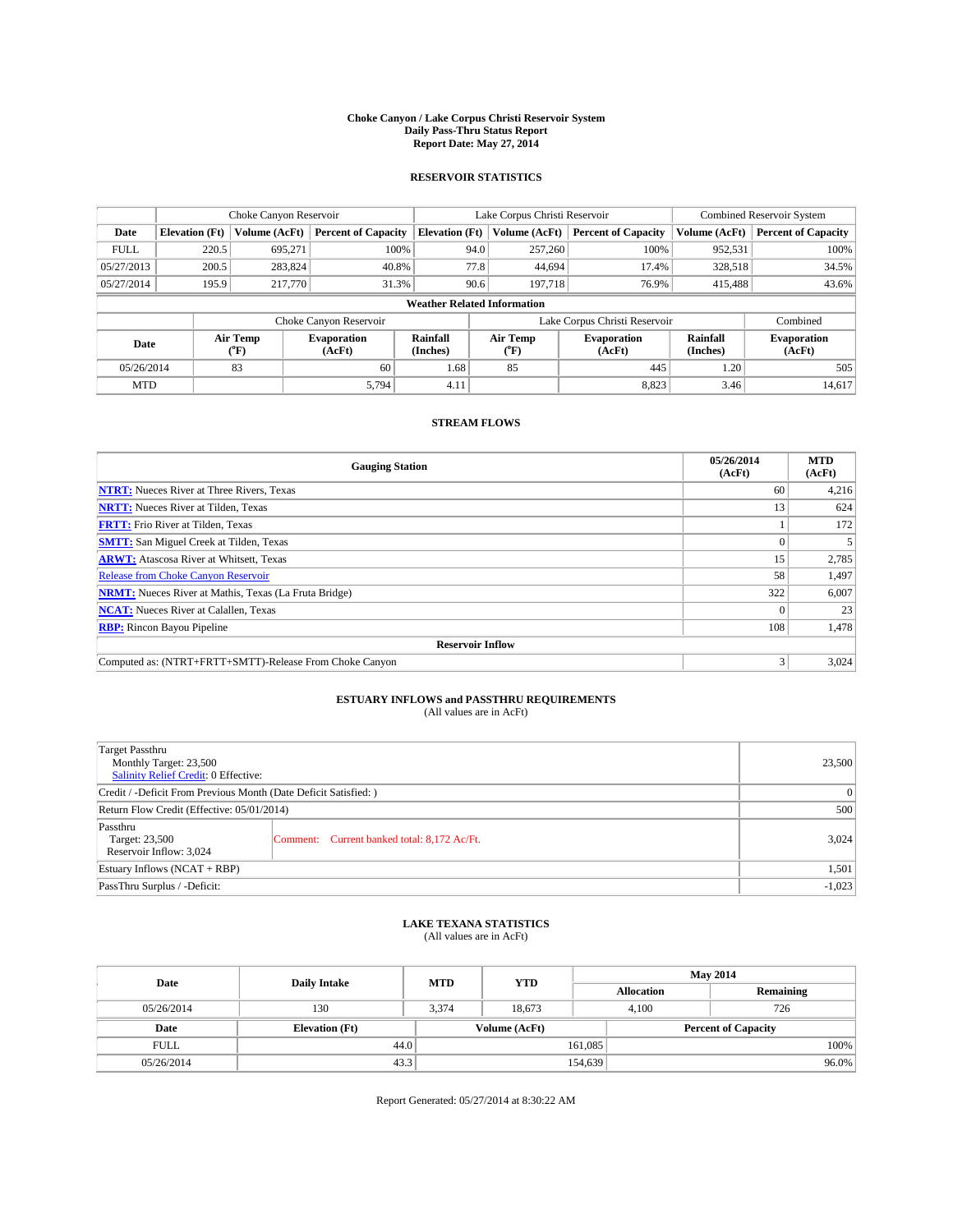#### **Choke Canyon / Lake Corpus Christi Reservoir System Daily Pass-Thru Status Report Report Date: May 28, 2014**

## **RESERVOIR STATISTICS**

|                                    | Choke Canyon Reservoir |                  |                              |                       | Lake Corpus Christi Reservoir |                               |                              |                             | Combined Reservoir System    |  |  |
|------------------------------------|------------------------|------------------|------------------------------|-----------------------|-------------------------------|-------------------------------|------------------------------|-----------------------------|------------------------------|--|--|
| Date                               | <b>Elevation</b> (Ft)  | Volume (AcFt)    | <b>Percent of Capacity</b>   | <b>Elevation</b> (Ft) |                               | Volume (AcFt)                 | <b>Percent of Capacity</b>   | Volume (AcFt)               | <b>Percent of Capacity</b>   |  |  |
| <b>FULL</b>                        | 220.5                  | 695,271          | 100%                         |                       | 94.0                          | 257,260                       | 100%                         | 952,531                     | 100%                         |  |  |
| 05/28/2013                         | 200.5                  | 282,732          | 40.7%                        |                       | 78.9                          | 52,800                        | 20.5%                        | 335,532                     | 35.2%                        |  |  |
| 05/28/2014                         | 196.0                  | 218,808          | 31.5%                        |                       | 90.8                          | 199,416                       | 77.5%                        | 418.224                     | 43.9%                        |  |  |
| <b>Weather Related Information</b> |                        |                  |                              |                       |                               |                               |                              |                             |                              |  |  |
|                                    |                        |                  | Choke Canyon Reservoir       |                       |                               | Lake Corpus Christi Reservoir |                              | Combined                    |                              |  |  |
| Date                               |                        | Air Temp<br>(°F) | <b>Evaporation</b><br>(AcFt) | Rainfall<br>(Inches)  |                               | Air Temp<br>("F)              | <b>Evaporation</b><br>(AcFt) | <b>Rainfall</b><br>(Inches) | <b>Evaporation</b><br>(AcFt) |  |  |
|                                    | 87<br>05/27/2014       |                  | 144                          | 0.08                  |                               | 86                            | 337                          | 0.58                        | 481                          |  |  |
| <b>MTD</b>                         |                        |                  | 5,938                        | 4.19                  |                               |                               | 9,160                        | 4.04                        | 15,098                       |  |  |

# **STREAM FLOWS**

| <b>Gauging Station</b>                                       | 05/27/2014<br>(AcFt) | <b>MTD</b><br>(AcFt) |  |  |  |  |
|--------------------------------------------------------------|----------------------|----------------------|--|--|--|--|
| <b>NTRT:</b> Nueces River at Three Rivers, Texas             | 113                  | 4,329                |  |  |  |  |
| <b>NRTT:</b> Nueces River at Tilden, Texas                   | 137                  | 761                  |  |  |  |  |
| <b>FRTT:</b> Frio River at Tilden, Texas                     | $\theta$             | 172                  |  |  |  |  |
| <b>SMTT:</b> San Miguel Creek at Tilden, Texas               | $\Omega$             |                      |  |  |  |  |
| <b>ARWT:</b> Atascosa River at Whitsett, Texas               | 903                  | 3,688                |  |  |  |  |
| <b>Release from Choke Canyon Reservoir</b>                   | 58                   | 1,554                |  |  |  |  |
| <b>NRMT:</b> Nueces River at Mathis, Texas (La Fruta Bridge) | 331                  | 6,338                |  |  |  |  |
| <b>NCAT:</b> Nueces River at Calallen, Texas                 | $\theta$             | 23                   |  |  |  |  |
| <b>RBP:</b> Rincon Bayou Pipeline                            | 162                  | 1,640                |  |  |  |  |
| <b>Reservoir Inflow</b>                                      |                      |                      |  |  |  |  |
| Computed as: (NTRT+FRTT+SMTT)-Release From Choke Canyon      | 56                   | 3,080                |  |  |  |  |

# **ESTUARY INFLOWS and PASSTHRU REQUIREMENTS**<br>(All values are in AcFt)

| <b>Target Passthru</b><br>Monthly Target: 23,500<br>Salinity Relief Credit: 0 Effective: |                                             |       |  |  |
|------------------------------------------------------------------------------------------|---------------------------------------------|-------|--|--|
| Credit / -Deficit From Previous Month (Date Deficit Satisfied: )                         | $\overline{0}$                              |       |  |  |
| Return Flow Credit (Effective: 05/01/2014)                                               | 500                                         |       |  |  |
| Passthru<br>Target: 23,500<br>Reservoir Inflow: 3,080                                    | Comment: Current banked total: 8,172 Ac/Ft. | 3,080 |  |  |
| Estuary Inflows $(NCAT + RBP)$                                                           | 1,663                                       |       |  |  |
| PassThru Surplus / -Deficit:                                                             | $-917$                                      |       |  |  |

### **LAKE TEXANA STATISTICS**

(All values are in AcFt)

| Date        | <b>Daily Intake</b>   | <b>MTD</b> | <b>YTD</b>    | <b>May 2014</b>            |              |           |  |
|-------------|-----------------------|------------|---------------|----------------------------|--------------|-----------|--|
|             |                       |            |               | <b>Allocation</b>          |              | Remaining |  |
| 05/27/2014  | 130                   | 3.504      | 18.803        |                            | 596<br>4.100 |           |  |
| Date        | <b>Elevation</b> (Ft) |            | Volume (AcFt) | <b>Percent of Capacity</b> |              |           |  |
| <b>FULL</b> | 44.0                  |            |               | 161,085                    |              | 100%      |  |
| 05/27/2014  | 43.3                  |            |               | 154,639                    |              | $96.0\%$  |  |

Report Generated: 05/28/2014 at 8:54:43 AM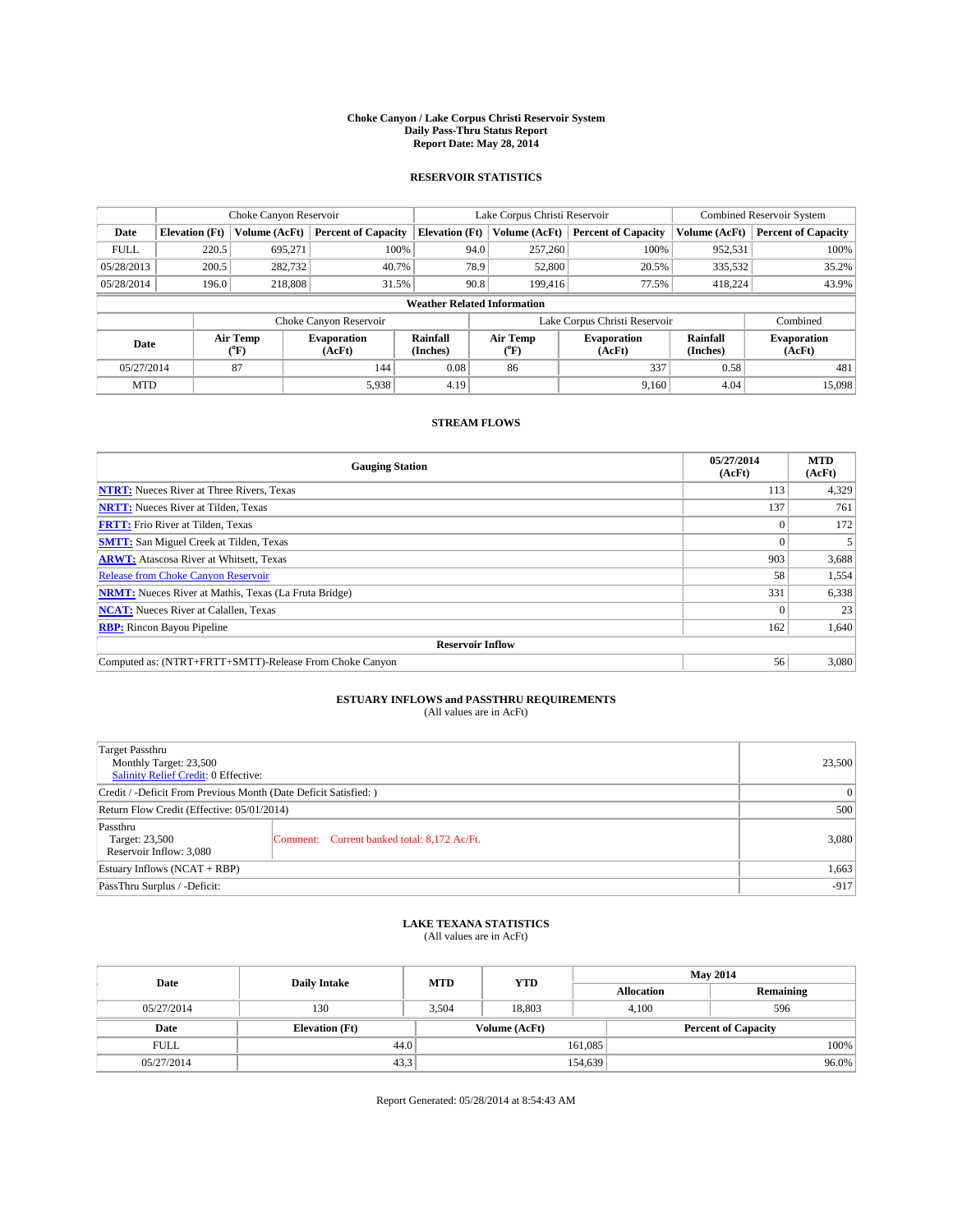#### **Choke Canyon / Lake Corpus Christi Reservoir System Daily Pass-Thru Status Report Report Date: May 29, 2014**

## **RESERVOIR STATISTICS**

|             |                                    | Choke Canyon Reservoir             |                              |                       | Lake Corpus Christi Reservoir | Combined Reservoir System     |                      |                              |  |
|-------------|------------------------------------|------------------------------------|------------------------------|-----------------------|-------------------------------|-------------------------------|----------------------|------------------------------|--|
| Date        | <b>Elevation</b> (Ft)              | Volume (AcFt)                      | <b>Percent of Capacity</b>   | <b>Elevation</b> (Ft) | Volume (AcFt)                 | <b>Percent of Capacity</b>    | Volume (AcFt)        | <b>Percent of Capacity</b>   |  |
| <b>FULL</b> | 220.5                              | 695,271                            | 100%                         | 94.0                  | 257,260                       | 100%                          | 952,531              | 100%                         |  |
| 05/29/2013  | 200.5                              | 283,356                            | 40.8%                        | 79.7                  | 58,850                        | 22.9%                         | 342,206              | 35.9%                        |  |
| 05/29/2014  | 195.9                              | 218,029                            | 31.4%                        | 90.8                  | 200,778                       | 78.0%                         | 418,807              | 44.0%                        |  |
|             | <b>Weather Related Information</b> |                                    |                              |                       |                               |                               |                      |                              |  |
|             |                                    |                                    | Choke Canyon Reservoir       |                       |                               | Lake Corpus Christi Reservoir |                      | Combined                     |  |
| Date        |                                    | Air Temp<br>${}^{\prime\prime}$ F) | <b>Evaporation</b><br>(AcFt) | Rainfall<br>(Inches)  | Air Temp<br>$\rm ^{(o}F)$     | <b>Evaporation</b><br>(AcFt)  | Rainfall<br>(Inches) | <b>Evaporation</b><br>(AcFt) |  |
| 05/28/2014  |                                    | 88                                 | 242                          | 0.00                  | 86                            | 278                           | 0.00                 | 520                          |  |
| <b>MTD</b>  |                                    |                                    | 6.180                        | 4.19                  |                               | 9,438                         | 4.04                 | 15.618                       |  |

# **STREAM FLOWS**

| <b>Gauging Station</b>                                       | 05/28/2014<br>(AcFt) | <b>MTD</b><br>(AcFt) |  |  |  |  |
|--------------------------------------------------------------|----------------------|----------------------|--|--|--|--|
| <b>NTRT:</b> Nueces River at Three Rivers, Texas             | 2,144                | 6,473                |  |  |  |  |
| <b>NRTT:</b> Nueces River at Tilden, Texas                   | 79                   | 840                  |  |  |  |  |
| <b>FRTT:</b> Frio River at Tilden, Texas                     | $\Omega$             | 172                  |  |  |  |  |
| <b>SMTT:</b> San Miguel Creek at Tilden, Texas               | 993                  | 998                  |  |  |  |  |
| <b>ARWT:</b> Atascosa River at Whitsett, Texas               | 4,049                | 7,737                |  |  |  |  |
| <b>Release from Choke Canyon Reservoir</b>                   | 58                   | 1,612                |  |  |  |  |
| <b>NRMT:</b> Nueces River at Mathis, Texas (La Fruta Bridge) | 357                  | 6,695                |  |  |  |  |
| <b>NCAT:</b> Nueces River at Calallen, Texas                 | q                    | 32                   |  |  |  |  |
| <b>RBP:</b> Rincon Bayou Pipeline                            | 190                  | 1,830                |  |  |  |  |
| <b>Reservoir Inflow</b>                                      |                      |                      |  |  |  |  |
| Computed as: (NTRT+FRTT+SMTT)-Release From Choke Canyon      | 3,079                | 6,159                |  |  |  |  |

# **ESTUARY INFLOWS and PASSTHRU REQUIREMENTS**<br>(All values are in AcFt)

| <b>Target Passthru</b><br>Monthly Target: 23,500<br>Salinity Relief Credit: 0 Effective: | 23,500                                      |       |
|------------------------------------------------------------------------------------------|---------------------------------------------|-------|
| Credit / -Deficit From Previous Month (Date Deficit Satisfied: )                         | $\overline{0}$                              |       |
| Return Flow Credit (Effective: 05/01/2014)                                               | 500                                         |       |
| Passthru<br>Target: 23,500<br>Reservoir Inflow: 6,159                                    | Comment: Current banked total: 8,172 Ac/Ft. | 6,159 |
| Estuary Inflows $(NCAT + RBP)$                                                           | 1,863                                       |       |
| PassThru Surplus / -Deficit:                                                             | $-3,796$                                    |       |

### **LAKE TEXANA STATISTICS**

(All values are in AcFt)

| Date        | <b>Daily Intake</b>   | <b>MTD</b> | <b>YTD</b>    | <b>May 2014</b>            |              |           |  |
|-------------|-----------------------|------------|---------------|----------------------------|--------------|-----------|--|
|             |                       |            |               | <b>Allocation</b>          |              | Remaining |  |
| 05/28/2014  | 131                   | 3,635      | 18.934        |                            | 4.100<br>465 |           |  |
| Date        | <b>Elevation</b> (Ft) |            | Volume (AcFt) | <b>Percent of Capacity</b> |              |           |  |
| <b>FULL</b> | 44.0                  |            |               | 161,085                    |              | 100%      |  |
| 05/28/2014  | 44.1                  |            |               | 157,385                    |              | 97.7%     |  |

Report Generated: 05/29/2014 at 9:16:10 AM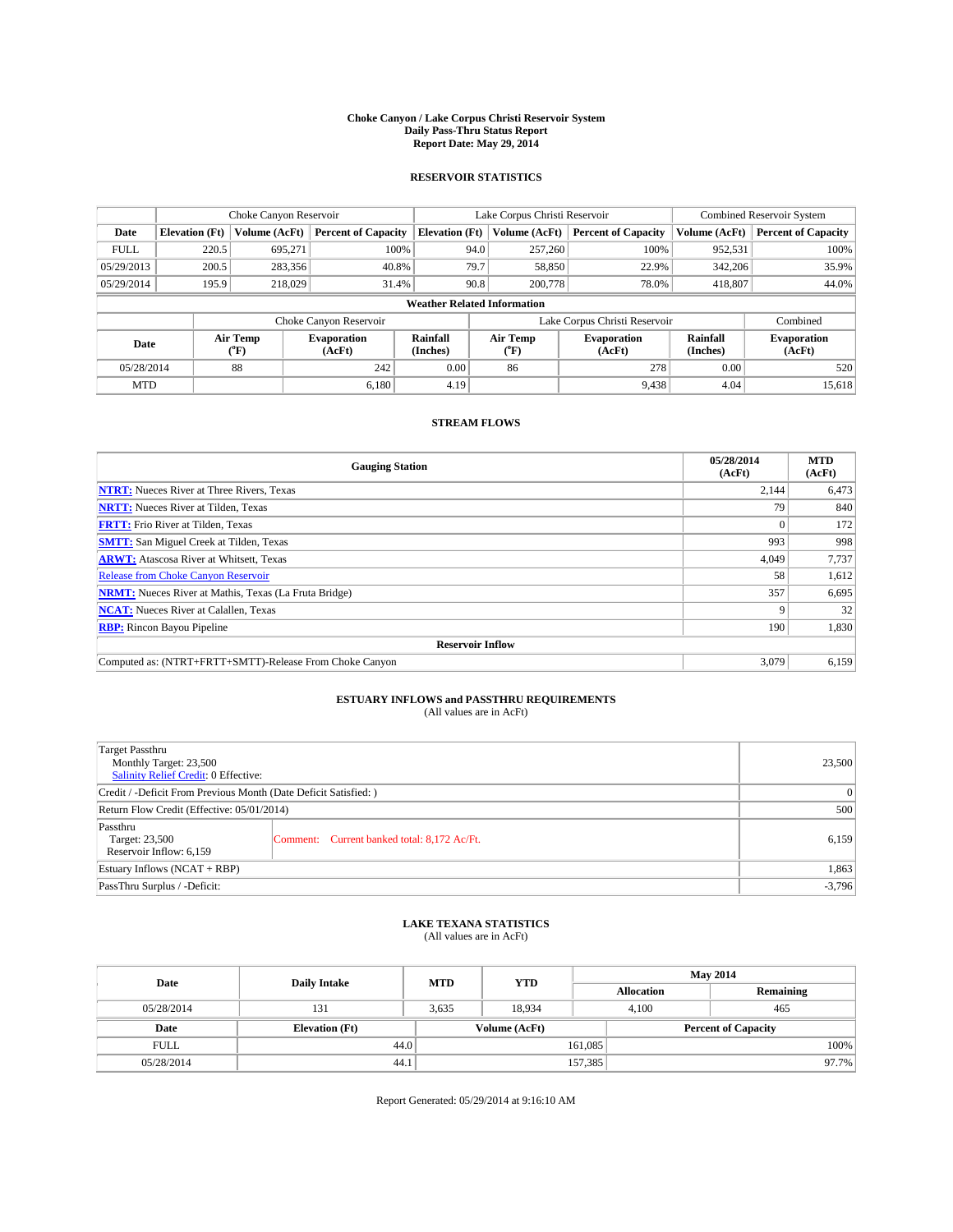#### **Choke Canyon / Lake Corpus Christi Reservoir System Daily Pass-Thru Status Report Report Date: May 30, 2014**

## **RESERVOIR STATISTICS**

|             |                       | Choke Canyon Reservoir |                              |                                    | Lake Corpus Christi Reservoir | Combined Reservoir System     |                      |                              |
|-------------|-----------------------|------------------------|------------------------------|------------------------------------|-------------------------------|-------------------------------|----------------------|------------------------------|
| Date        | <b>Elevation</b> (Ft) | Volume (AcFt)          | <b>Percent of Capacity</b>   | <b>Elevation</b> (Ft)              | Volume (AcFt)                 | <b>Percent of Capacity</b>    | Volume (AcFt)        | <b>Percent of Capacity</b>   |
| <b>FULL</b> | 220.5                 | 695,271                | 100%                         | 94.0                               | 257,260                       | 100%                          | 952,531              | 100%                         |
| 05/30/2013  | 200.4                 | 282,263                | 40.6%                        | 79.9                               | 60.222                        | 23.4%                         | 342,485              | 36.0%                        |
| 05/30/2014  | 196.0                 | 219,458                | 31.6%                        | 91.0                               | 204,194                       | 79.4%                         | 423,652              | 44.5%                        |
|             |                       |                        |                              | <b>Weather Related Information</b> |                               |                               |                      |                              |
|             |                       |                        | Choke Canyon Reservoir       |                                    |                               | Lake Corpus Christi Reservoir |                      | Combined                     |
| Date        |                       | Air Temp<br>(°F)       | <b>Evaporation</b><br>(AcFt) | Rainfall<br>(Inches)               | Air Temp<br>("F)              | <b>Evaporation</b><br>(AcFt)  | Rainfall<br>(Inches) | <b>Evaporation</b><br>(AcFt) |
| 05/29/2014  |                       | 89                     | 250                          | 0.00                               | 89                            | 319                           | 0.00                 | 569                          |
| <b>MTD</b>  |                       |                        | 6.430                        | 4.19                               |                               | 9.757                         | 4.04                 | 16.187                       |

## **STREAM FLOWS**

| <b>Gauging Station</b>                                       | 05/29/2014<br>(AcFt) | <b>MTD</b><br>(AcFt) |  |  |  |  |
|--------------------------------------------------------------|----------------------|----------------------|--|--|--|--|
| <b>NTRT:</b> Nueces River at Three Rivers, Texas             | 5,082                | 11,555               |  |  |  |  |
| <b>NRTT:</b> Nueces River at Tilden, Texas                   | 60                   | 900                  |  |  |  |  |
| <b>FRTT:</b> Frio River at Tilden, Texas                     |                      | 172                  |  |  |  |  |
| <b>SMTT:</b> San Miguel Creek at Tilden, Texas               | 689                  | 1,687                |  |  |  |  |
| <b>ARWT:</b> Atascosa River at Whitsett, Texas               | 6,054                | 13,792               |  |  |  |  |
| <b>Release from Choke Canyon Reservoir</b>                   | 20                   | 1,632                |  |  |  |  |
| <b>NRMT:</b> Nueces River at Mathis, Texas (La Fruta Bridge) | 369                  | 7,065                |  |  |  |  |
| <b>NCAT:</b> Nueces River at Calallen, Texas                 |                      | 33                   |  |  |  |  |
| <b>RBP:</b> Rincon Bayou Pipeline                            | 203                  | 2,033                |  |  |  |  |
| <b>Reservoir Inflow</b>                                      |                      |                      |  |  |  |  |
| Computed as: (NTRT+FRTT+SMTT)-Release From Choke Canyon      | 5,751                | 11,909               |  |  |  |  |

# **ESTUARY INFLOWS and PASSTHRU REQUIREMENTS**<br>(All values are in AcFt)

| <b>Target Passthru</b><br>Monthly Target: 23,500<br><b>Salinity Relief Credit: 0 Effective:</b> |                                             | 23,500 |
|-------------------------------------------------------------------------------------------------|---------------------------------------------|--------|
| Credit / -Deficit From Previous Month (Date Deficit Satisfied: )                                | 0                                           |        |
| Return Flow Credit (Effective: 05/01/2014)                                                      | 500                                         |        |
| Passthru<br>Target: 23,500<br>Reservoir Inflow: 11,909                                          | Comment: Current banked total: 8,172 Ac/Ft. | 11,909 |
| Estuary Inflows $(NCAT + RBP)$                                                                  | 2,066                                       |        |
| PassThru Surplus / -Deficit:                                                                    | $-9,344$                                    |        |

### **LAKE TEXANA STATISTICS**

(All values are in AcFt)

| Date        | <b>Daily Intake</b>   | <b>MTD</b> | <b>YTD</b>    | <b>May 2014</b>            |              |           |  |
|-------------|-----------------------|------------|---------------|----------------------------|--------------|-----------|--|
|             |                       |            |               | <b>Allocation</b>          |              | Remaining |  |
| 05/29/2014  | 130                   | 3.765      | 19.064        |                            | 335<br>4.100 |           |  |
| Date        | <b>Elevation</b> (Ft) |            | Volume (AcFt) | <b>Percent of Capacity</b> |              |           |  |
| <b>FULL</b> | 44.0                  |            |               | 161,085                    |              | 100%      |  |
| 05/29/2014  | 44.0                  |            |               | 157,385                    |              | 97.7%     |  |

Report Generated: 05/30/2014 at 9:39:25 AM